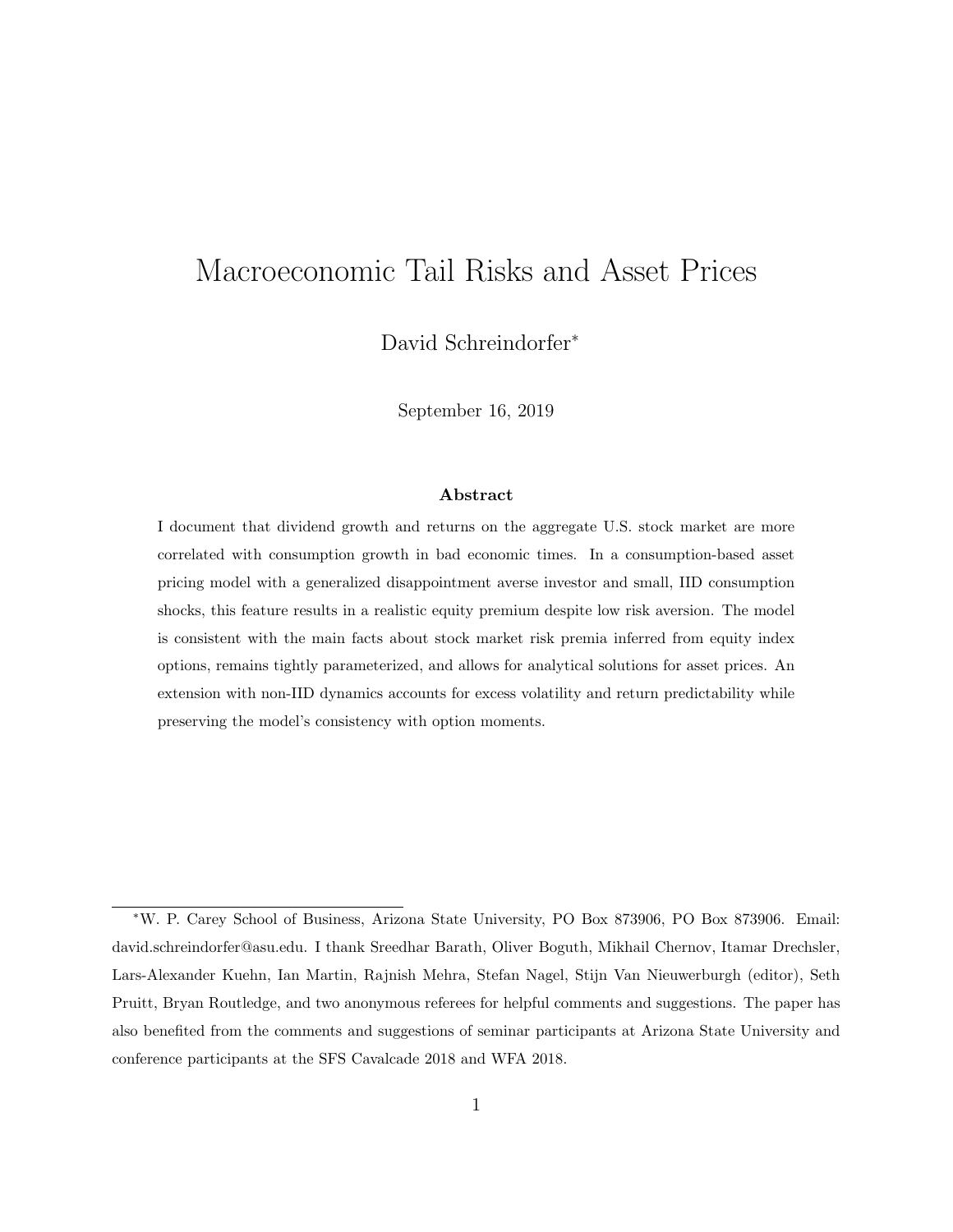To paraphrase Samuelson, the option markets have predicted nine out of the past five market corrections, generating surprisingly large returns from selling crash insurance via out-of-the-money put options.

#### —Bates (2008)

Option contracts allow economists to infer how investors value payoffs in different states of nature. A key insight is that investors are willing to pay very large premiums for protection against market corrections. This observation is informative about potential explanations of the equity premium, because it implies that large negative stock market returns must be associated with very high marginal utility for the representative investor. While the macro finance literature has made great progress in linking risk premiums in asset markets to macroeconomic fundamentals, existing frameworks remain inconsistent with this well-known evidence from option markets. In particular, Backus et al. (2011), Martin (2017), and Dew-Becker et al. (2017) show that leading asset pricing models fail to explain option prices, option returns, or both, and Beason and Schreindorfer (2019) illustrate that the models are inconsistent with the main sources of the equity premium as a result.

This paper proposes a consumption-based explanation for risk premiums in aggregate stock markets that matches the main features of equity index options. The theory predicts that the equity premium predominantly reflects exposure to macroeconomic tail risk – drops in consumption of the magnitude typically observed in recessions.

To connect stock market tail risks to tail risks in the macroeconomy, the model relies on two key deviations from the canonical framework. First, the representative agent has generalized disappointment aversion (GDA) risk preferences, an axiomatic extension of expected utility (EU) theory that resolves the Allais Paradox and allows for asymmetric risk attitudes over gains and losses (Gul 1991; Routledge and Zin 2010). I show that GDA preferences can generate a high price for macroeconomic tail risks, while simultaneously relying on low risk aversion. This property stands in sharp contrast to EU risk preferences with low risk aversion, which imply that moderately sized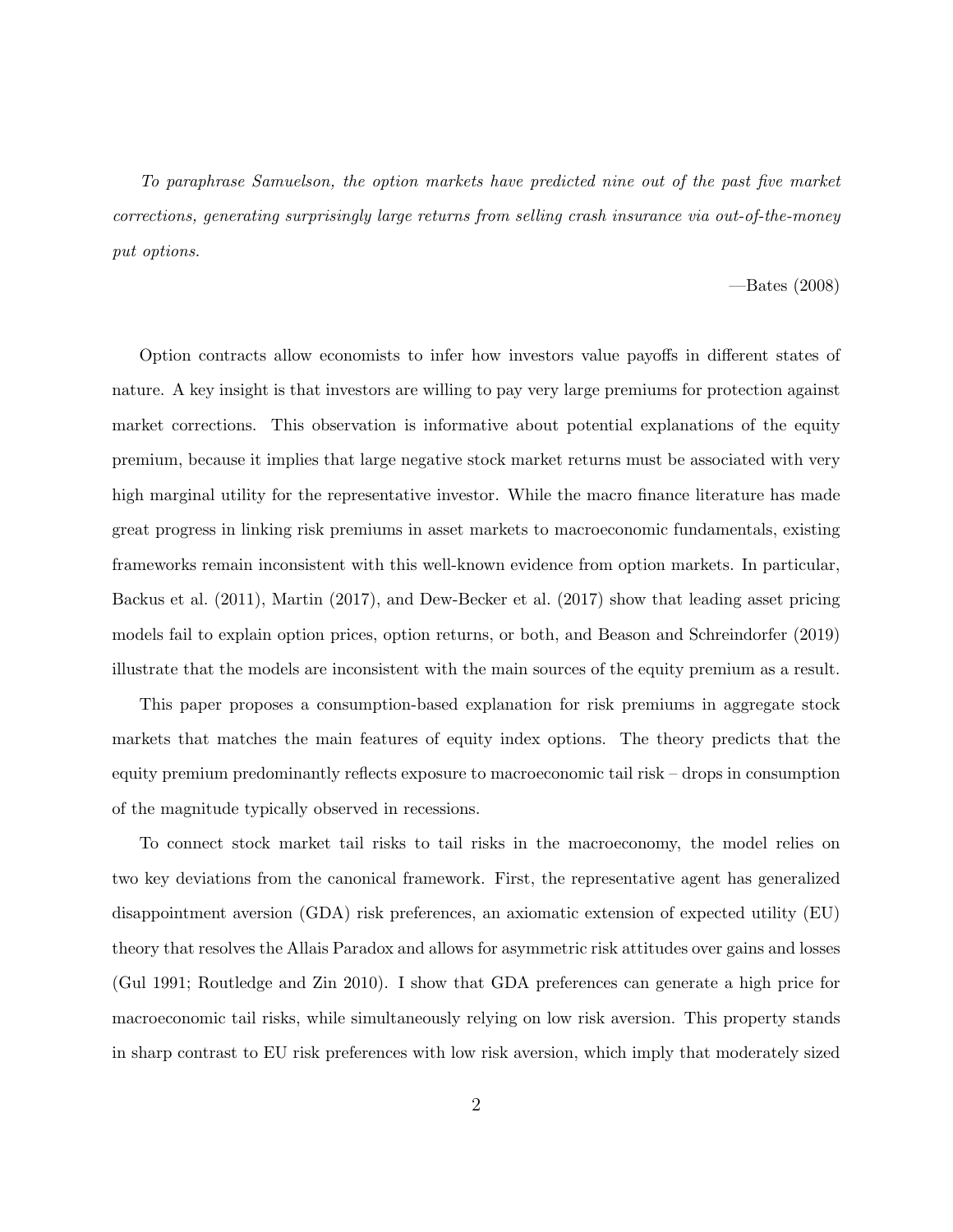consumption shocks are close to irrelevant for risk premiums (Mehra and Prescott 1985).<sup>1</sup> Second, consumption and dividends follow random walks with innovations from a mixture distribution, where both growth rates are subject to independent Gaussian shocks and negatively exposed to a common exponential shock. Like the bivariate normal distribution, mixture shocks can be calibrated to match the imperfect correlation between consumption and dividends in the data. Unlike the bivariate normal distribution, however, mixture shocks result in a high likelihood of joint tail events in consumption and dividends. I show that this feature finds strong support in the data. Because bad news for equity holders (left tail events in dividends) is likely to coincide with high marginal utility for the GDA agent (left tail events in consumption), the model produces a large equity premium.

Similar to the rare disasters framework of Rietz (1988) and Barro (2006), the mechanism I propose builds on the intuitive idea that tail risks are important for understanding asset prices. The nature and magnitude of these risks, however, are quite different. The rare disaster model assumes EU risk preferences with a low risk aversion parameter. Because this assumption implies that small shocks are nearly irrelevant to investors, the equity premium depends crucially on a high probability of extreme outcomes. However, an important study by Backus et al. (2011) points out that options can be used to quantify the amount of tail risk perceived by investors, and shows that Barro's calibration to international macroeconomic data generates considerably more negative return skewness than implied by observed U.S. option prices. Beason and Schreindorfer (2019) show that this mismatch has important implications for the equity premium. In particular, they use option prices to decompose the equity premium into different parts of the return state space, and show that states associated with stock market crashes account nearly the entire equity premium in the data, but for almost none of it in the Barro (2006) model.

<sup>1</sup>Embedding EU risk preferences into a recursive utility framework does not alter this conclusion. For example, Bansal and Yaron (2004, table V) show that IID consumption growth shocks contribute almost nothing to the equity premium in their model.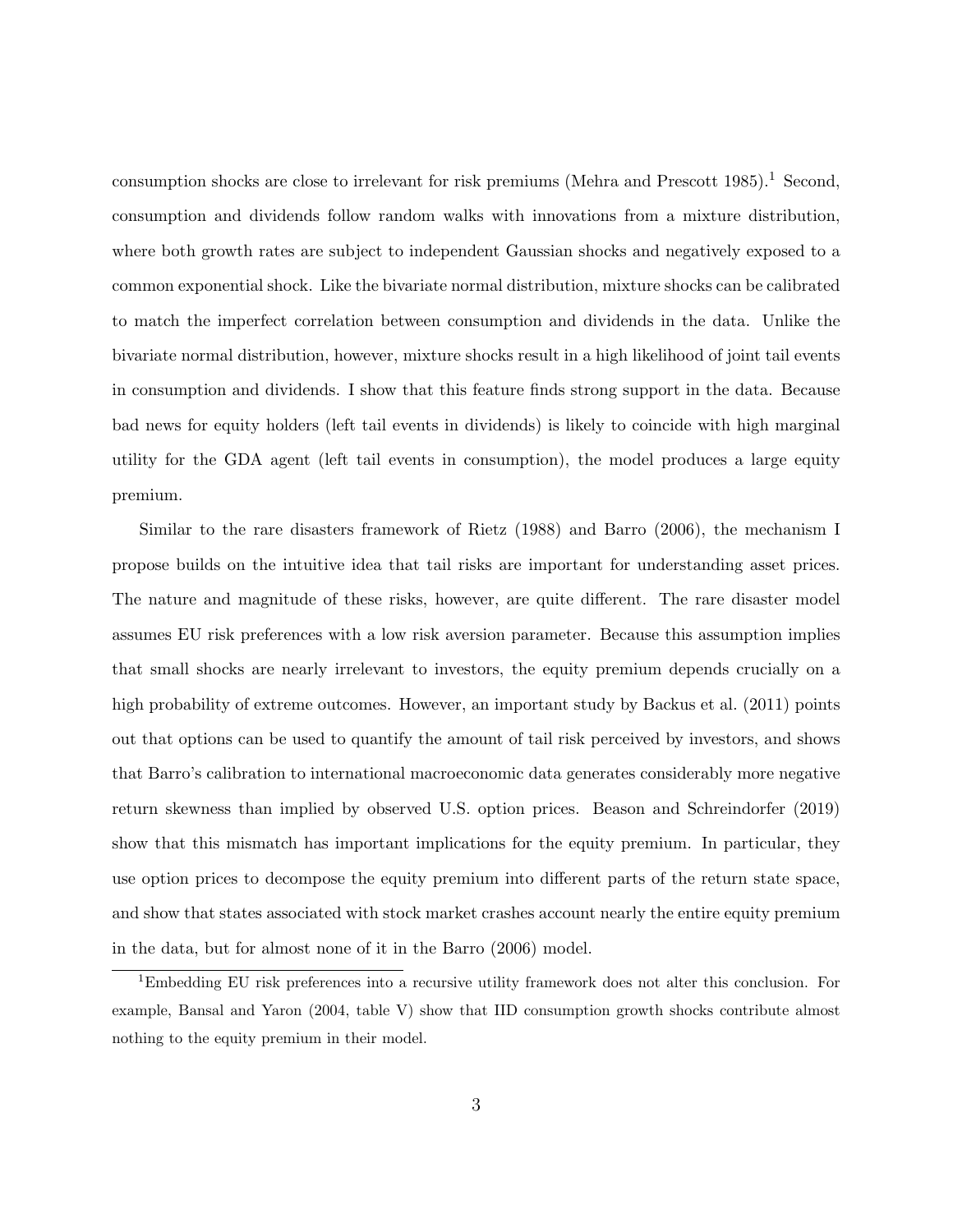In contrast to the rare disaster framework, my model matches the equity premium based on a small quantity of tail risk because (1) GDA risk preferences imply a very high *price* of tail risk and (2) mixture shocks imply that tail events in consumption and dividends are likely to coincide. I show that, as a result, the model matches a broad array of equity and equity index option moments. When fundamentals are calibrated to annual U.S. consumption and dividend data over 1930-2017 (without relying on asset pricing moments), the model replicates the average equity premium and risk-free rate, the skewness and kurtosis of monthly returns, the prices, returns, and Sharpe ratios of put options with different strikes, the difference between the VIX and SVIX indices (Martin 2017), the distribution of straddle returns (Coval and Shumway 2001), and the risk-neutral skewness and kurtosis implied by option prices. Additionally, Beason and Schreindorfer (2019) show that the model is consistent with their equity premium decomposition. Despite this quantitative success, the model remains tightly parameterized (it relies on just eight free parameters) and it yields analytical solutions for asset prices.

Perhaps the most striking property of the model is that it requires neither high risk aversion nor large consumption risks to rationalize the equity premium. Specifically, I show in Section 5.3 that the GDA agent in my calibration has the same level of risk aversion as an EU agent with a relative risk aversion coefficient of about ten. Despite the fact that consumption is only subject to moderately sized IID shocks, however, the GDA calibration matches the historical equity premium. In contrast, EU risk preferences require a risk aversion coefficient of 34 to match the equity premium based on the same endowment, because they result in considerably less covariation between the pricing kernel and returns when consumption and dividends are imperfectly correlated. Within the representative agent paradigm, my study is the first to rationalize the equity premium without either large consumption shocks (such as disasters or long-run risks) or high risk aversion (as in the external habit model).

In the last part of the paper, I augment the IID model with long-run risks in the spirit of Bansal and Yaron (2004). The extended model replicates the amount of excess volatility and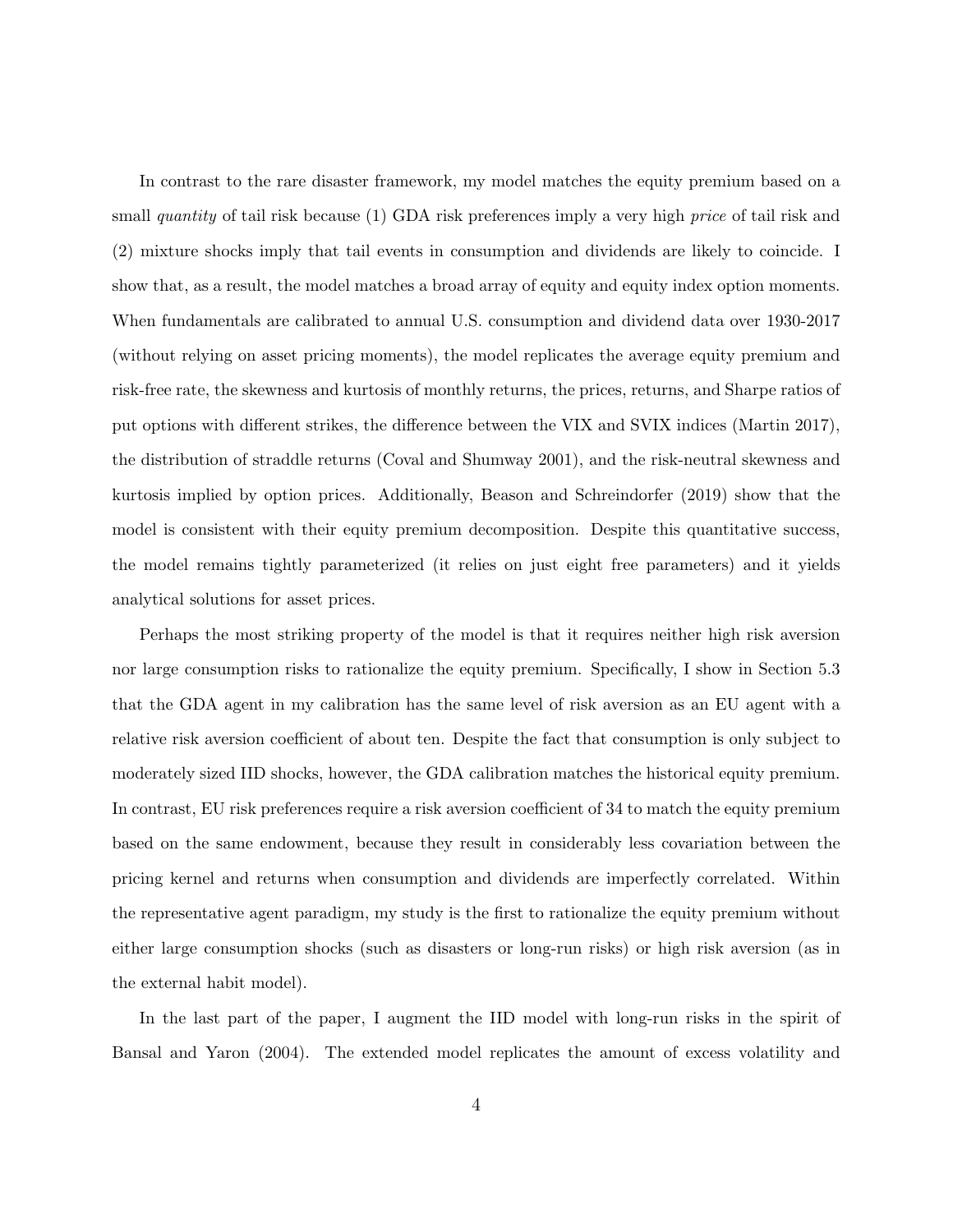return predictability in the data, while remaining consistent with the prices, returns, and Sharpe ratios of options with different strikes.

My study mainly relates to literatures on option prices in equilibrium models, on the measurement and modeling of risks in macroeconomic fundamentals, and on generalized disappointment aversion.

The main difficulty in rationalizing option *prices* in an equilibrium setting is that consumption and dividend data only display a moderate amount of left tail risk. Martin (2017) shows that even extensions of the Bansal and Yaron (2004) and Barro (2006) models that were explicitly designed to capture features of stock market volatility remain inconsistent with option prices. Specifically, he quantifies the amount of tail risk in the option-implied (risk-neutral) return distribution by the difference between the VIX and SVIX indices, and shows that the long-run risk models of Bollerslev et al. (2009) and Drechsler and Yaron (2010) undershoot this metric by an order of magnitude. In contrast, the variable disaster probability model of Wachter (2013) overshoots it by an order of magnitude.

The main difficulty in rationalizing option *returns* in an equilibrium setting is that standard utility functions rely on a single risk aversion parameter. As a result, it is not possible to increase investors' aversion against large tail events without simultaneously increasing their aversion against small tail events. But precisely such a change would be necessary to replicate the large negative returns of derivatives that insure against market corrections without overshooting the equity premium. Dew-Becker et al. (2017) show that the models of Drechsler and Yaron (2010) and Wachter (2013) both imply that Sharpe ratios of variance swaps (which can be interpreted as option portfolios) are comparable to that of the market, whereas they are 4 times larger in the data. Beason and Schreindorfer (2019) show that states associated with stock market crashes contribute less than one-twentieth to the equity premium in the Wachter (2013) model, but for almost its entirety in the data. Intuitively, a model's (in)ability to match option returns therefore coincides with its (in)ability to capture sources of market risk premiums in the data. Beason and Schreindorfer show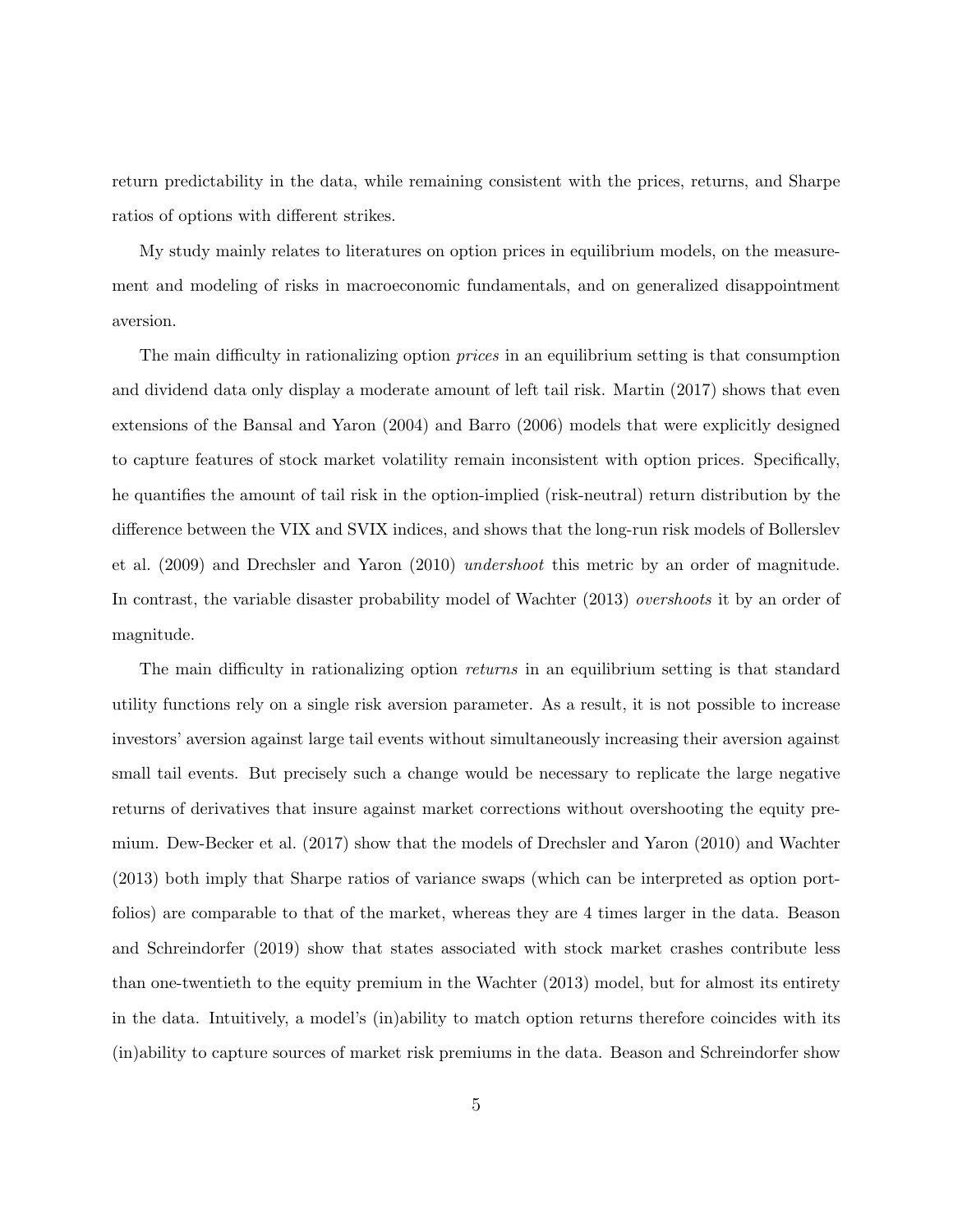that the extended habit model of Bekaert and Engstrom (2017) does somewhat better, implying that almost 4/10 of the equity premium is associated with said return states, but it does so by overstating their probability by over 100%. In contrast, the high price of tail risk implied by GDA allows my model to remain consistent with the above-mentioned metrics. As such, it is the first model to match option returns and Sharpe ratios in a consumption-based framework.

Empirically, I document that dividend growth (and returns) are more correlated with consumption growth conditional on low consumption growth realizations. Left tail events for equity holders are therefore likely to coincide with left tail events in consumption. This fact is consistent with the finding of Berger et al. (2019), who show that times of high realized market volatility tend to coincide with low consumption growth. My results also relate to Duffee (2005), who shows that the conditional correlations between consumption growth and returns moves procyclically, and to Xu (2018), who shows that the conditional correlations between consumption and dividend growth moves procyclically. There are two important differences. First, downside correlations condition on an ex post event rather than on ex ante information. As such, they are easier to measure because they do not rely on a model to capture state dependence. Second, higher downside correlations make equity riskier, all else equal, whereas the channel highlighted by Duffee and Xu has the opposite implication.

Routledge and Zin (2010) show that recursive utility with GDA risk preferences gives rise to time-varying effective risk aversion in settings with persistent state variables. The subsequent literature has explored this channel quantitatively, showing that it results in realistic degrees of return predictability in endowment economies (Bonomo et al., 2011) as well as production economies (Liu and Miao, 2015). GDA also has been used to resolve household portfolio choice puzzles (Dahlquist et al., 2016; Andries and Haddad, 2019), and to provide a theoretical foundation for risk factors that explain cross-sectional differences in expected returns (Ang et al., 2006; Lettau et al., 2014; Delikouras, 2017; Farago and Tedongap, 2018; Delikouras and Kostakis, 2019). I contribute to the literature by illustrating that GDA can match the equity premium based on low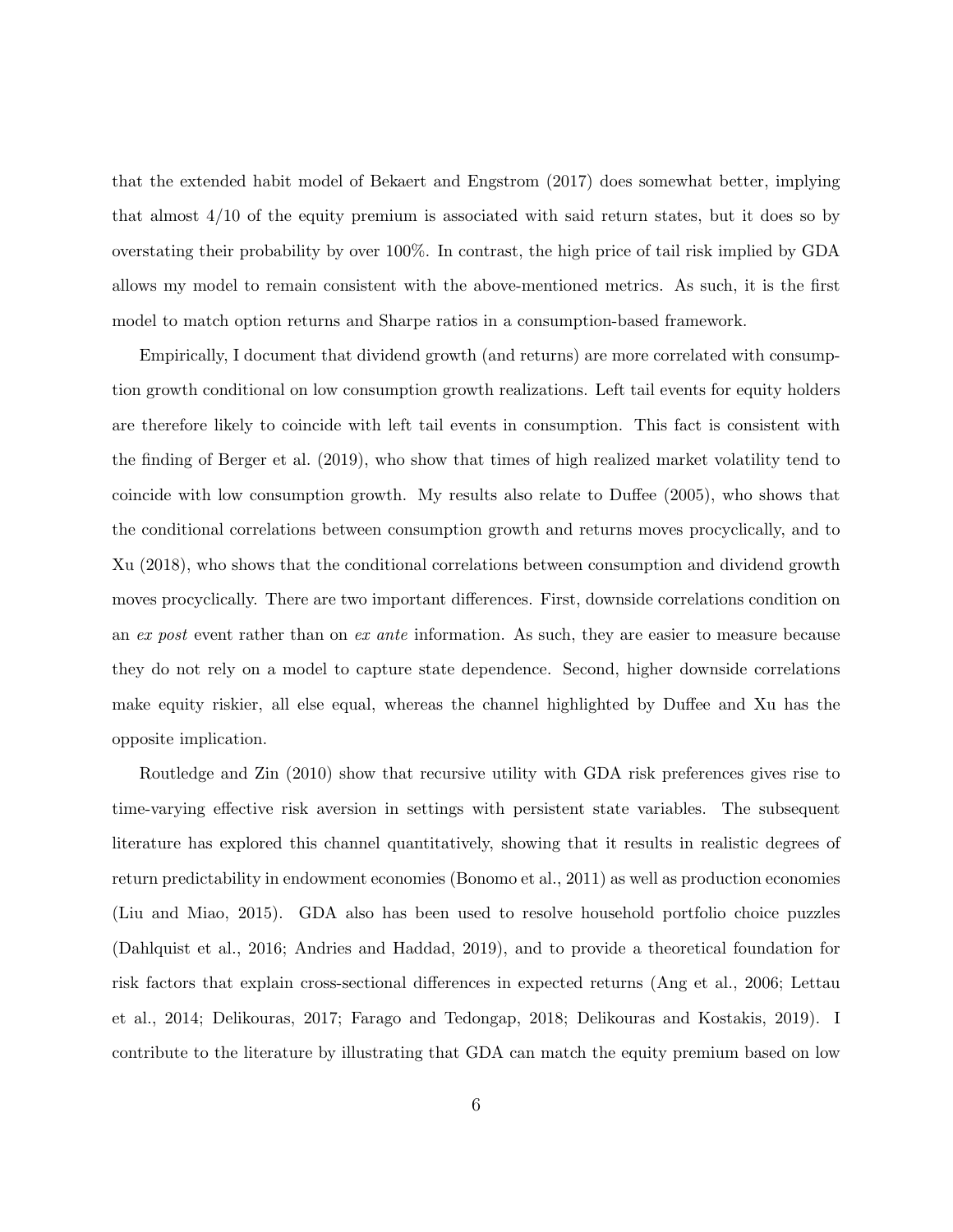risk aversion, and by showing that GDA preferences can be calibrated to capture the large Sharpe ratios of derivatives that insure against market corrections, such as straddles, variance swaps, and out-of-the-money put options. Option prices were first analyzed in a model with GDA preferences by Schreindorfer (2014), but that study did not consider option returns or the implications of nonnormal shocks, and it is subsumed by the present work.

## 1 Macroeconomic Tail Risks

This section documents a nonlinearity in the relationship between firms' cash flows and macroeconomic shocks. I show that, because of this nonlinearity, modeling dividends as jointly normal with consumption significantly understates their exposure to macroeconomic tail events. A simple Gaussian-exponential mixture distribution is shown to capture the observed tail dependence.

### 1.1 Measuring tail risk exposure

To begin, define the downside correlation between two random variables  $X_t$  and  $Y_t$  as

$$
\rho(x) = \text{corr}[X_t, Y_t | X_t \le x],\tag{1}
$$

which conditions on a left-tail event in X<sup>2</sup>. I use percentiles of X as thresholds. For example,  $\hat{\rho}(p_{50})$ denotes the empirical correlation between  $X$  and  $Y$  in periods where  $X$  falls below its median.

I compute downside correlations between log consumption and dividend growth and between log consumption growth and log excess returns for annual U.S. data over 1930–2017. In both cases, consumption growth is used as the conditioning ("X") variable. To account for the well-known fact that returns move before fundamentals, I rely on a return time series that leads consumption

<sup>&</sup>lt;sup>2</sup>Ang and Chen (2002) introduced downside correlations as a means to capture tail dependence between the returns on different assets. Different from their definition, (1) conditions on just one of the series (rather than both) falling below a given threshold in order to focus on tail events in consumption.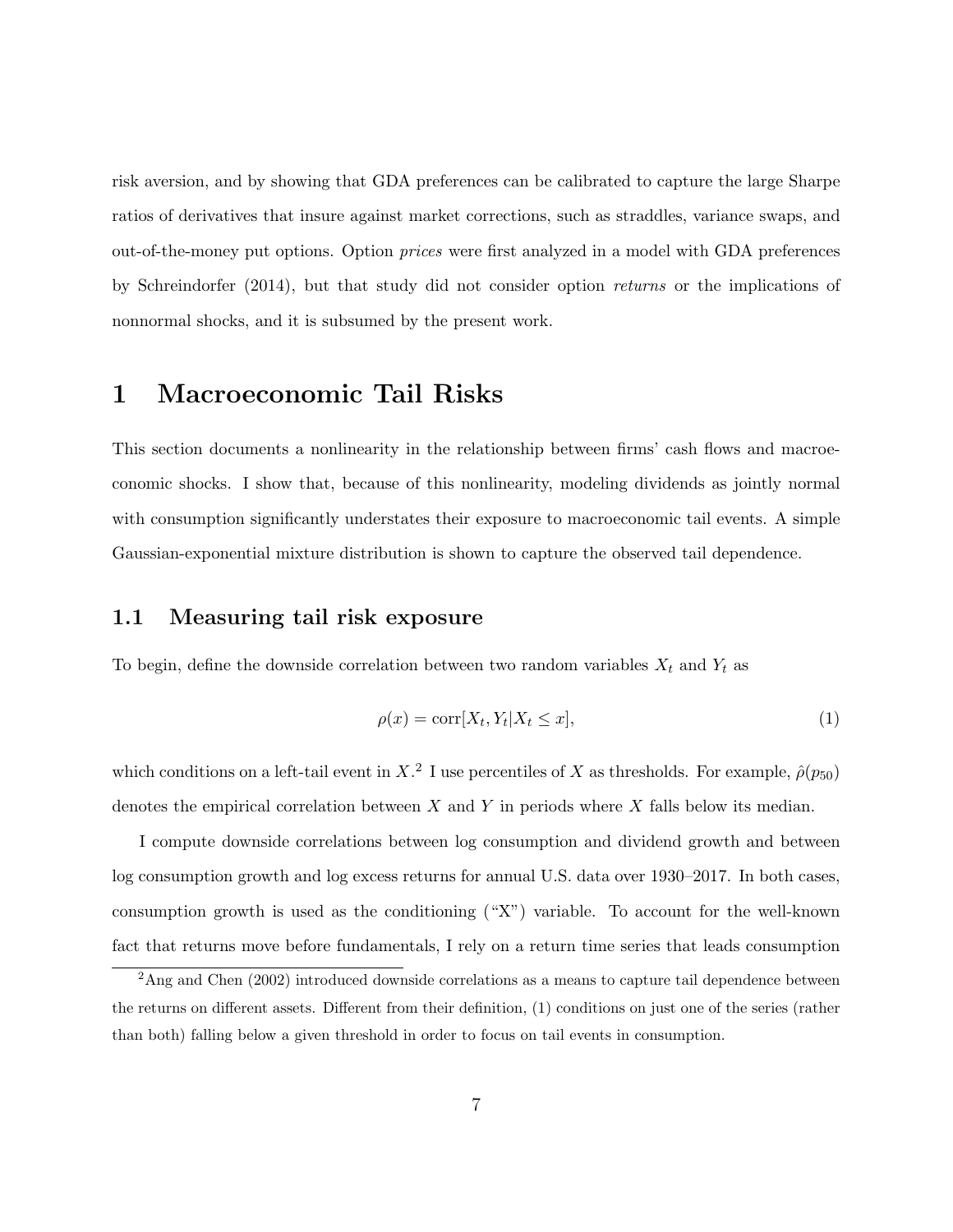

#### Figure I: Downside correlations

I plot downside correlations between log consumption and dividend growth (left panel) and between log consumption growth and log excess returns on the market (right panel). The horizontal axis shows the threshold for consumption below which the correlation is computed. Solid lines correspond to annual U.S. data over 1930–2017; dotted (dashed) lines correspond to normal-exponential mixture (normal) distributions that match the unconditional correlation of the two series. Empirical downside correlations are only computed above the 23rd percentile to ensure a minimum of 20 observations.

by two quarters, but measure dividend growth contemporaneously.<sup>3</sup> The solid lines in Figure I show that both dividends (left panel) and returns (right panel) are more strongly correlated with consumption in times of low consumption growth. The downside correlation for low consumption growth percentiles exceeds 0.5 in both cases, which implies that left tail events in consumption and dividends (and in consumption and returns) are likely to coincide.

The observation that correlations are higher in the left tail is important because the common assumption of joint normality implies the opposite pattern. The dashed lines in Figure I show downside correlations for a bivariate normal distribution that matches the unconditional corre-

<sup>3</sup>Backus et al. (2010) conduct a detailed analysis of the lead-lag relationship between returns and the business cycle and propose an approach for incorporating it into models.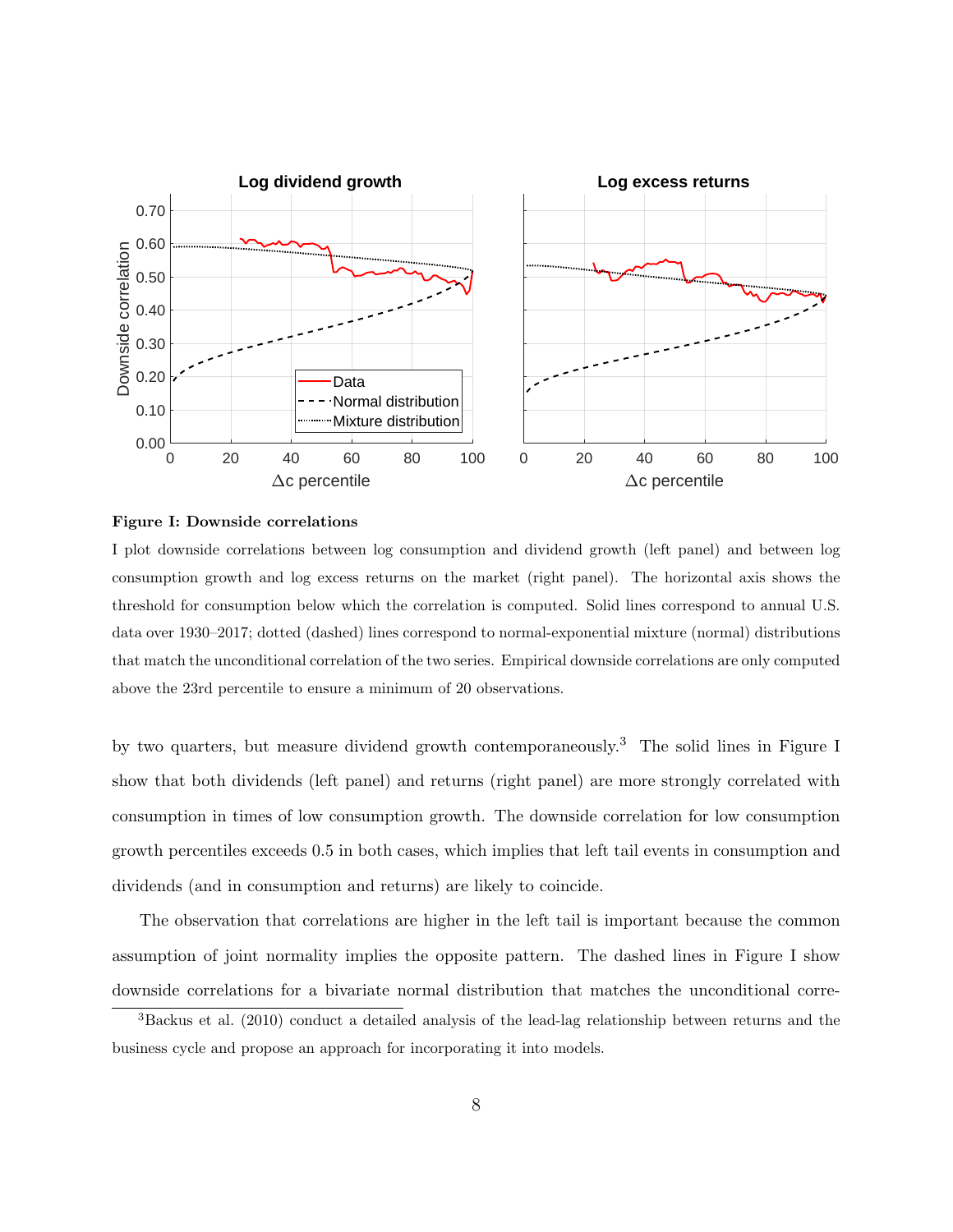lation in the data. For dividend growth, the correlation with consumption growth falls from an unconditional value of 0.52 to a downside correlation of 0.35 below the median and a value of less than 0.2 in the far left tail. The right panel shows a similar pattern for a normal distribution that is calibrated to consumption growth and returns. Because economic theory implies that left tail events in consumption are associated with elevated marginal utility, asset pricing models based on bivariate normal shocks imply that shocks to dividends carry unrealistically low risk premiums. Similarly, tail events in dividends and returns contribute unrealistically little to the equity premium.

## 1.2 Robustness and statistical significance

To illustrate the pervasiveness of the decreasing pattern in downside correlations, Table I compares unconditional correlations to downside correlations below the median for a variety of alternative time series. I consider payout (cash dividends plus repurchases), reinvested dividends, earnings, the post-war sample, a biannual data frequency, and dividends and returns for the five Fama-French industries. Additionally, macroeconomic conditions are measured by either consumption of gross domestic product (GDP) growth. Table I shows that, in 39 of 40 considered cases, the downside correlation exceed the corresponding unconditional correlation. Hence, the observation that equity is more correlated with macroeconomic fundamentals in bad economic times is a robust feature of the data.

To assess how precisely the decreasing pattern in downside correlations is measured, I compute the bootstrapped sampling distribution of  $\hat{\rho}(p_{100}) - \hat{\rho}(p_{50})$  for the data in Figure I. The sampling distribution implies a 95% confidence interval of [−0.235, 0.214] for dividends and [−0.279, 0.214] for returns. To save space, I show it in Figure 1 of the Online Appendix.

The most efficient way to test the null of a particular distribution is to ask whether the data could have been generated by the distribution, that is, to impose the null. I do so via a Monte Carlo simulation that computes the finite sample distribution of  $\rho(p_{100}) - \rho(p_{50})$  under the null of joint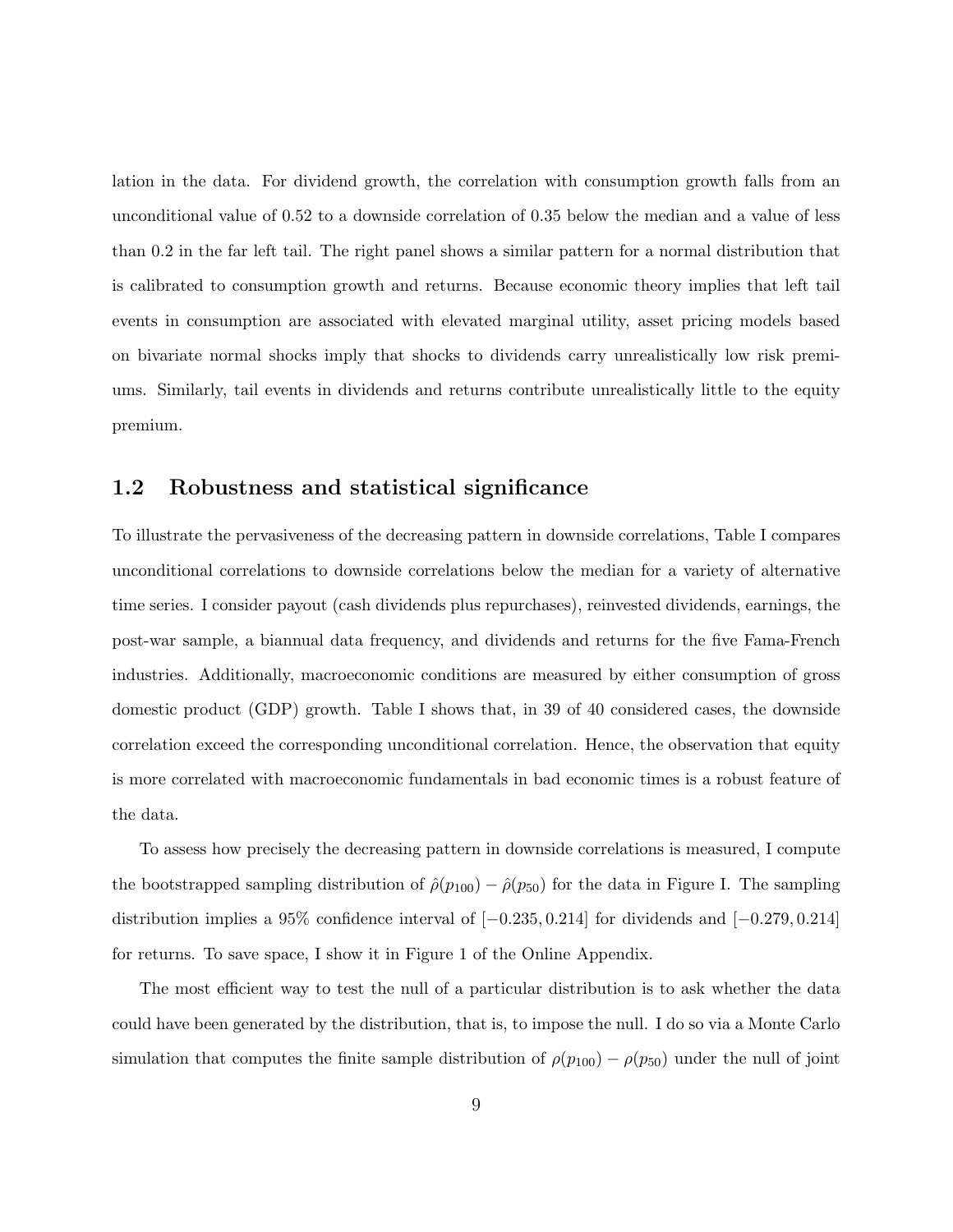| Description    | Asset        | $\mathbf Y$     | $\mathbf{X}=\Delta \mathbf{c}$ |             | $X = \Delta y$ |             |
|----------------|--------------|-----------------|--------------------------------|-------------|----------------|-------------|
|                |              |                 | $x=p_{50}$                     | $x=p_{100}$ | $x = p_{50}$   | $x=p_{100}$ |
| Benchmark      | MKT          | Dividend growth | 58.5                           | 51.8        | 56.1           | $40.5\,$    |
|                |              | Returns         | $54.5\,$                       | 44.5        | 46.4           | 35.3        |
|                |              | Payout growth   | 60.0                           | 55.7        | 54.4           | 41.4        |
|                |              | Reinvested 1    | 66.3                           | 61.5        | 56.9           | 45.7        |
|                |              | Reinvested 2    | 28.7                           | $11.2\,$    | 25.8           | 10.4        |
|                |              | Earnings growth | 29.7                           | 27.2        | 35.1           | $29.9\,$    |
| Post-war       | <b>MKT</b>   | Dividend growth | 17.4                           | 8.5         | 34.1           | 24.6        |
|                |              | Returns         | 59.4                           | 34.2        | 57.6           | 42.4        |
| Bi-annual      | MKT          | Dividend growth | 61.3                           | 54.0        | 56.3           | 37.3        |
|                |              | Returns         | 62.4                           | 52.7        | 49.8           | 41.4        |
| FF5 Industries | CNSMR        | Dividend growth | 38.5                           | 39.9        | 38.1           | $25.5\,$    |
|                |              | Returns         | 51.3                           | 38.6        | 43.4           | 30.7        |
|                | <b>MANUF</b> | Dividend growth | $53.0\,$                       | $50.1\,$    | 49.9           | 40.0        |
|                |              | Returns         | 55.0                           | 42.6        | 45.6           | 34.1        |
|                | <b>HITEC</b> | Dividend growth | 9.3                            | 3.7         | 22.4           | 5.1         |
|                |              | Returns         | 49.7                           | 41.8        | 42.8           | 32.6        |
|                | <b>HLTH</b>  | Dividend growth | 32.6                           | 17.0        | $\rm 0.2$      | $-17.8$     |
|                |              | Returns         | 46.7                           | 32.3        | 29.1           | 14.5        |
|                | <b>OTHER</b> | Dividend growth | 68.7                           | 63.1        | 62.1           | 53.4        |
|                |              | Returns         | 56.0                           | 44.6        | 48.8           | 37.5        |

Table I: Downside correlations for alternative time series –  $\text{corr}[X_t, Y_t | X_t \leq x]$ 

Downside correlations below the median (" $x = p_{50}$ " columns) are compared to unconditional correlations (" $x = p_{100}$ " columns). The conditioning variable X is either log consumption (real nondurable and services consumption per capita) or output (real gross domestic product per capita) growth; the Y variable (column 3) is either a measure of log cash flow growth or the excess log return. Besides "Post-war" (annual, 1947– 2017) and "Biannual" (biannual, 1930–2017), all series are annual and span 1930–2017. Dividend growth in year  $t$  is the sum of twelve monthly dividends in year  $t$  divided by the sum of twelve monthly dividends in year t−1; Payout equals cash dividends plus repurchases, as in Bansal et al. (2005). "Reinvested 1" ("Reinvested 2") is dividend growth, where monthly dividends are reinvested at the risk-free rate (the monthly market return) until the end of the year, like in Chen (2009); earnings come from Robert Shiller's Web site.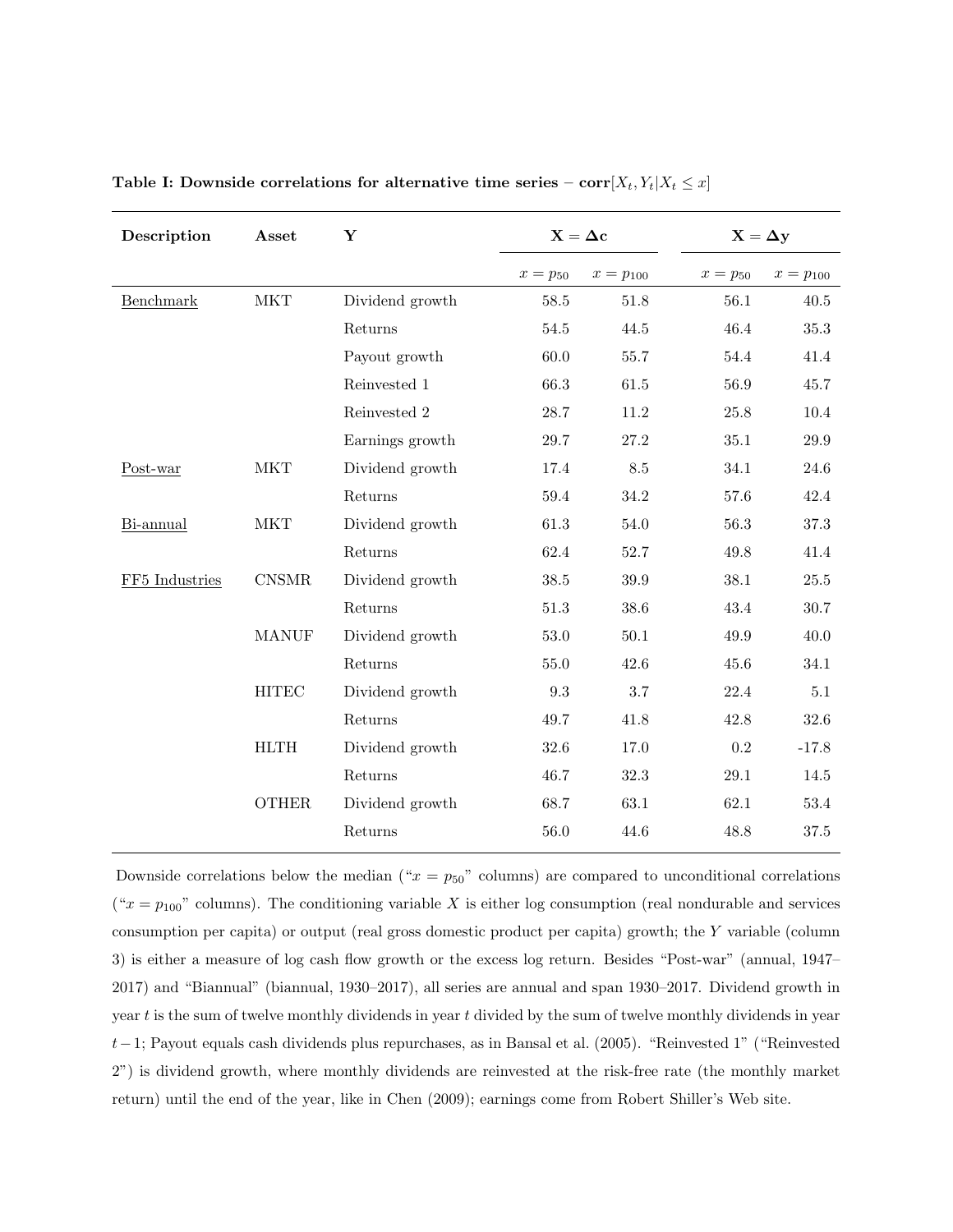normality. When the normal distribution is calibrated to the unconditional correlation between consumption and dividend growth, the empirical difference of  $\hat{\rho}(p_{100}) - \hat{\rho}(p_{50}) = -0.067$  has a pvalue of 2.7%. For a calibration that matches the unconditional correlation between consumption growth and returns, the equivalent  $p$ -value is only 0.57%. When the same test is repeated for each of the 40 cases in Table I, the null hypothesis of joint normality is rejected at the 10% significance level in  $34/40$  cases, at the  $5\%$  level in  $28/40$  cases, and at the  $1\%$  level in  $13/40$  cases. These results are tabulated in the Online Appendix. Clearly, the normal distribution understates the likelihood of joint tail events in consumption and dividend growth, as well as the likelihood of joint tail events in consumption and returns.

## 1.3 Modeling tail risk exposure

Intuitively, two variables are more correlated on the downside if negative shocks are more likely to be common than positive shocks. Similarly, downside correlations are increasing in the left tail if shocks that are more negative are also more likely to be common. These properties can be captured with the Gaussian-exponential mixture distribution (henceforth "mixture distribution")<sup>4</sup>

$$
\varepsilon^{c} = \sqrt{1 - \omega^{2}} \eta^{c} + \omega(\eta^{e} - 1)
$$
  
\n
$$
\varepsilon^{d} = \sqrt{1 - \omega^{2}} \eta^{d} + \omega(\eta^{e} - 1),
$$
\n(2)

where  $\eta^c$  and  $\eta^d$  are standard normal,  $\eta^e$  is exponentially distributed with a unit rate parameter, and all three shocks are mutually independent. The distribution relies on a single free parameter, the mixture parameter  $\omega$ . It is straightforward to show that  $\varepsilon^c$  and  $\varepsilon^d$  have a mean of zero, a standard deviation of one, a skewness of  $2\omega^3$ , and an unconditional correlation of  $\omega^2$ . For  $\omega < 0$ , skewness is negative, the unconditional correlation is positive, and downside correlations are higher in the left tail because large negative values for  $\varepsilon^c$  and  $\varepsilon^d$  are more likely to be observed when the common exponential shock takes on a large positive value.

<sup>4</sup>Dahlquist et al. (2016) applied the same mixture model in a portfolio choice setting.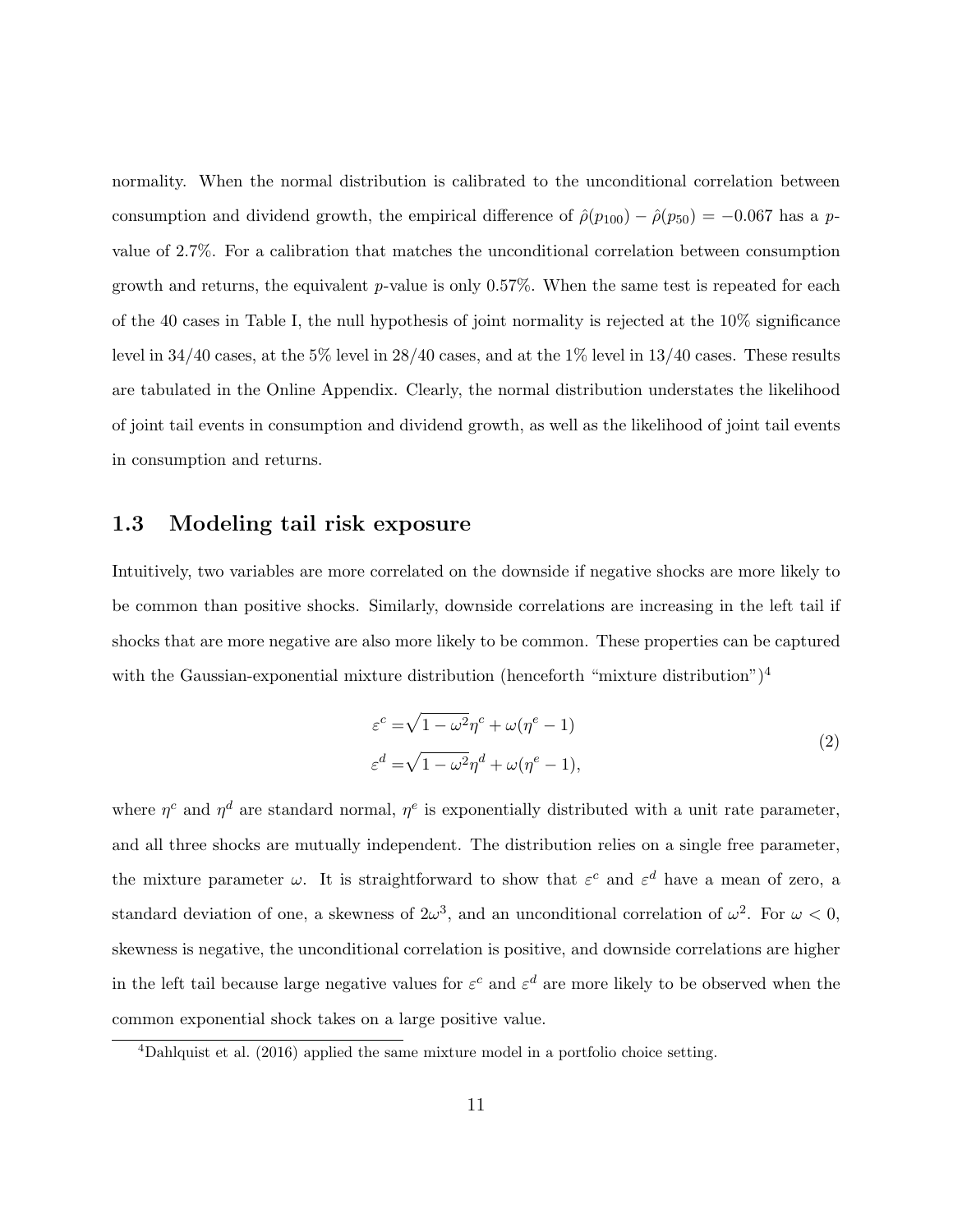

Figure II: Mixture distribution

The left panel shows a contour plot of the joint probability density function (PDF) of  $(\varepsilon^c, \varepsilon^d)$  based on the mixture distribution in Equation (2) and  $\omega = -0.73$ . The right panel shows the corresponding marginal PDF, which has an identical shape for both variables.

Figure II illustrates the shape of the mixture distribution when it is calibrated to match the unconditional correlation between annual log consumption and dividend growth over 1930–2017. The contour plot of the joint distribution (left panel) is "avocado shaped," whereas the marginal distribution (right panel) is left-skewed. Both shapes contrast strongly with those of a bivariate normal distribution, which has elliptical contour lines and symmetric marginal distributions. The dotted line in the left panel of Figure I shows that the calibrated distribution does a nice job of capturing the empirically observed downside correlations between consumption and dividend growth. When the mixture distribution is instead calibrated to match the unconditional correlation between log excess returns and (lagged) log consumption growth, it is equally successful at capturing the downside correlations between the two series, as shown in the right panel of Figure I.

Similar to the analysis for the normal distribution, I test the null of the mixture distribution with a Monte Carlo simulation. When the mixture distribution is calibrated to the unconditional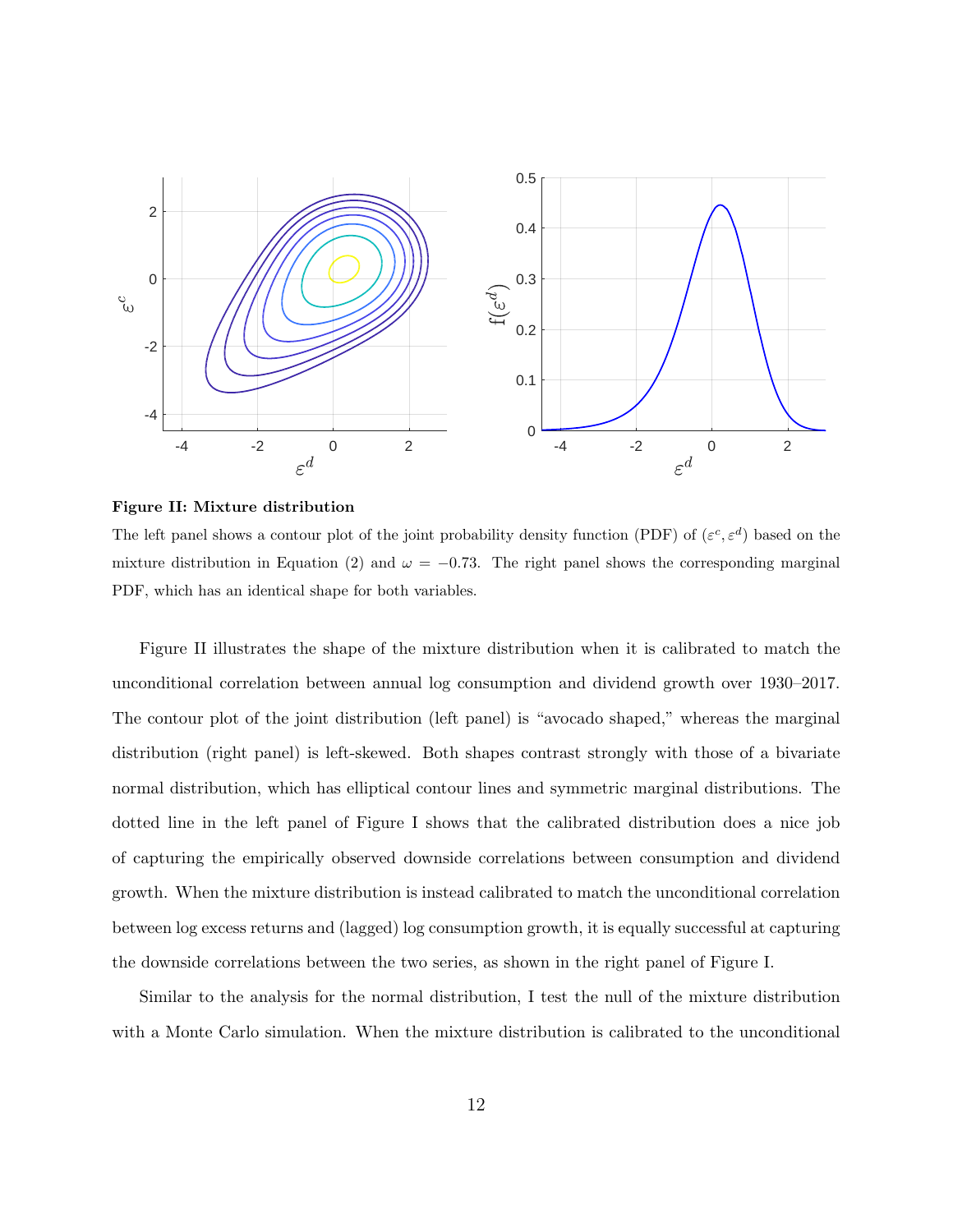correlation between consumption and dividend growth, the finite sample distribution of  $\rho(p_{100})$  –  $\rho(p_{50})$  implies a p-value of 42.1% for the empirical difference of  $\rho(p_{100}) - \rho(p_{50}) = -0.067$ . For returns, the equivalent  $p$ -value is 16.1%. When the same test is repeated for each case in Table I, the null hypothesis is rejected at the 10% significance level in 2/39 cases, at the 5% level in  $1/39$  cases, and never at the  $1\%$  level.<sup>5</sup> Hence, the mixture distribution successfully captures the joint tail behavior of consumption and dividend growth (and of consumption growth and excess returns) in the data. It also generates marginal distributions that are unimodal and left-skewed, as in the data. The next section proposes an asset pricing model based on shocks from the mixture distribution.

## 2 IID Model

I consider a representative-agent pure-exchange economy with a single nonstorable consumption good. This section details the model and discusses how it is solved. Analytical asset pricing formulae are derived in the appendix.

### 2.1 Assumptions

Aggregate consumption in period t equals  $C_t$ , whereas the aggregate dividend is  $D_t$ . Equity is a claim to the dividends in all future periods. Consumption and dividends follow random walks,

$$
\Delta c_{t+1} \equiv \ln \left( \frac{C_{t+1}}{C_t} \right) = g + \sigma \varepsilon_{t+1}^c
$$
  

$$
\Delta d_{t+1} \equiv \ln \left( \frac{D_{t+1}}{D_t} \right) = g + \varphi \sigma \varepsilon_{t+1}^d.
$$
 (3)

Both log growth rates have a constant mean of g and constant volatility. Consumption volatility equals  $\sigma \geq 0$ , whereas dividend volatility is higher and equal to  $\varphi \sigma$ . The parameter  $\varphi \geq 1$  captures

<sup>&</sup>lt;sup>5</sup>For dividend growth in the health care industry and GDP growth, the unconditional correlation is negative. Because the mixture distribution does not accommodate negative correlations, this test is omitted.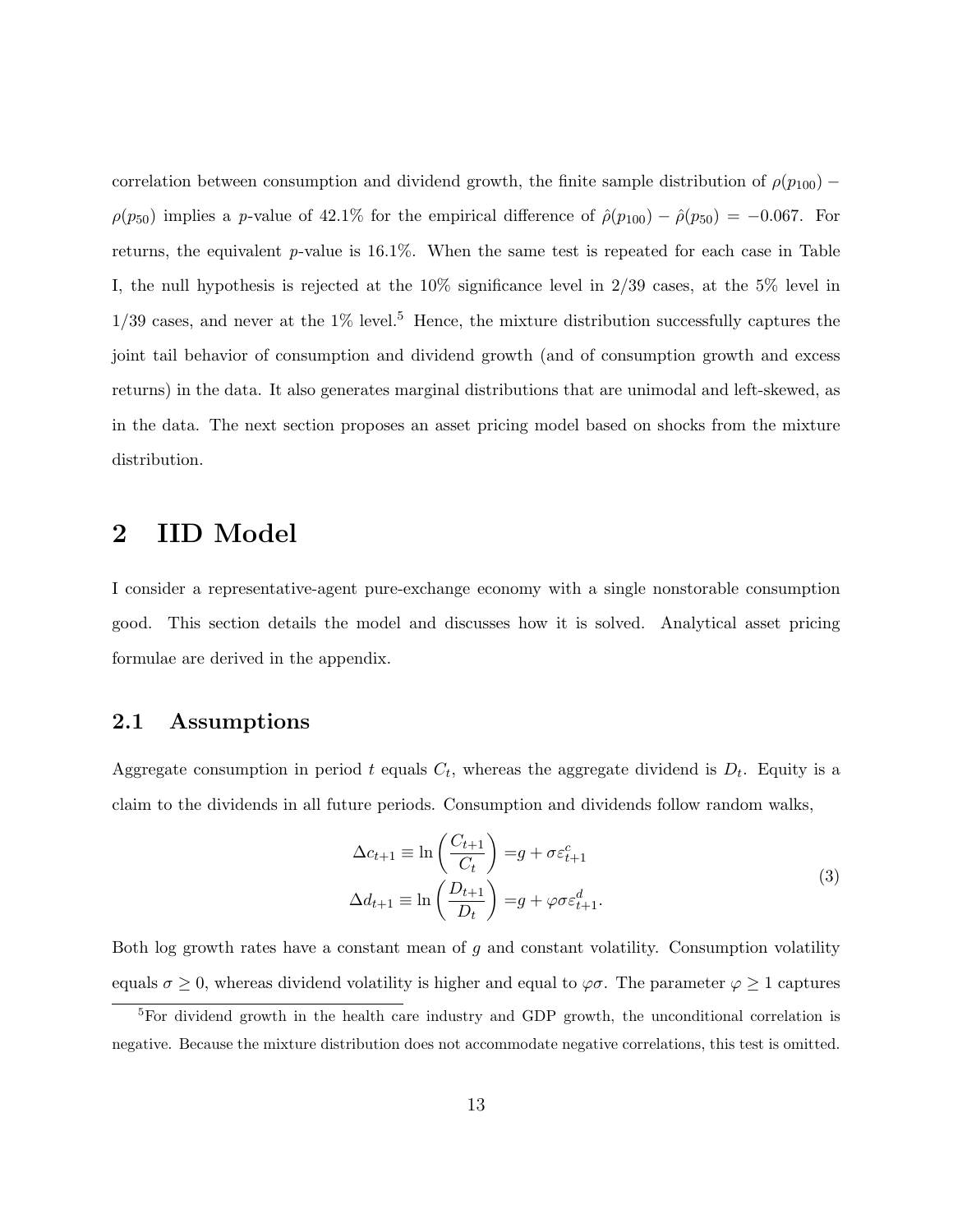leverage, as in Abel (1999) and Campbell and Cochrane (1999). The innovations  $\eta^c$  and  $\eta^d$  are IID over time and given by the Gaussian-exponential mixture distribution in (2).

Following Epstein and Zin (1989), the representative agent's time t utility,  $V_t$ , is given by the constant elasticity of substitution (CES) recursion

$$
V_t^{\rho} = (1 - \beta)C_t^{\rho} + \beta \mu_t (V_{t+1})^{\rho}.
$$
\n(4)

 $0 < \beta < 1$  characterizes impatience and  $\rho \leq 1$  measures the preference for intertemporal substitution (the elasticity of intertemporal substitution for deterministic consumption paths is  $\frac{1}{1-\rho}$ ). Risk preferences are captured by the function  $\mu_t(V_{t+1})$ , which equals the certainty equivalent of random future utility using the time t conditional probability distribution. Henceforth, I use the shorthand notation  $\mu_t \equiv \mu_t(V_{t+1})$ . The certainty equivalent features Generalized Disappointment Aversion (GDA), as in Routledge and Zin (2010), and it is defined by the implicit function

$$
u(\mu_t) = E_t \bigg[ u(V_{t+1}) \bigg] - \theta E_t \bigg[ \bigg( u(\delta \mu_t) - u(V_{t+1}) \bigg) \mathbb{D}_{t+1} \bigg], \tag{5}
$$

where  $\mathbb{D}_{t+1} \equiv \mathbf{1}\{V_{t+1} \leq \delta \mu_t\}$  is a disappointment indicator and the period utility function equals

$$
u(x) = \begin{cases} \frac{x^{\alpha} - 1}{\alpha} & \text{for } \alpha \leq 1, \alpha \neq 0 \\ \ln(x) & \text{for } \alpha = 0 \end{cases}
$$
 (6)

Equation (5) nests two well-known preference specifications as special cases. First, for  $\theta = 0$ the second term drops out and risk preferences simplify to expected utility. In this case, the certainty equivalent is given by the *explicit* function  $\mu_t = (E_t[V_{t+1}^{\alpha}])^{\frac{1}{\alpha}}$ , the utility function equals the specification used in Epstein and Zin (1991) and Bansal and Yaron (2004), and  $\alpha \leq 1$  captures static risk aversion (the coefficient of relative risk aversion for static gambles is  $1 - \alpha$ ). Second, for  $\delta = 1$  risk preferences simplify to Gul's (1991) model of disappointment aversion (DA), which was developed to resolve the Allais (1979) paradox. The asset pricing implications of recursive utility with DA risk preferences have been analyzed by Epstein and Zin  $(2001)$  in an endowment economy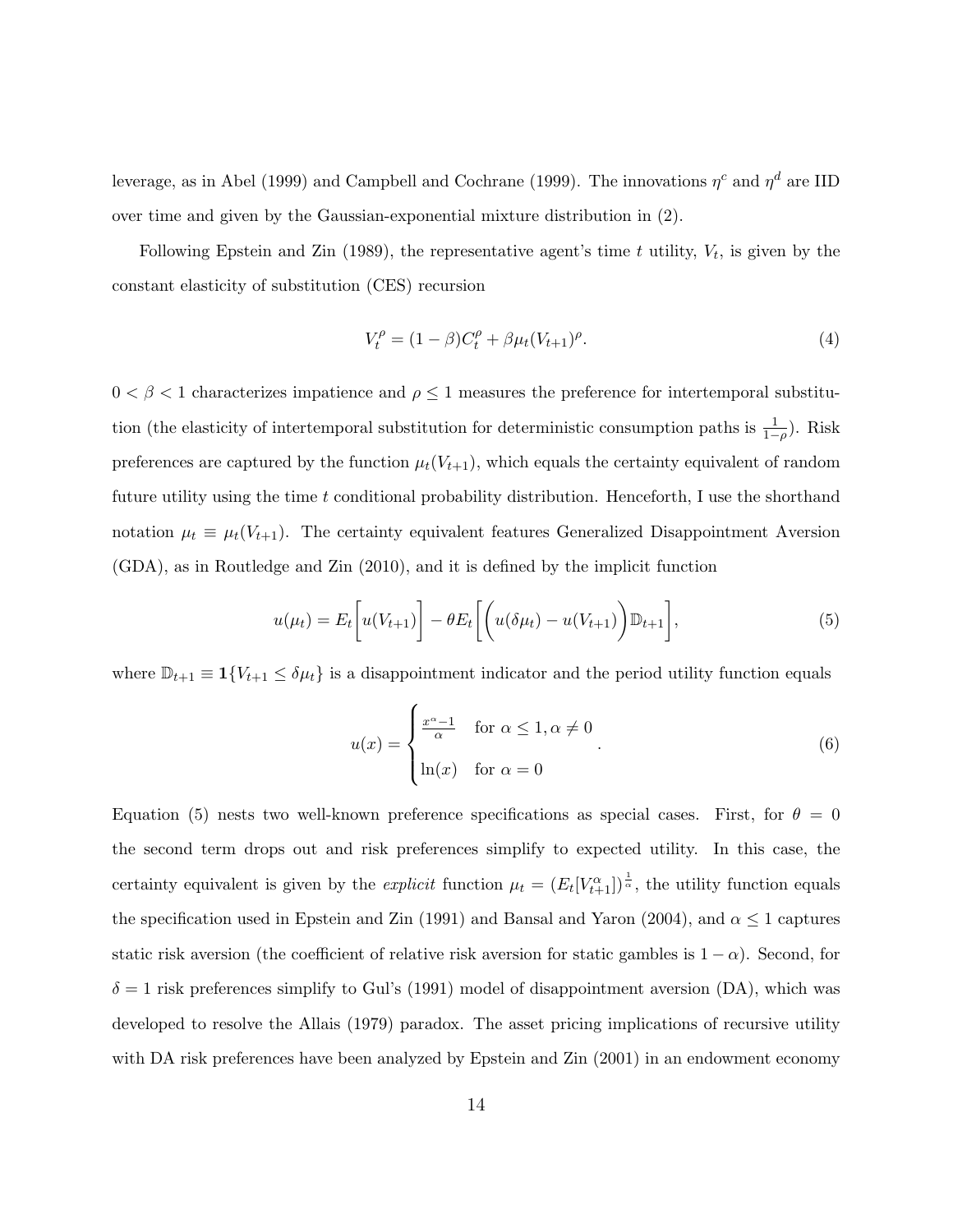and by Campanale et al. (2010) in a production economy, but neither paper analyzes option prices or considers the implications of nonnormal shocks. DA preferences imply that all outcomes below the certainty equivalent are considered disappointing and receive a penalty, the magnitude of which is governed by the parameter  $\theta > 0$ . GDA preferences, which represent the most general version of Equation (5) ( $\theta > 0$  and  $\delta \neq 1$ ), place the disappointment threshold further into the tail of the conditional distribution of  $V_{t+1}$ . In particular, only realizations of  $V_{t+1}$  that fall below a fraction  $\delta$ of the certainty equivalent  $\mu_t$  are considered disappointing.

Because the risk aggregator in (5) and (6) is linearly homogeneous, CES+EU, CES+DA, and CES+GDA all fall in the class of Epstein and Zin (1989) preferences. To distinguish between the nested cases, the rest of the paper uses the terminology "EU," "DA," and "GDA" to refer to the risk preference component of the intertemporal utility function, with the understanding that time preferences are assumed to be of the CES type. Importantly, however, the terminology "EU" is not meant to indicate that the entire utility function is of the expected utility type, which is only true when time preferences are time-separable (for  $\alpha = \rho$ ).

### 2.2 Solving the model

In equilibrium, the agent maximizes utility and the price of the consumption claim clears markets. The unit root in consumption makes utility nonstationary, so the model solution is characterized in terms of utility ratios rather than levels. Define the time-invariant ratios  $v \equiv \frac{V_t}{C}$  $\frac{V_t}{C_t}$  and  $m \equiv \frac{\mu_t(V_{t+1})}{C_t}$  $\frac{V_{t+1}}{C_t}$ . The value-to-consumption ratio follows by dividing (4) by  $C_t$ ,

$$
v^{\rho} = (1 - \beta) + \beta m^{\rho}.
$$
 (7)

Similarly, dividing  $(5)$  by  $C_t$  and re-arranging terms results in

$$
m^{\alpha} = \frac{\mathbb{E}\left[v^{\alpha}e^{\alpha\Delta c_{t+1}}(1+\theta\mathbb{D}_{t+1})\right]}{1+\theta\delta^{\alpha}\mathbb{E}\left[\mathbb{D}_{t+1}\right]}.
$$
\n(8)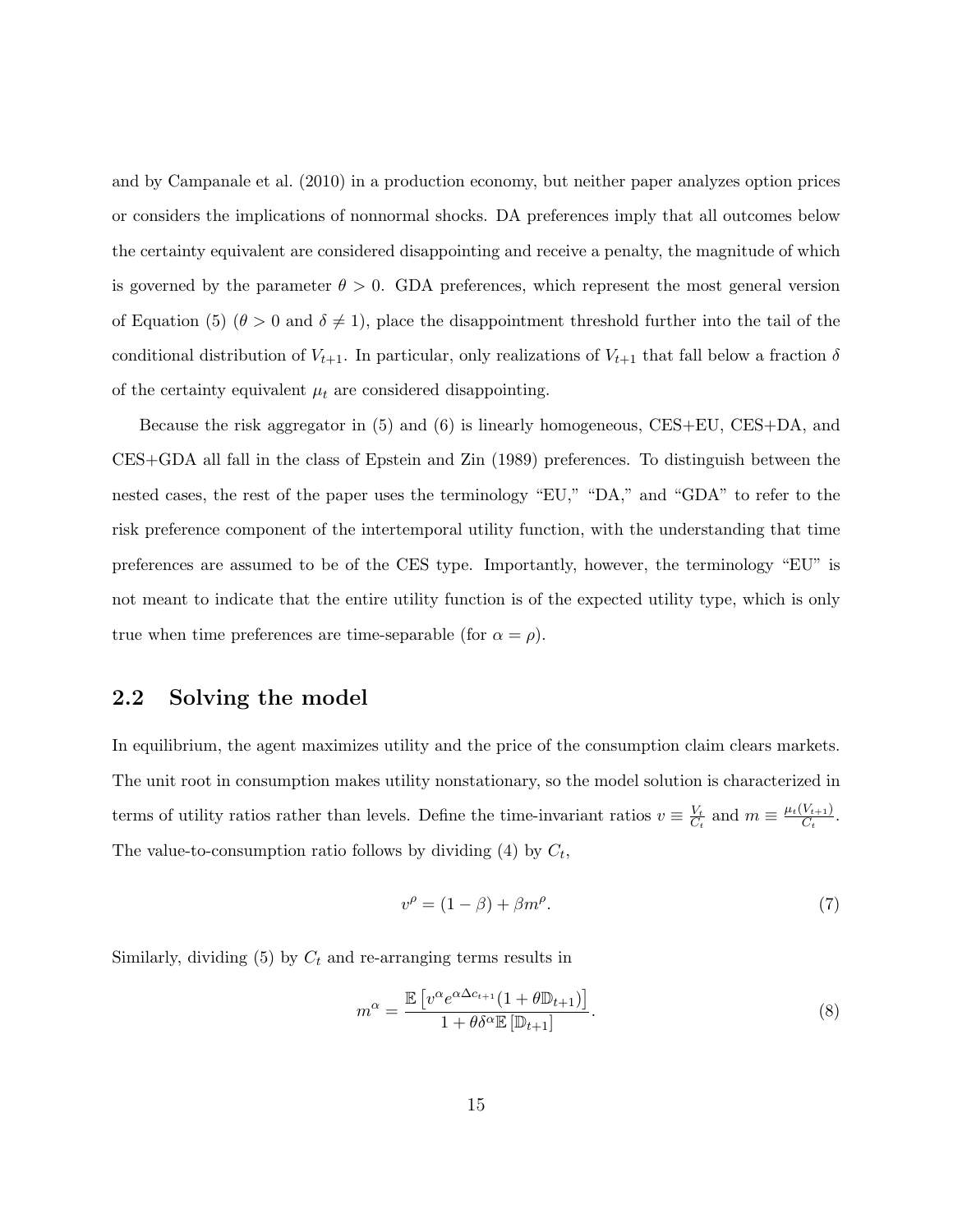The disappointment event  $V_{t+1} \leq \delta \mu_t$  can be expressed in terms of consumption growth as

$$
\Delta c_{t+1} \le \ln\left(\frac{\delta m}{v}\right) \equiv x_v,\tag{9}
$$

where  $x_v$  is a constant that depends on the equilibrium value of v (m can be substituted out based on Equation (7)). The model solution takes three steps. First, the expectations in (8) are evaluated analytically by integrating over the Gaussian and exponential innovations in consumption growth. Next, m is substituted out of the resulting expression based on  $(7)$ , which yields a single nonlinear equation in v. I relegate the lengthy equation to  $(A.10)$  in the appendix. Lastly, the equation is solved numerically with a standard nonlinear equation solver. As discussed on page 1308 of Routledge and Zin (2010), the implicit function theorem guarantees that the nonlinear equation has a unique solution. The steps for the limiting case  $\alpha \to 0$  are analogous and shown in Appendix A.

## 2.3 Asset Pricing

Determining asset prices requires the pricing kernel, which equals the representative agent's marginal rate of intertemporal substitution (IMRS),  $M_{t+1} \equiv \frac{\partial V_t / \partial C_{t+1}}{\partial V_t / \partial C_t}$  $\frac{\partial V_t}{\partial C_t}$ . Differentiating (4) with respect to  $C_t$  and  $C_{t+1}$ , respectively, and substituting back into  $M_{t+1}$  yields  $M_{t+1} = \beta \left( \frac{v}{n} \right)$  $(\frac{v}{m})^{1-\rho} \frac{\partial \mu_t}{\partial V_{t+1}}$ . Using the implicit function theorem to differentiate  $\mu_t$  in (5) with respect to  $V_{t+1}$  gives  $\frac{\partial \mu_t}{\partial V_{t+1}}$  $\frac{v}{\infty}$  $\left(\frac{v}{m}\right)^{\alpha-1}e^{(\alpha-1)\Delta c_{t+1}}\frac{1+\theta\mathbb{D}_{t+1}}{1+\theta\delta^{\alpha}\mathbb{E}[\mathbb{D}_{t+1}]},$  so that the IMRS is given by

$$
M_{t+1} = \beta_v \times \underbrace{e^{(\alpha - 1)\Delta c_{t+1}}}_{\text{Small risks}} \times \underbrace{(1 + \theta \mathbf{1}\{\Delta c_{t+1} \le x_v\})}_{\text{Tail risks}},\tag{10}
$$

where  $\beta_v \equiv \beta \frac{(v/m)^{\alpha-\rho}}{1+\theta \delta^{\alpha} \mathbb{E}[\mathbb{D}_+]}$  $\frac{(v/m)}{1+\theta\delta^{\alpha}\mathbb{E}[\mathbb{D}_{t+1}]}$  is a constant that depends on the equilibrium value of v. The pricing kernel takes a very simple form, consisting of a constant, a "small risks" factor that is familiar from the EU case, and a "tail risks" factor that overweights left tail outcomes of consumption growth by a factor of  $(1 + \theta)$ . Note that the IID environment implies that the pricing kernel is a function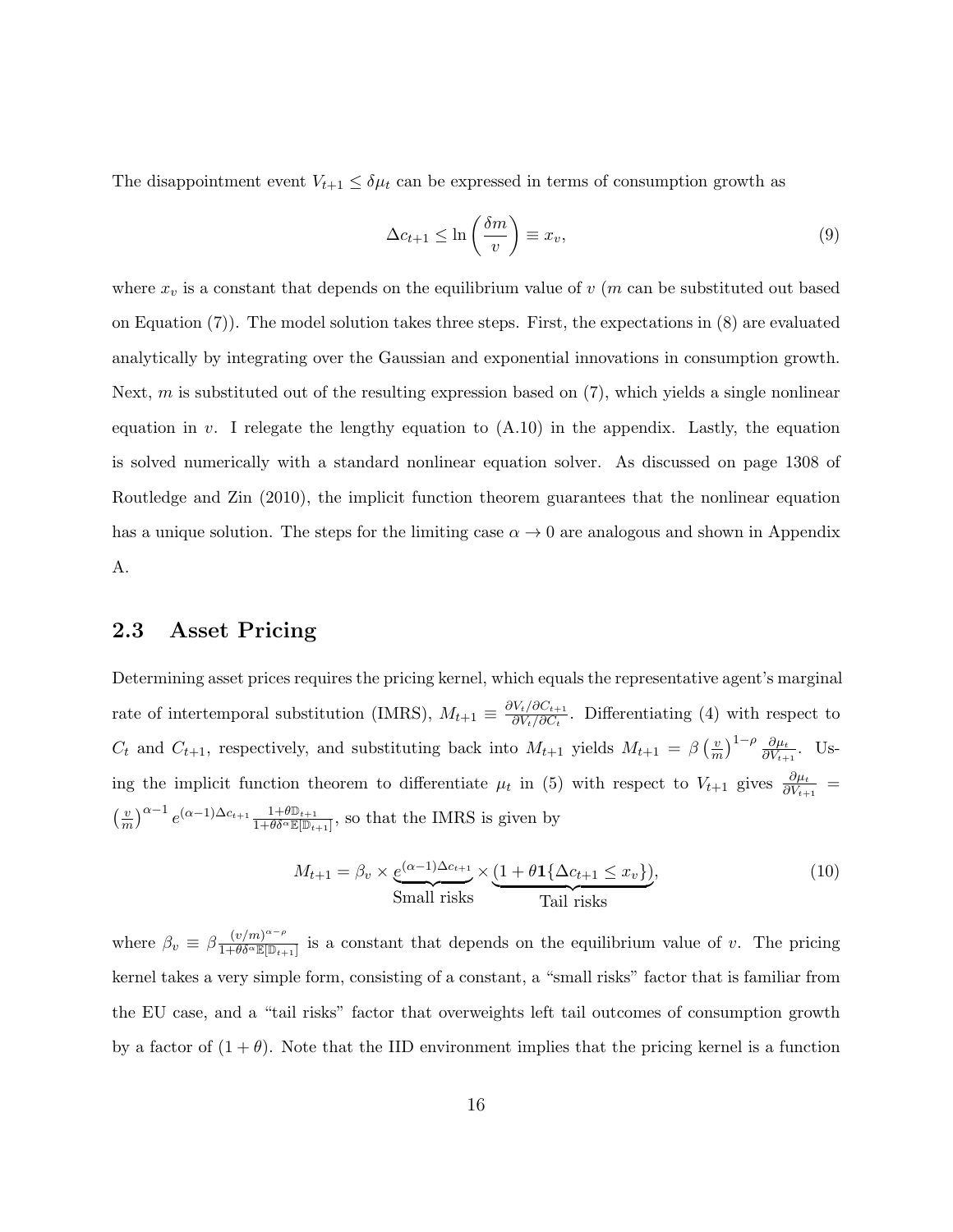of consumption growth only. The benchmark calibration sets  $\alpha = 1$ , so that the small risks term drops out and the pricing kernel reduces further to a step function (see Figure IV). Given a solution for  $v$ , asset prices can be computed based on the Euler equation

$$
E[M_{t+1}R_{t+1}^i] = 1,\t\t(11)
$$

where  $R<sup>i</sup>$  denotes the gross return of asset *i*. Using this approach, Appendix A derives analytical expressions for the prices of risk-free bonds, dividend strips, equity, forwards, options with different strike prices, the VIX index, and the SVIX index of Martin (2017).

It is worth pointing out that the "long-run risks" term of the Epstein and Zin (1989) pricing kernel,  $(v/m)^{\alpha-\rho}$ , has been absorbed into the constant  $\beta_v$  due to the IID setting, rather than due to GDA risk preferences. In non-IID settings, this term is state-dependent and hence time-varying. For a discrete state, such as the one considered in Section 5, the value function can be found by solving a system of nonlinear equations, and asset prices continue to be computable analytically thereafter. In contrast, continuous-valued (affine or nonaffine) state processes do not allow for analytical asset pricing formulae, because the certainty equivalent equals an implicit function under GDA. Therefore, the value function and asset prices have to be computed numerically, either on a grid or via projection methods.

## 3 Quantitative Implications

This section evaluates the model's quantitative implications for growth rates, basic asset prices, and option market moments in a calibration.

#### 3.1 Data

Consumption is measured by the sum of real nondurables and services consumption per capita from the Bureau of Economic Analysis (BEA), whereas nominal dividends are imputed from cum- and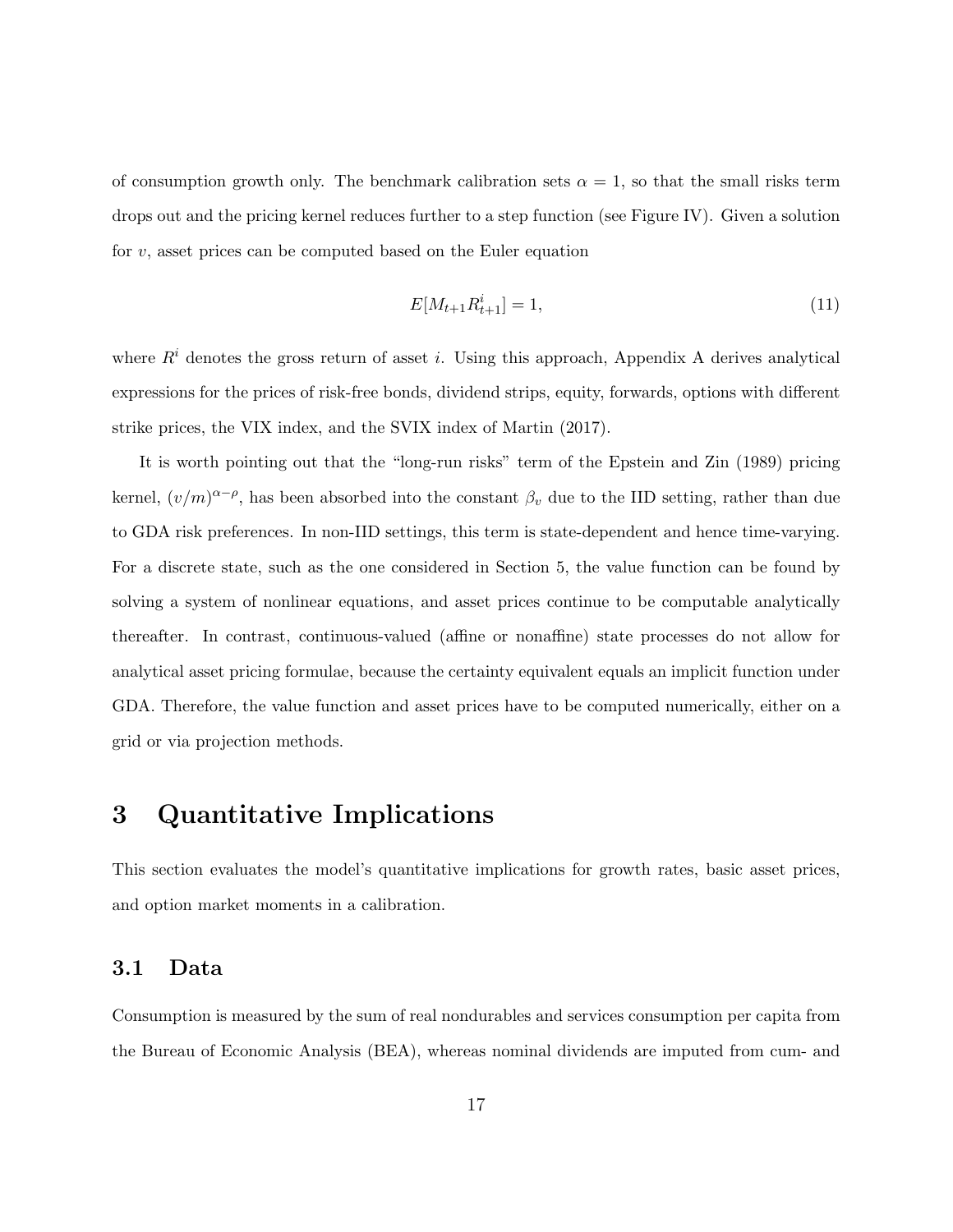ex-dividend market returns from the Center for Research in Security Prices (CRSP). Dividends and returns are converted to real terms using the personal consumption expenditure deflator from the BEA.<sup>6</sup> Following Beeler and Campbell (2012), the ex ante annual real risk-free rate is approximated by the difference between the yield of a 3-month Treasury bill and an inflation forecast from a predictive regression.<sup>7</sup>

Option price quotes from January 5, 1990 to December 29, 2017, are obtained from the Chicago Board Options Exchange (CBOE). The data set contains end-of-day information of all European exercise style options written on the S&P 500 (underlying SPX). I apply standard filters to remove observations with low liquidity and obvious data errors, and measure option prices by the midquote. Because the model is calibrated at a monthly frequency, option prices are interpolated to a constant maturity of 30 calendar days for each day in the sample. Both the filters and interpolation method are detailed in the Online Appendix. Option returns are computed on each day based on interpolated 30-day option prices and the return of the S&P 500 over the subsequent 30 calendar days. The unconditional moments reported below are based on this daily sample of overlapping 30-day option prices and returns.

## 3.2 Calibration and basic annual moments

The agent's decision interval is assumed to be monthly, and I target moments of annual (timeaggregated) quantity and return data over 1930–2017, and moments of 1-month options over 1990– 2017. Dividend growth in year  $t$  is the sum of twelve monthly dividends in year  $t$  divided by the sum of twelve monthly dividends in year  $t-1$ , and similarly for consumption. Annual log returns equal the sum of twelve monthly log returns, both for the market and for risk-free bonds. To compute

<sup>6</sup>Using the consumer price index as a deflator leads to a mean dividend growth rate significantly lower than the mean growth rate of consumption, whereas the PCE deflator avoids this issue. I thank an anonymous referee for pointing this out.

<sup>7</sup>See the appendix to Beeler and Campbell (2012) for details.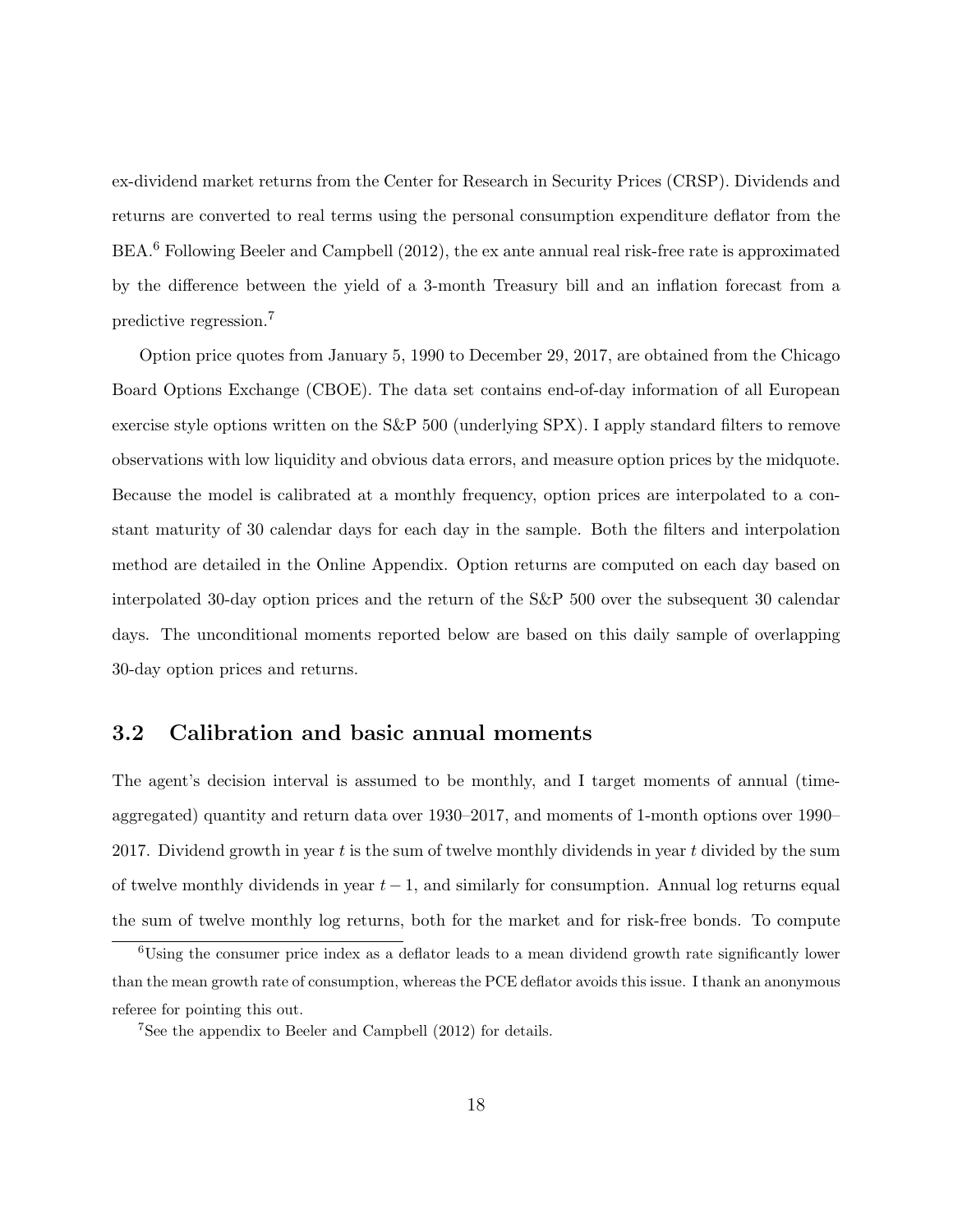Table II: Calibration

|        | Fundamentals                            |      |          |            | Preferences         |      |       |
|--------|-----------------------------------------|------|----------|------------|---------------------|------|-------|
|        | $g \times 12$ $\sigma \times \sqrt{12}$ | ω    | $\omega$ | $\beta$ 12 |                     |      |       |
| 0.0182 | 0.026                                   | 5.22 | $-0.73$  |            | $0.985 \t1 - 1/1.5$ | 9.76 | 0.975 |

The table shows parameter values for the model's monthly calibration. The period utility function is  $u(x) = x$ , i.e. the calibration assumes  $\alpha = 1$  in (6).

moments in the model, I simulate one million samples of equivalent length as the data, compute the moment of interest in each sample, and then report the median value.

Table II summarizes the calibration, and panels A and B of Table III shows moments for annual growth rates and asset prices. I set  $g = 0.0182/12$  to match the average consumption growth rate and assume the same growth rate for dividends. The volatility of consumption and dividend growth are matched by setting  $\sigma = 0.026/$ √ 12 and  $\varphi = 5.22$ , while their unconditional correlation is replicated based on a mixture parameter of  $\omega = -0.73$ . The four endowment parameters are thus uniquely pinned down by four quantity moments.

Time aggregation of an IID random walk results in positive first-order correlation (Working 1960). The model calibration results in an autocorrelation of 0.23 for both consumption and dividend growth, close to the empirical autocorrelation of 0.19 for dividends. Consumption growth has a higher autocorrelation in the data, but Kroencke (2017) points out out that this is a result of data filtering in the National Income and Product Accounts, and shows that unfiltered consumption data has about the same autocorrelation as dividends. Overall, the random walk model thus provides a very good and parsimonious description of the basic quantity moments in the data.

The rate of time preference of  $\beta = 0.985^{1/12}$  together with a high EIS of  $1/(1 - \rho) = 1.5$  results in a low annual risk-free rate of about 1%. Hence, the model resolves the risk-free rate puzzle via the well-known channel of Weil (1989). Different from models with long-run risks, however, the EIS value is inconsequential for risk premiums because of the IID environment. In particular, for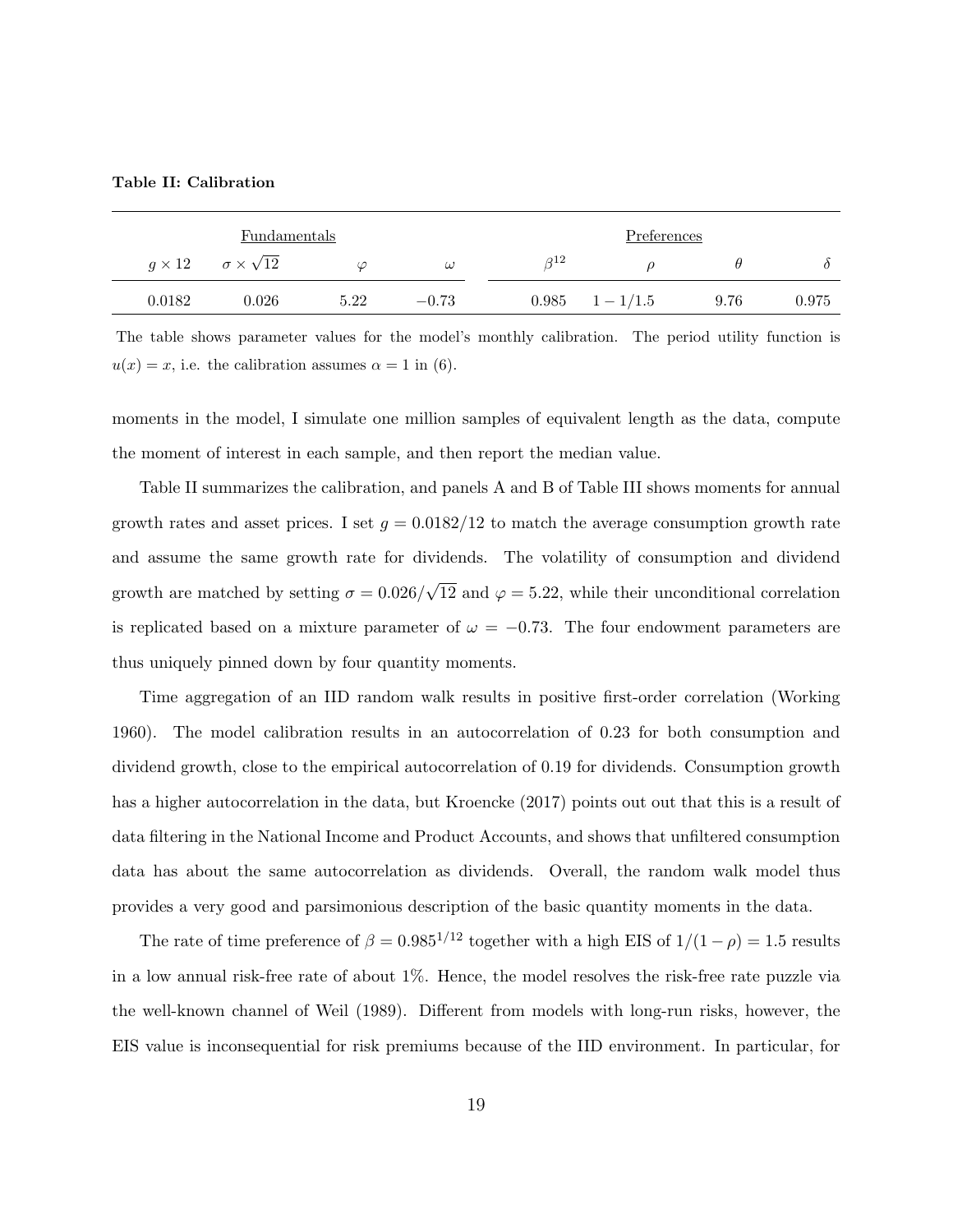#### Table III: Moments

|       | $\mathbb{E}[\Delta c]$ | $\sigma[\Delta c]$ | $ac1[\Delta c]$ | $\mathbb{E}[\Delta d]$ | $\sigma[\Delta d]$ |      | $ac1[\Delta d]$ $corr[\Delta c, \Delta d]$ |
|-------|------------------------|--------------------|-----------------|------------------------|--------------------|------|--------------------------------------------|
| Data  | 1.82                   | 2.11               | 0.50            | 1.71                   | 11.02              | 0.19 | 0.53                                       |
| Model | 1.82                   | 2.11               | 0.23            | 1.82                   | 11.02              | 0.23 | 0.53                                       |

Panel A: Annual growth rates

Panel B: Annual asset prices

|       |      | $\mathbb{E}[R^f]$ $\mathbb{E}[R - R^f]$ $\sigma[R - R^f]$ |       | $\mathbb{E}[pd]$ |
|-------|------|-----------------------------------------------------------|-------|------------------|
| Data  | 0.46 | 8.02                                                      | 19.75 | 3.42             |
| Model | 1.04 | 8.02                                                      | 14.59 | 2.83             |

Panel C: Higher moments of monthly market returns

|       |         |      | $skew_t^*[R^{ex}]$ $kurt_t^*[R^{ex}]$ $skew[R^{ex}]$ $kurt[R^{ex}]$ VIX-SVIX |      |      |  |
|-------|---------|------|------------------------------------------------------------------------------|------|------|--|
| Data  | $-1.22$ | 6.21 | $-0.88$                                                                      | 5.09 | 0.57 |  |
| Model | $-1.16$ |      | $5.31 -0.72$                                                                 | 4.19 | 0.44 |  |

Panel D: Monthly straddle returns

|       | $\mathbb{E}[R^s]$ |        |      | $\sigma[R^s]$ skew $[R^s]$ kurt $[R^s]$ $SR[R^s]$ |         |
|-------|-------------------|--------|------|---------------------------------------------------|---------|
| Data  | $-187.30$         | 217.86 | 1.30 | 6.12                                              | $-0.86$ |
| Model | $-180.30$         | 236.41 | 1.37 | 5.61                                              | $-0.77$ |

Moments of annual log growth rates expressed as a percentage (panel A). Moments of annual returns expressed as a percentage and of the annual log price-dividend ratio (panel B). Unconditional physical moments and average conditional risk-neutral moments of monthly ex-dividend market returns (panel C). Annualized return moments for 1-month ATM straddles (panel D). Annual data moments for panels A and B are based on the 1930–2017 sample, whereas monthly data moments for panels C and D are based on the 1990–2017 option sample. Model moments are small sample medians.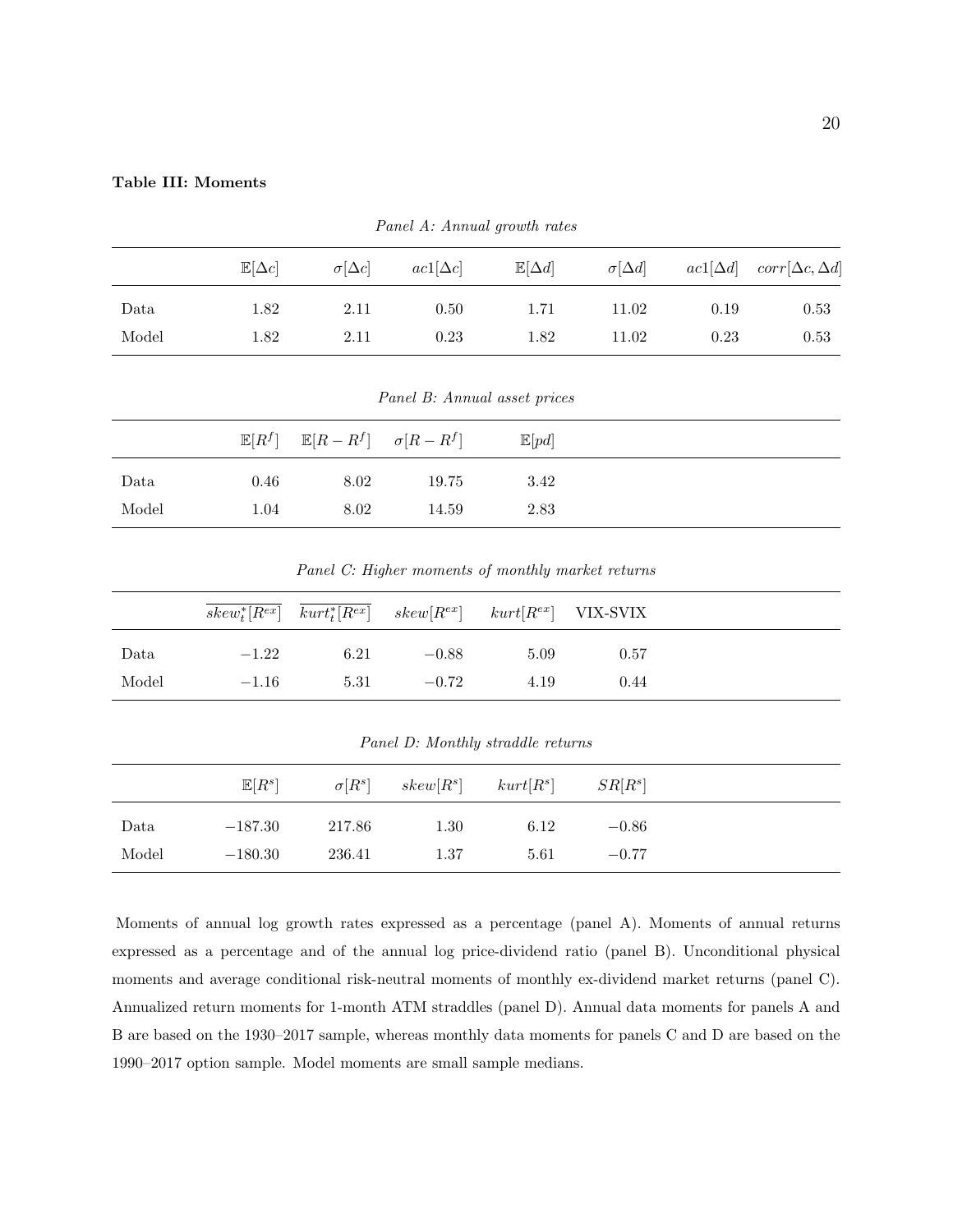any value of  $\rho$ , the pricing kernel in (10) is observationally equivalent to one with a different value of  $\rho$  and a compensating adjustment of  $\beta$  and  $\delta$ .

I set  $\alpha = 1$  so that risk preferences have no curvature, the only source of risk aversion consists of disappointments, and the pricing kernel in (10) reduces to a step function. This assumption eliminates one free parameter, and it simplifies the intuition behind the utility function, but it is inconsequential for the main results. In particular, moderate degrees of curvature have a negligible effect on asset pricing moments, similar to their effect in the well-known EU case (Mehra and Prescott 1985). The disappointment magnitude ( $\theta = 9.76$ ) and threshold ( $\delta = 0.975$ ) are set to jointly match the equity premium, and to match the average returns of put options with different strikes as well as possible. Specifically, it is possible to lower the disappointment threshold and simultaneously increase the disappointment magnitude to keep the equity premium unchanged. Doing so increases the average returns of put options with low strikes relative to those with high strikes because it increases the convexity of the pricing kernel as a function of returns, a mechanism I discuss in Section 4.1. The risk preference calibration results in a disappointment probability of 0.54% per month, so that disappointment events occur once every  $\frac{1}{12 \times 0.0054} = 15.4$  years on average.

The IID setting results in a transparent model mechanism and, as we will see next, it successfully replicates many option moments. Because it implies constant valuation ratios, however, the IID model does not generate excess volatility or return predictability: The volatility of annual returns is 14.59% (vs. 19.75% in the data). In Section 5, I show that a simple extension makes the model consistent with return predictability while preserving its consistency with option market data.

### 3.3 Option prices

The payoff of a 1-period put option with strike K equals  $S_t \times \max\{0, X - R_{t+1}^{ex}\}\)$ , where  $X = K/S_t$ denotes moneyness and  $R_{t+1}^{ex} = S_{t+1}/S_t$  is the ex-dividend market return. Plugging the payoff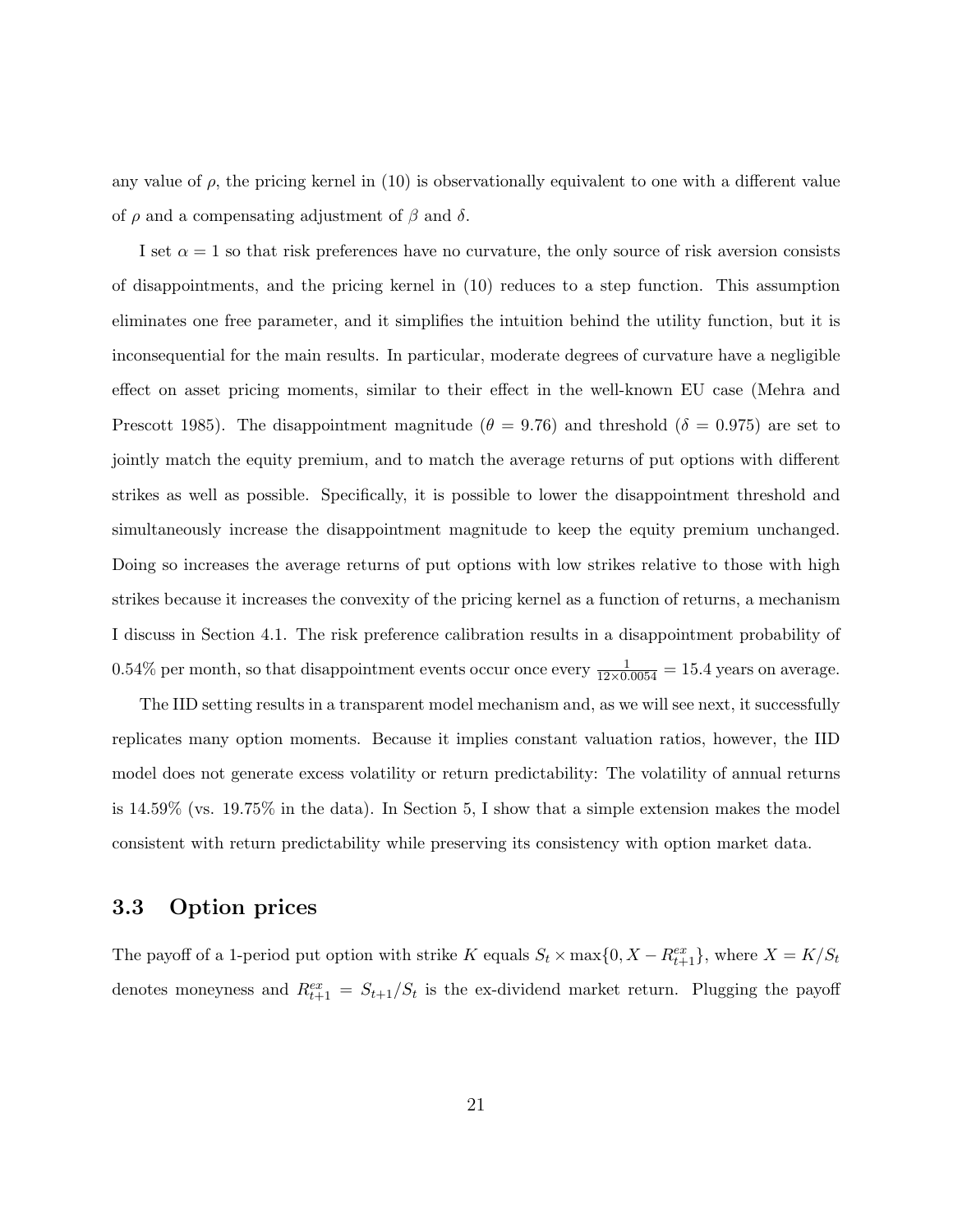function into the Euler equation (11) shows that the put price,

$$
P_t(X) = S_t \times \mathbb{E}_t[M_{t+1} \max\{0, X - R_{t+1}^{ex}\}],
$$
\n(12)

reflects the joint distribution of returns and the pricing kernel in the left tail of the market return distribution. Puts are more valuable when (a) returns below  $X$  are more likely (so that expected put cash flows are higher) or when  $(b)$  returns below X are more likely to coincide with high values of M (so that put risk premiums are more negative). While option prices do not allow us to gauge the relative importance of both channels, prices for different strikes contain a wealth of information about the joint distributions of  $(R^{ex}, M)$ . Because this joint distribution also determines the equity premium, a plausible theory of stock market risk premiums should be consistent with option prices.

#### 3.3.1 Implied volatilities

I express option prices in units of annualized Black and Scholes (1973) implied volatilities (IVs), which makes lognormality a useful reference point. In particular, models in which  $(R^{ex}, M)$  are conditionally jointly lognormal, such as Campbell and Cochrane (1999) or Bansal and Yaron (2004), satisfy the assumptions of Black and Scholes (1973) over the agent's decision interval and therefore result in IVs that do not vary with moneyness. The left panel of Figure III shows that, in contrast to this case, the GDA-mixture model captures the steep negative slope of the empirical IV curve (the "IV skew") almost perfectly. The difference between the IVs of an out-of-the-money (OTM) put with moneyness  $X = 0.9$  and an at-the-money (ATM) put with moneyness  $X = 1$  equals 8.6 percentage points in data and 8.4 percentage points in the model. The level of the IV curve, however, is slightly lower than in the data due to the model's lack of excess volatility.<sup>8</sup>

<sup>8</sup>Similar to Drechsler and Yaron (2010) and other studies that examine option moments in equilibrium settings, I calibrate the model to fundamentals over 1930–2017, a period over which the volatility of monthly market returns was about 3 percentage points higher than over the 1990–2017 option sample. Because a higher volatility translates to higher option prices, this effect counterbalances the model's lack of excess volatility somewhat. For the same reason, however, the level of the IV curve (or of the VIX) is arguably not a suitable metric for evaluating models whose fundamentals are calibrated to a longer sample.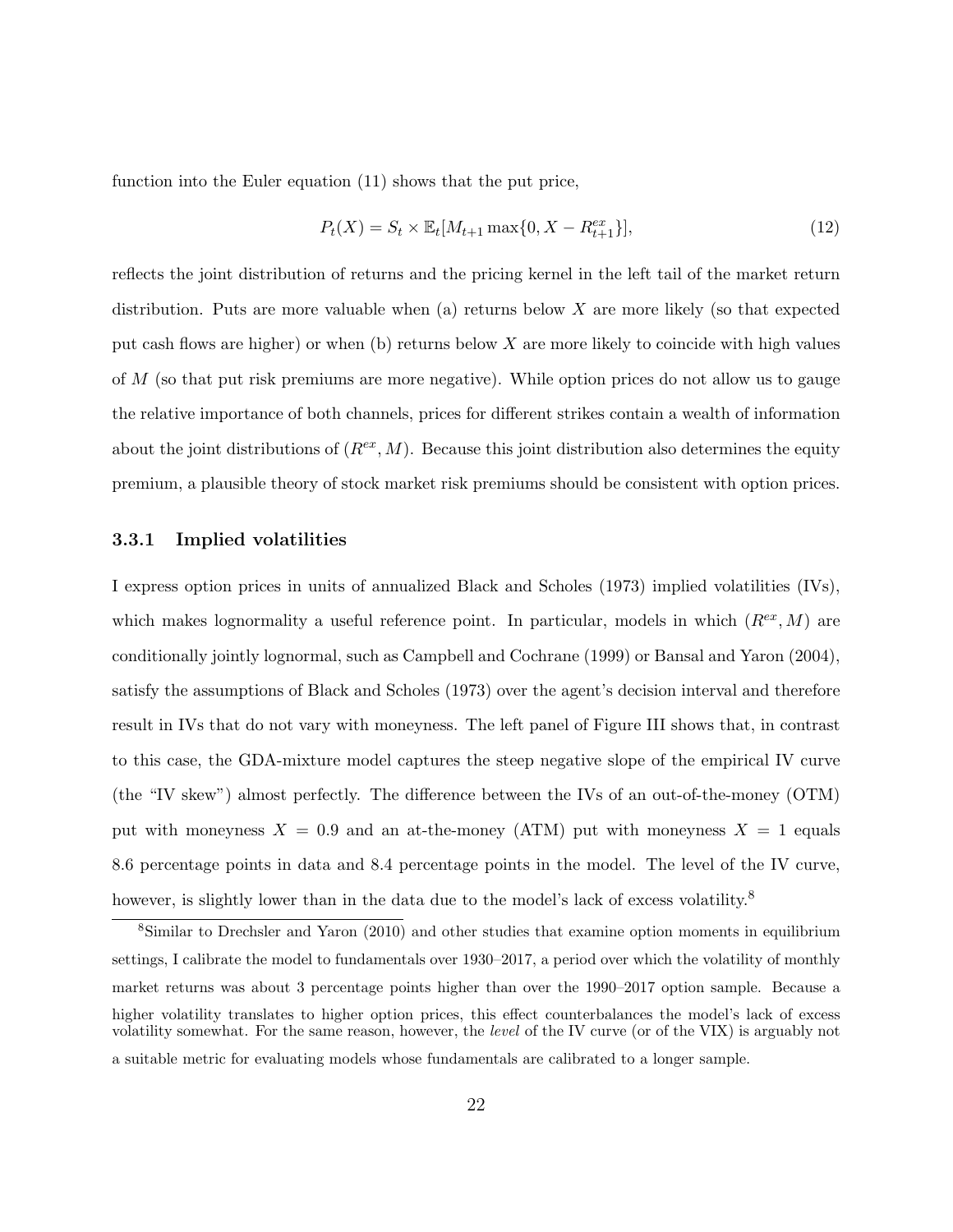

Figure III: Equity index options. Average implied volatilities (left; annualized percentage), average returns (middle; percentage), and Sharpe ratios (right; annualized) for 1-month put options are plotted against moneyness. Put returns are given by  $\max\{0, K - S_{t+1}\}/P_t(K) - 1$  and moneyness by  $K/S_t$ . Model moments represent small sample medians based on 1 million samples of equivalent length as the 1990–2017 option sample.

#### 3.3.2 Risk-neutral moments

For comparison with other studies, it is useful to note that the IV curve reflects the same information as the risk-neutral return distribution. In particular, Breeden and Litzenberger (1978) show that the second derivative of the put price with respect to moneyness, multiplied by  $S_t \times R_t^f$  $_t^J$ , equals the conditional risk-neutral probability density function (PDF) of the ex-dividend market return:

$$
f_t^*(R^{ex}) = S_t \times R_t^f \times \frac{\partial^2 P_t(X)}{\partial X^2} \bigg|_{X = R^{ex}}.
$$

At any point in time, the relative prices of options with different strikes (the IV curve) therefore contain the same information as the time-t conditional moments of the risk-neutral PDF. Because the model is able to replicate the shape of the average IV curve, it is therefore not surprising that it also provides a good match for risk-neutral moments. Panel C of Table III shows that, on average, the conditional risk-neutral distribution has a large negative skewness of  $\overline{skew_t^*[R^{ex}]} = -1.16$  (vs. -1.22 in the data) and a kurtosis of  $\overline{kurt_t^*[R^{ex}]} = 5.31$  (vs. 6.21 in the data). To evaluate whether these moments are based on a plausible mechanism, one would ideally check whether the model is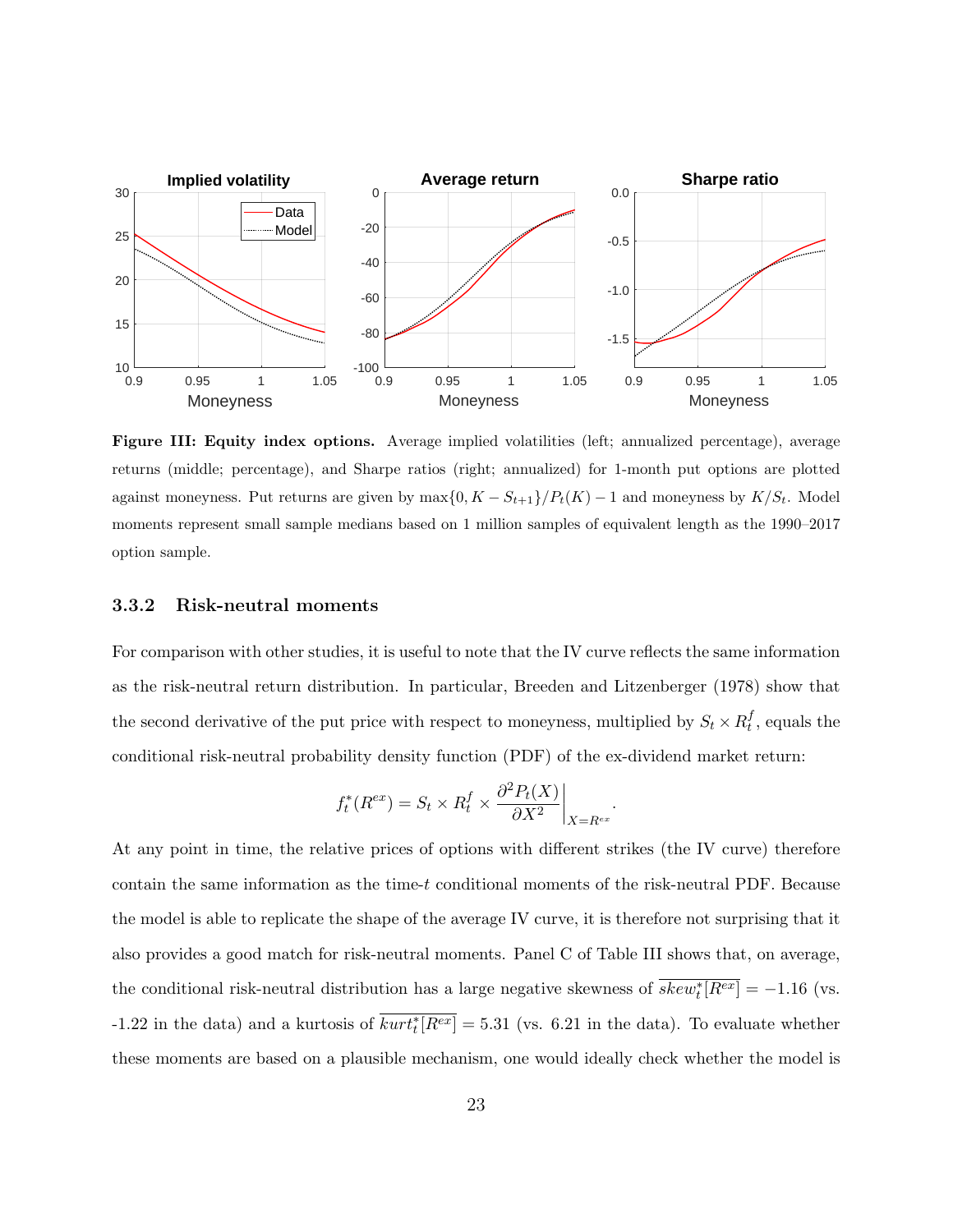also consistent with higher moments of the conditional physical return distribution. Because these moments cannot be computed in the data without additional assumptions (a model), I instead rely on unconditional moments. Ex-dividend returns in the model have a skewness of -0.72 and a kurtosis of 4.19, quite close to the empirical values of -0.88 and 5.09.

VIX minus SVIX. Martin (2017) shows that the degree of nonnormality of the risk-neutral distribution can alternatively be summarized by the difference between the VIX index and a related simple VIX (or "SVIX") index. The squared  $VIX$  equals the conditional entropy of the risk-neutral return distribution and the squared SVIX equals its conditional variance, so that  $VIX - SVIX$ reflects a (nonlinear) weighted average of higher risk-neutral moments. Martin uses  $VIX - SVIX$ to evaluate whether the models of Campbell and Cochrane (1999), Bansal and Yaron (2004), Bansal et al. (2012), Bollerslev et al. (2009), Drechsler and Yaron (2010), and Wachter (2013) can capture the shape risk-neutral distribution in the data, and concludes that "none of [the six models] come close to matching [...] the mean level of VIX minus SVIX observed in the data." The author's table IV shows that the average  $VIX - SVIX$  is an order of magnitude too large in the Wachter (2013) model, and an order of magnitude too small in the remaining models. In contrast, panel C of Table III shows that the GDA-mixture model provides a good match for Martin's diagnostic, implying an average value of 0.44 (vs. 0.57 in the 1990–2017 sample).

Option prices, summarized in terms of either average implied volatilities, conditional risk-neutral moments, or the VIX-SVIX diagnostic, show that the risk-neutral return distribution is decisively negatively skewed. By themselves, however, they do not tell us whether the risk-neutral skewness results from conditional skewness in the physical return distribution (high expected put cash flows) or from high marginal utility in states of low market returns (low put risk premiums).

## 3.4 Option returns

The average returns of options with different strikes are useful for disentangling the effects of expected cash flows (physical tail risk) and risk premiums (risk preferences) on option prices. For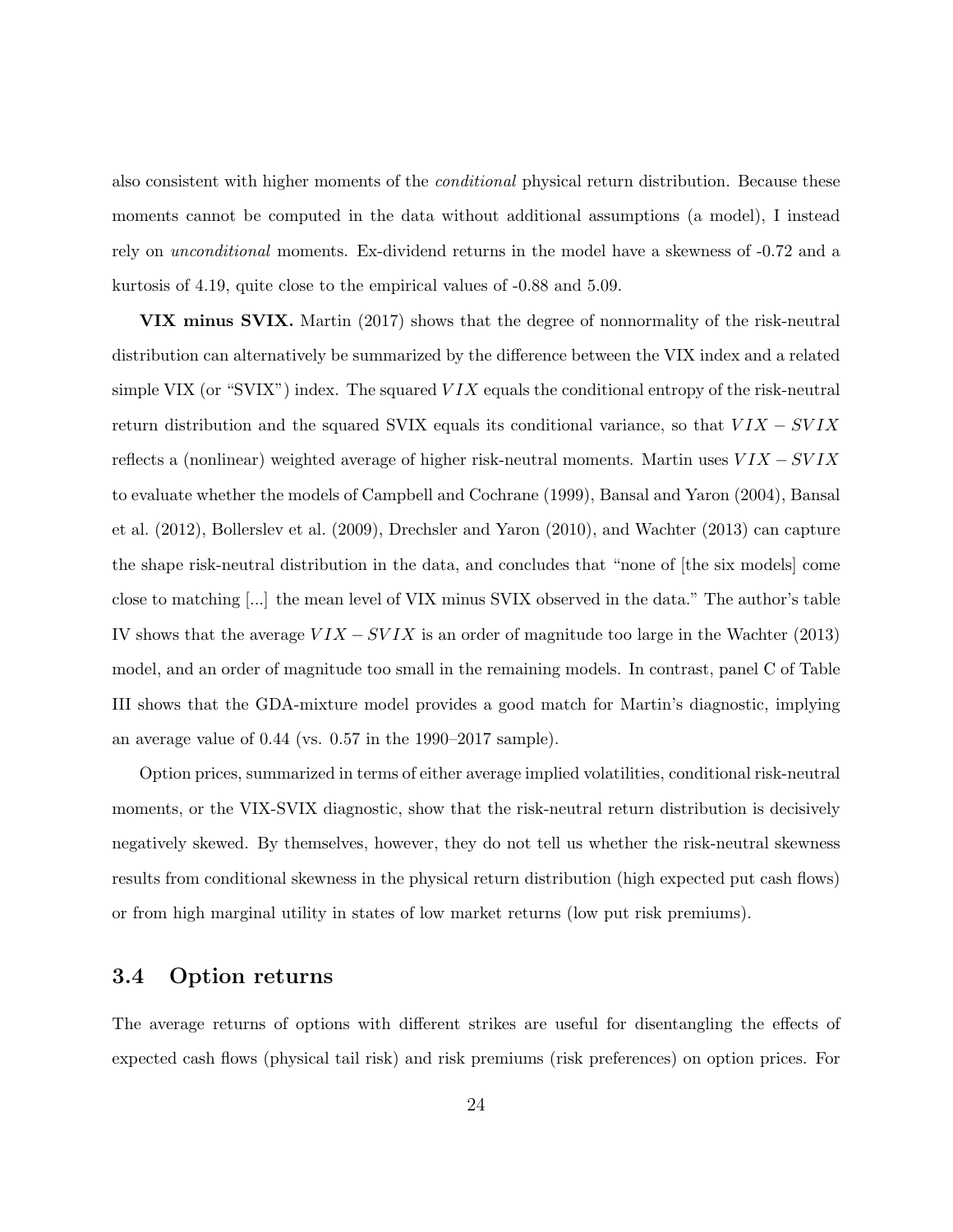intuition on the information content of option returns, it is helpful to consider the example of an ATM put option and an OTM put option. The ATM put derives most of its expected cash flows from fairly likely, small, negative market returns, and only a small fraction from fairly unlikely, large, negative market returns. In contrast, the OTM put (with, say,  $X = 0.9$ ) derives all its expected cash flows from fairly unlikely, large, negative market returns. If OTM puts earn substantially more negative average returns than ATM puts, we can therefore conclude that, on average, large negative market returns must coincide with higher marginal utility than small negative market returns. Hence, the average returns of puts with different strikes reveal how the pricing kernel varies with the level of market returns. In turn, an understanding of this covariation lies at the heart of the equity premium puzzle.

The middle panel of Figure III shows that average put returns are negative, large in magnitude, and considerably lower (more negative) for low moneyness levels. The model almost perfectly replicates this pattern. For example, puts with a moneyness of  $X = 1$  have average monthly returns of  $-31.0\%$  in the model (vs.  $-30.9\%$  in the data), whereas puts that are 6% OTM have average returns of  $-69.4\%$  in the model (vs.  $-71.4\%$  in the data).<sup>9</sup> The right panel of Figure III shows that Sharpe ratios on put options behave very similar to returns, being negative, large in magnitude, and considerably lower for low moneyness levels. Once again, the model successfully replicates the empirical pattern. ATM puts have an annualized Sharpe ratio of -0.83 (vs. -0.81 in the data), whereas puts that are  $6\%$  OTM have a Sharpe ratio of  $-1.36$  (vs.  $-1.44$  in the data). For perspective, it is helpful to note that the market earned a much smaller Sharpe ratio of 0.54 over the 1990–2017 option sample.

<sup>9</sup>For comparison, Broadie et al. (2009, table II) find very similar average returns of -28.9% and -61.9% for puts with the same moneyness levels over August 1987–June 2006.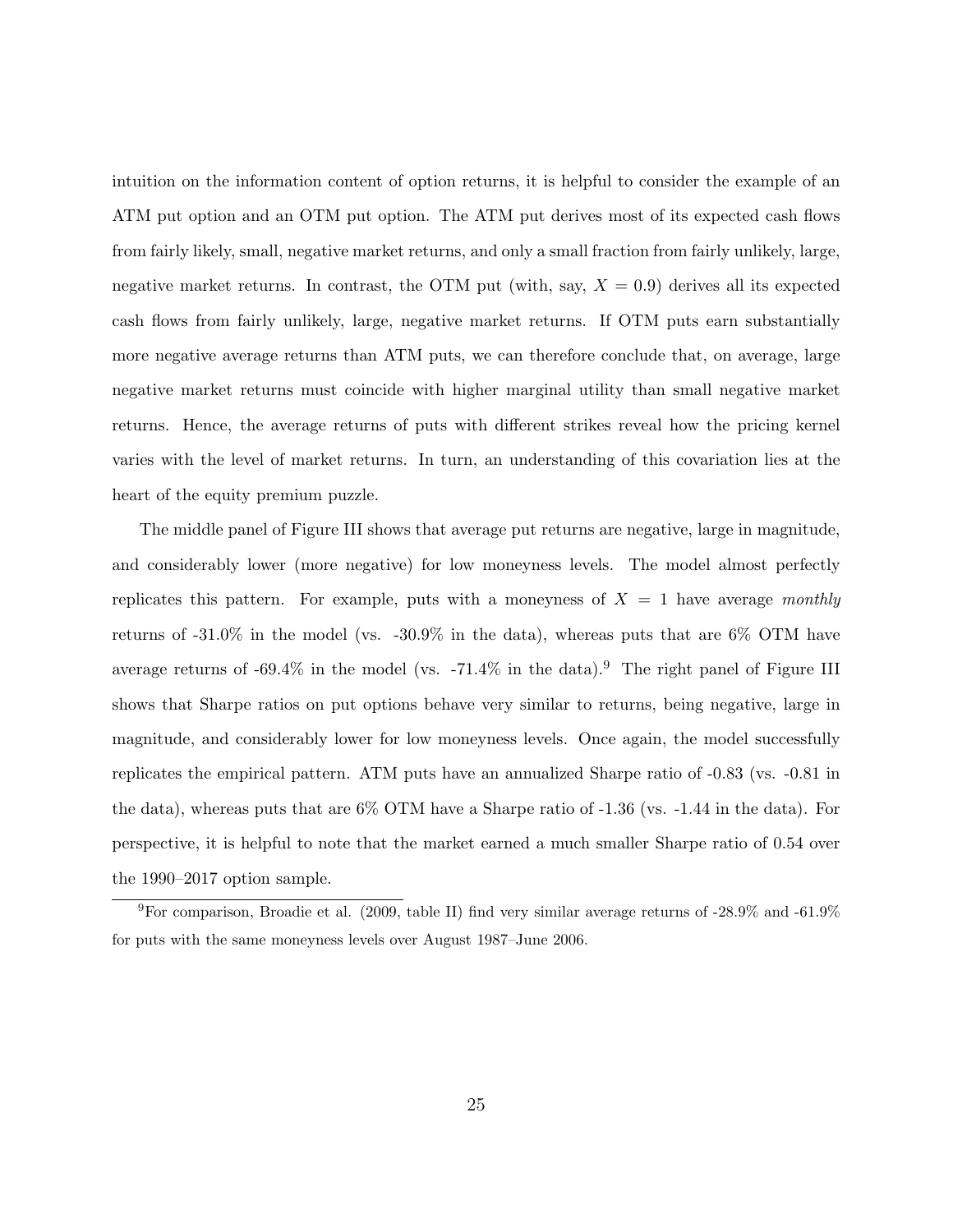#### 3.4.1 Variance risk premium

Many recent studies examine risk premiums on option portfolios that hedge against market volatility. The best-known example is an ATM straddle, which consists of one put and one call option with a moneyness of  $X = \frac{K}{F}$  $\frac{K}{F_{t,T}}$  (where  $F_{t,T}$  is the forward price for maturity T) and a common maturity of T. Panel D of Table III shows that the model successfully replicates the entire distribution of 1-month straddle returns, which have an annualized mean of -176% (vs. 187% in the data), an annualized volatility of 237% (vs. 218% in the data), a skewness 1.37 (vs. 1.30 in the data), a kurtosis of 5.60 (vs. 6.12 in the data), and an annualized Sharpe ratio of -0.75 (vs. -0.86 in the data). $^{10}$ 

To interpret these numbers, note that the payoff of an ATM straddle, max $\{0, K - S_{t+1}\}$  +  $\max\{0, S_{t+1} - K\} = S_t \times |R_{t+1}^{ex} - 1|$ , increases in the realized volatility of the market. Because volatility is persistent, a common interpretation is that straddle returns reflect investors' aversion against shocks to expected market volatility (e.g., Coval and Shumway 2001). This interpretation is intuitive, because increased volatility reflects worse investment opportunities going forward. Recent evidence by Dew-Becker et al. (2017), however, shows that option portfolios that are only exposed to innovations in expected market volatility and immune to realized market volatility have historically earned average returns and Sharpe ratios close to zero. As noted by the authors, this implies that investors are averse against high realized volatility, but not against high expected volatility. Because large positive returns do not coincide with high marginal utility, an even simpler interpretation is that investors worry about large drops in the market. Arguably, the "variance risk premium" is therefore better described as a "crash risk premium." In line with this interpretation, Bollerslev

 $10$ The variance premium is sometimes defined as the difference between the squared VIX (divided by 12) and the conditional variance of monthly returns. In my calibration, this difference equals 9.04/10,000, which is close to the empirical value of 10.55/10,000 over 1990–2009 reported by Drechsler (2013). Relative to this metric, straddles have the advantage of representing an implementable trading strategy without assuming that stock prices cannot jump.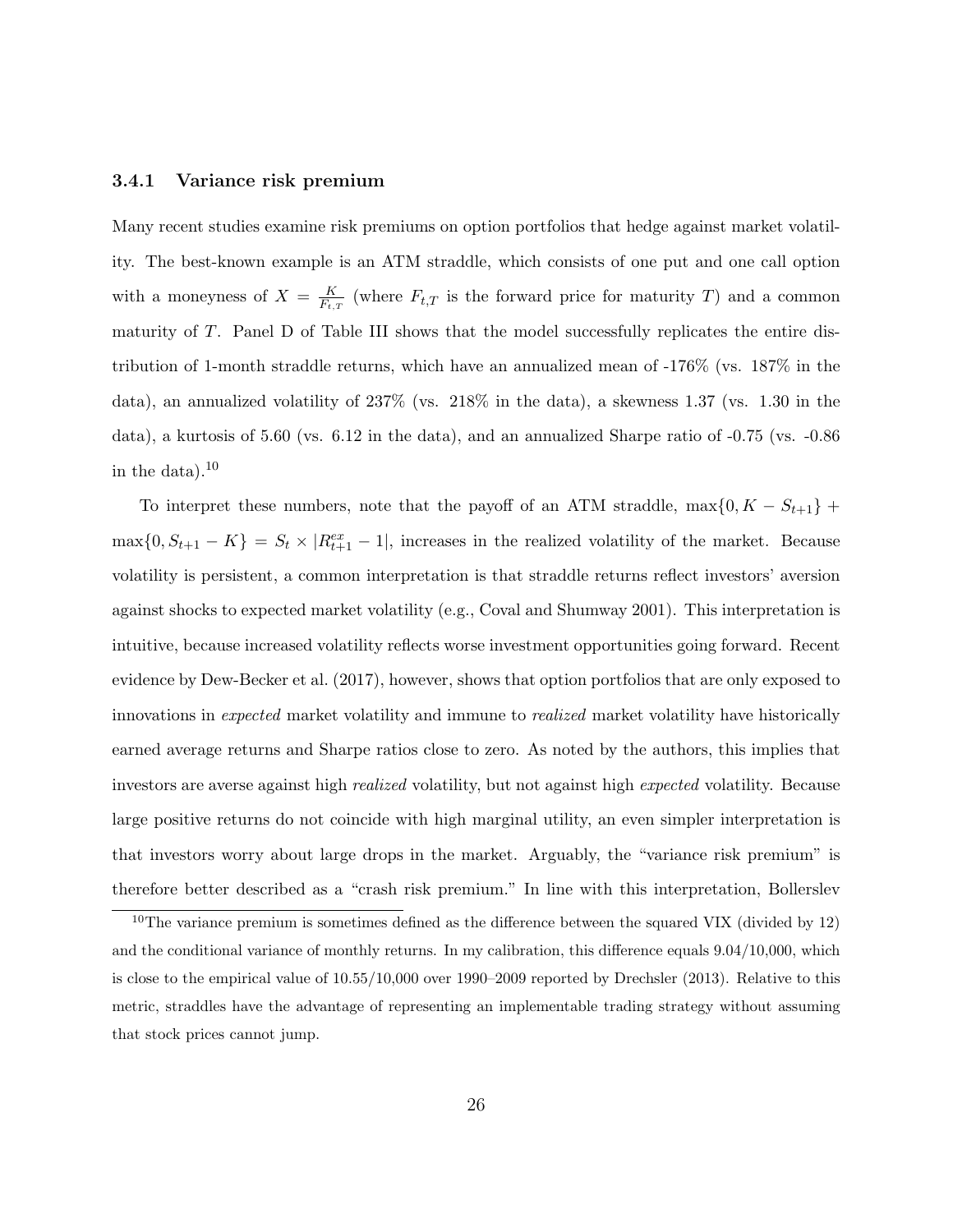and Todorov (2011) estimate that 88.4% of the variance premium is associated with returns of -10% or less over horizons of a few weeks. The evidence from straddles and put options shows that the model in this paper is quantitatively consistent with this crash risk premium in options.

## 4 Inspecting the Mechanism

I illustrate the implications of alternative risk preferences and shock specifications with a series of calibrations and assess how the level of risk aversion under GDA compares to that of more common utility functions.

## 4.1 Risk preferences

To understand the role of GDA risk preferences, it is helpful to consider the model's pricing kernel. The left panel of Figure IV shows the pricing kernel as a function of log consumption growth, along with a consumption growth distribution that is scaled to fit into the same figure. Because the pricing kernel equals a step function that only takes on elevated values in the far left tail, risk premiums in the model exclusively reflect exposure to macroeconomic tail risks (left tail events in  $\Delta c$ ). For perspective, it is helpful to compare the GDA pricing kernel to the one implied by standard EU risk preferences. The dashed line shows the EU pricing kernel for a calibration with identical endowment and time preference parameters, and a risk aversion coefficient of  $1-\alpha = 34.25$ that is chosen to match the equity premium. The EU pricing kernel increases monotonically for low values of consumption growth but, despite the high risk aversion coefficient, aversion against tail events is considerably lower than under GDA. Macroeconomic tail risks are therefore less important for risk premiums than under GDA, while small drops in consumption are more important.

To understand risk premiums on the dividend claim in the model, it is helpful to assess how marginal utility varies with the level of market returns. I do so by examining the "projected pricing kernel,"  $\mathbb{E}[M|R^{ex}]$ . The law of iterated expectations implies that the projected kernel has the same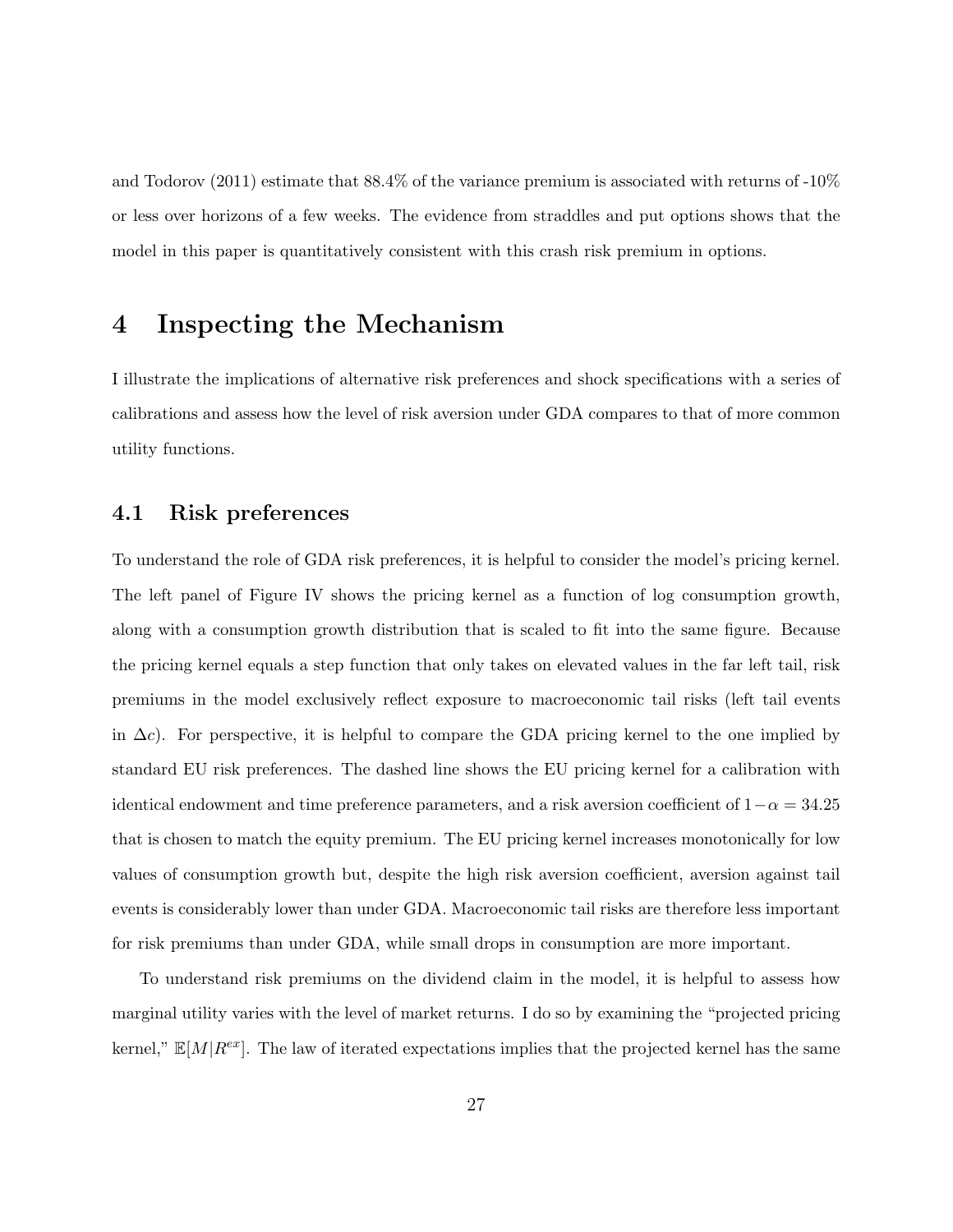

Figure IV: Pricing kernel

The left panel shows the pricing kernel as a function of log consumption growth, and the right panel shows the conditional mean of the pricing kernel as a function of log dividend growth. Solid lines correspond to the calibration in Table II. Dashed lines correspond to a calibration with expected utility risk preferences  $(\theta = 0$  and  $\alpha = -33.25)$  and otherwise identical parameters that also matches the equity premium. Both panels overlay the corresponding densities, scaled to fit in the same graph.

pricing implications as M for assets with payoffs that solely depend on  $R^{ex}$ , that is,

$$
\mathbb{E}\left[Mg(R^{ex})\right] = \mathbb{E}\left[\mathbb{E}\left[M|R^{ex}\right]g(R^{ex})\right] \tag{13}
$$

for any payoff function  $g(.)$ . Because index options are written on the ex-dividend price index, put risk premiums for different strikes are informative about the shape of the projected pricing kernel.

The right panel of Figure IV shows the projected pricing kernel as a function of log ex-dividend returns, ln  $R^{ex} = \Delta d$ , and reveals a number of important facts about the model mechanism. First, imperfect correlation between  $\Delta c$  and  $\Delta d$  implies that  $\mathbb{E}[M|R^{ex}]$  is a continuous, smooth, and monotonically decreasing function of returns, because the conditional disappointment probability changes smoothly with returns. This is a desirable model property because empirical estimates of  $\mathbb{E}[M|R^{ex}]$  show that, rather than resembling a step function, the pricing kernel is approximately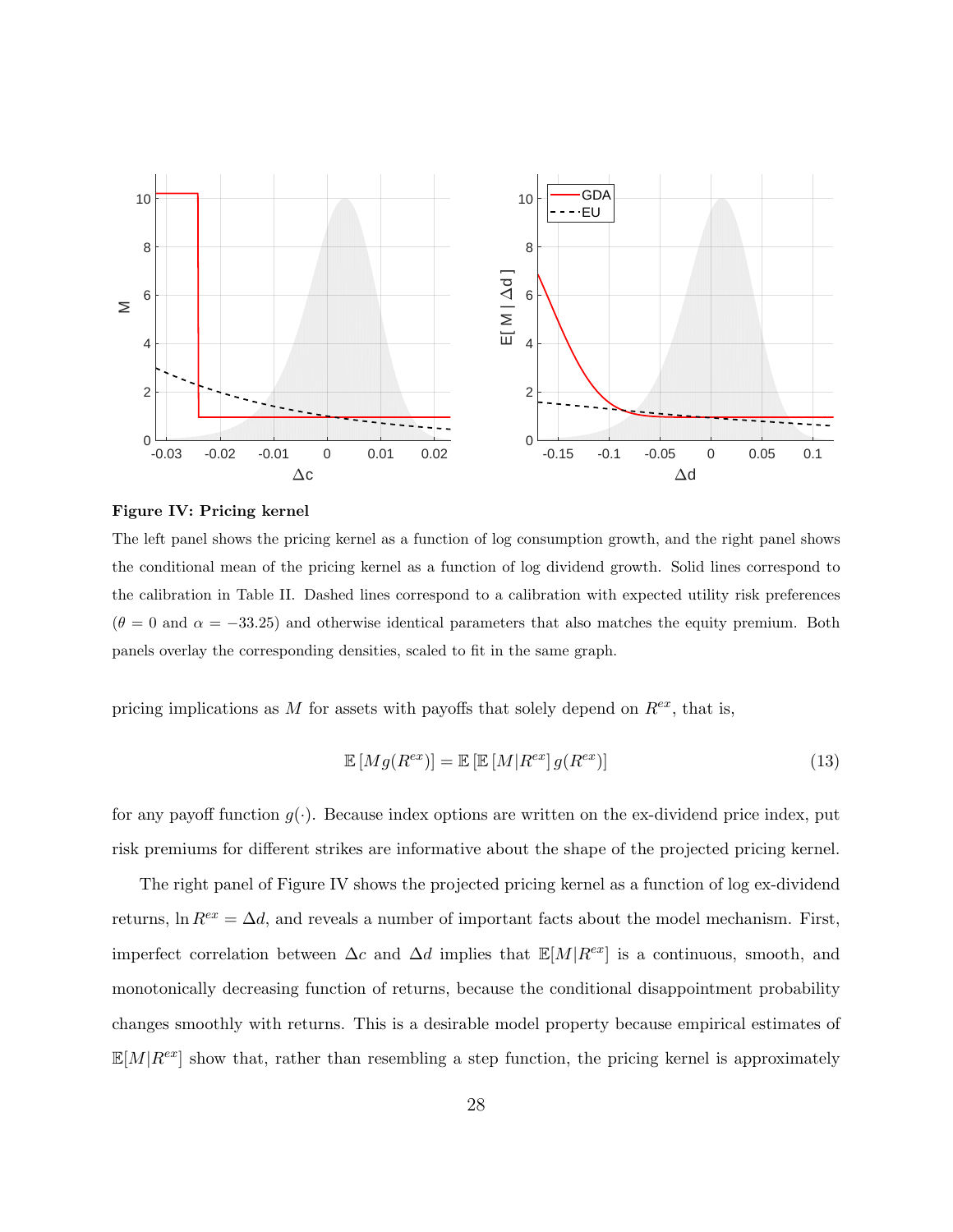

Figure V: Risk preferences and the price of risk

The figure shows annualized Sharpe ratios of different assets for alternative risk preference calibrations. I start with the calibration in Table II, lower  $\theta$ , and adjust  $\alpha$  to hold the equity premium fixed. EU risk preferences (the benchmark GDA calibration) correspond to the leftmost (rightmost) point on the horizontal axis.

flat for positive and moderately negative returns and steeply downward sloping in the far left tail (see, e.g., Ait-Sahalia and Lo (2000, Figure 3) or Rosenberg and Engle (2002, figure 6)). Second, relative to EU, the GDA kernel takes on slightly lower values for small negative market returns and considerably higher values for large negative returns. GDA therefore implies that a larger part of the equity premium is associated with states of very low market returns and that risk premiums and Sharpe ratios of put options decrease more quickly for lower moneyness levels than under EU.

I conduct a simple experiment ("Experiment 1") to illustrate explicitly how risk preferences affect the Sharpe ratios of various assets. Starting with the benchmark calibration in Table II ( $\theta =$ 9.76 and  $\alpha = 1$ ), I gradually lower the disappointment magnitude ( $\theta$ ) and simultaneously adjust the curvature parameter  $(\alpha)$  to hold the equity premium fixed. Parameters for the endowment and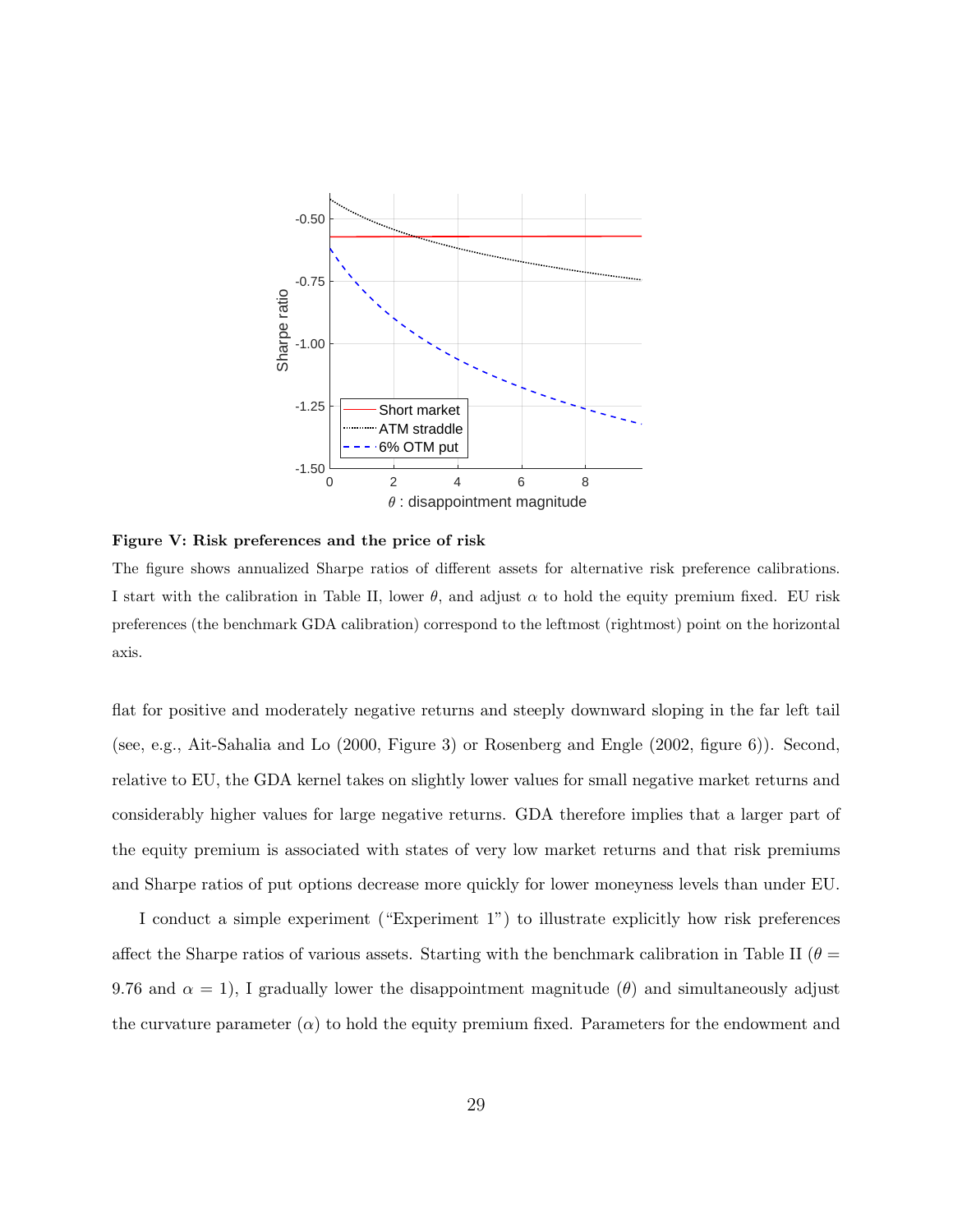time preferences are kept unchanged, so that all considered calibrations have realistic implications for quantity growth rates, the risk-free rate, and the equity premium. Figure V shows annualized Sharpe ratios of (a short position in) the market, an ATM straddle, and a 6% OTM put option as a function of the disappointment magnitude.<sup>11</sup> The benchmark GDA calibration (the rightmost point on the horizontal axis) results in Sharpe ratios of −0.57 (short market), −0.75 (ATM straddle), and -1.32 (OTM put), close to the empirical values of -0.54, -0.86, and -1.44 over 1990–2017. Lowering the disappointment magnitude keeps the market Sharpe ratio unchanged and moves the Sharpe ratios of straddles and put options closer to that of the market. For EU risk preferences (the leftmost point on the horizontal axis), the three assets have very similar Sharpe ratios of -0.57 (short market), −0.42 (ATM straddle), and -0.62 (OTM put). Contrary to the data, EU risk preferences therefore imply that Sharpe ratios of straddles are smaller than that of the market!

Dew-Becker et al. (2017) provide similar evidence for *non-IID* models with EU risk preferences. In particular, the models of Drechsler and Yaron (2010) and Wachter (2013) both imply that variance swaps (which can be interpreted as option portfolios) earn Sharpe ratios comparable to that of the market, whereas they are 4 times larger in the data. Because option Sharpe ratios reflect the joint distribution of market returns and the pricing kernel, the findings presented here and by Dew-Becker et al. call into question whether EU risk preferences are consistent with sources of market risk premiums in the data.<sup>12</sup> Related evidence comes from Beason and Schreindorfer (2019), who show based on options data that 85/100 of the equity premium is associated with states that feature stock market crashes, while such states contribute one-tenth or less in the models of Bansal and Yaron (2004), Barro (2006), and Wachter (2013). Intuitively, the issue with EU risk preferences lies

<sup>&</sup>lt;sup>11</sup>Note that the calibrations differ in both  $\theta$  and  $\alpha$ . The Online Appendix shows the values of  $\alpha$  that correspond to each value of  $\theta$  in Figure V.

 $12$ Dew-Becker et al. (2017) show that a calibration of the disaster model with time-varying recovery rates in Gabaix (2012) is consistent with the high Sharpe ratios of option portfolios, despite relying on EU risk preferences. Because Dew-Becker et al. almost double the RRA coefficient relative to the original calibration, however, Gabaix's model is also not *jointly* consistent with Sharpe ratios of options and the market.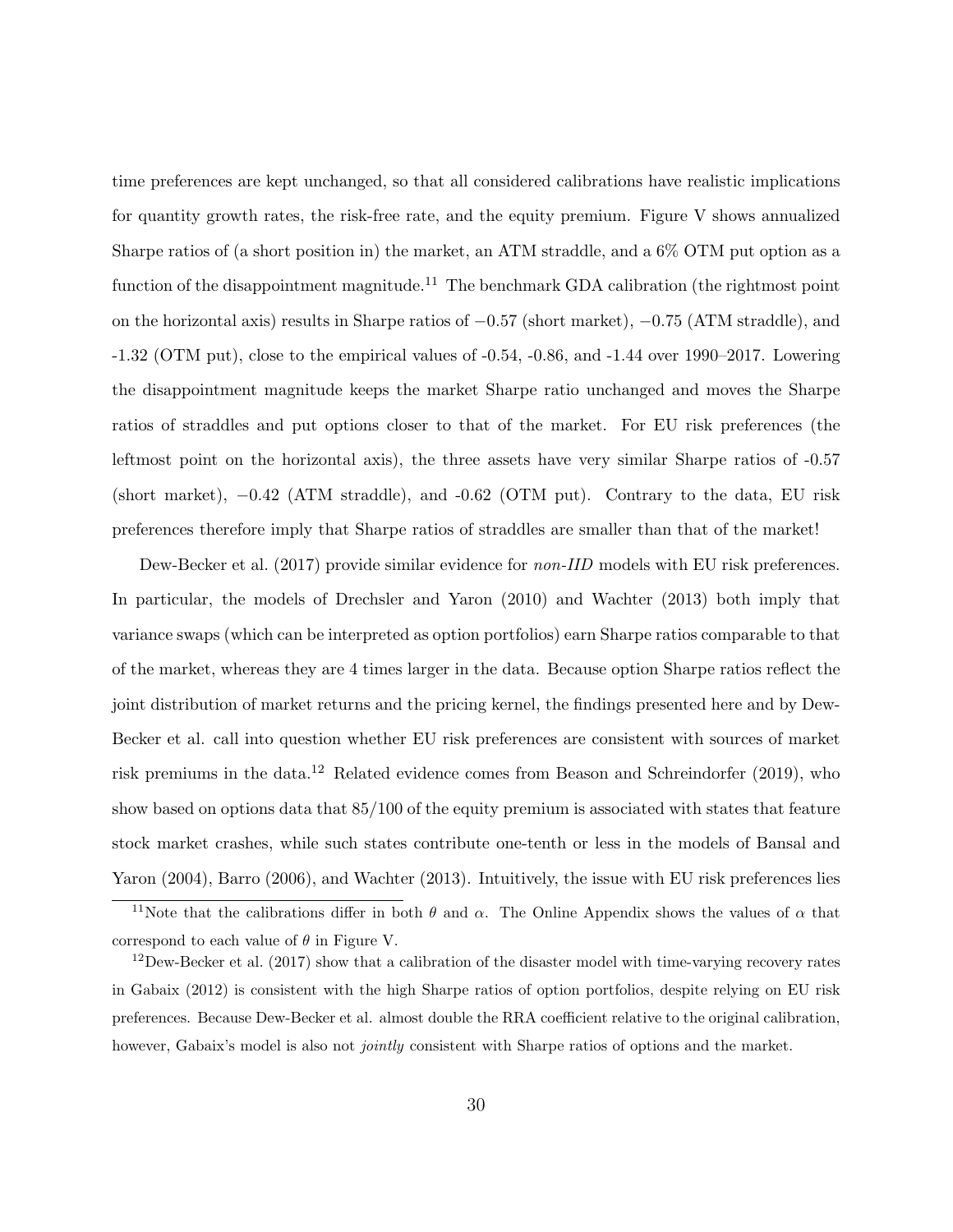in the fact that they make it impossible to increase the relative importance of large shocks for risk premiums. The above evidence shows that the GDA model in the present paper is consistent with option Sharpe ratios, while Beason and Schreindorfer show that it is consistent with their equity premium decomposition (said states contribute 79/100 to the equity premium in the model).

## 4.2 Shock distributions

The negative slope of the implied volatility curve shows that returns are left-skewed under the risk-neutral measure. So far, however, it is unclear whether the model replicates this fact due to large physical tail risks (mixture shocks) or due to a large price of tail risk (GDA risk preferences).

The effect of physical tail risks (left-skewness and high downside correlations) in the model can be illustrated by increasing the mixture parameter  $\omega$ , which pushes the joint distribution of log consumption growth and returns closer to a bivariate normal distribution. The drawback of such an experiment, however, is that higher values of  $\omega$  are also associated with a lower unconditional correlation and therefore a lower equity premium, all else equal. To overcome this effect, I now assume that Gaussian innovations to consumption and dividend growth have a correlation of  $\varrho \equiv$ Corr $[\eta^c, \eta^d]$ , and I adjust risk preference parameters to hold the equity premium fixed. Starting at the benchmark calibration in Table II ( $\omega = -0.73$ ,  $\rho = 0$ ), the experiment ("Experiment 2")...

- increases the mixture parameter  $\omega$  to decrease the amount of tail risk in innovations
- increases  $\rho$  to hold the unconditional correlation between annual consumption and dividend growth fixed at the empirical value of 0.53.
- increases the disappointment magnitude  $\theta$  to hold the equity premium fixed at the empirical value of 8.02% per year
- increases the disappointment threshold  $\delta$  to hold the disappointment probability fixed at  $0.54\%$  per month – the value in the benchmark calibration.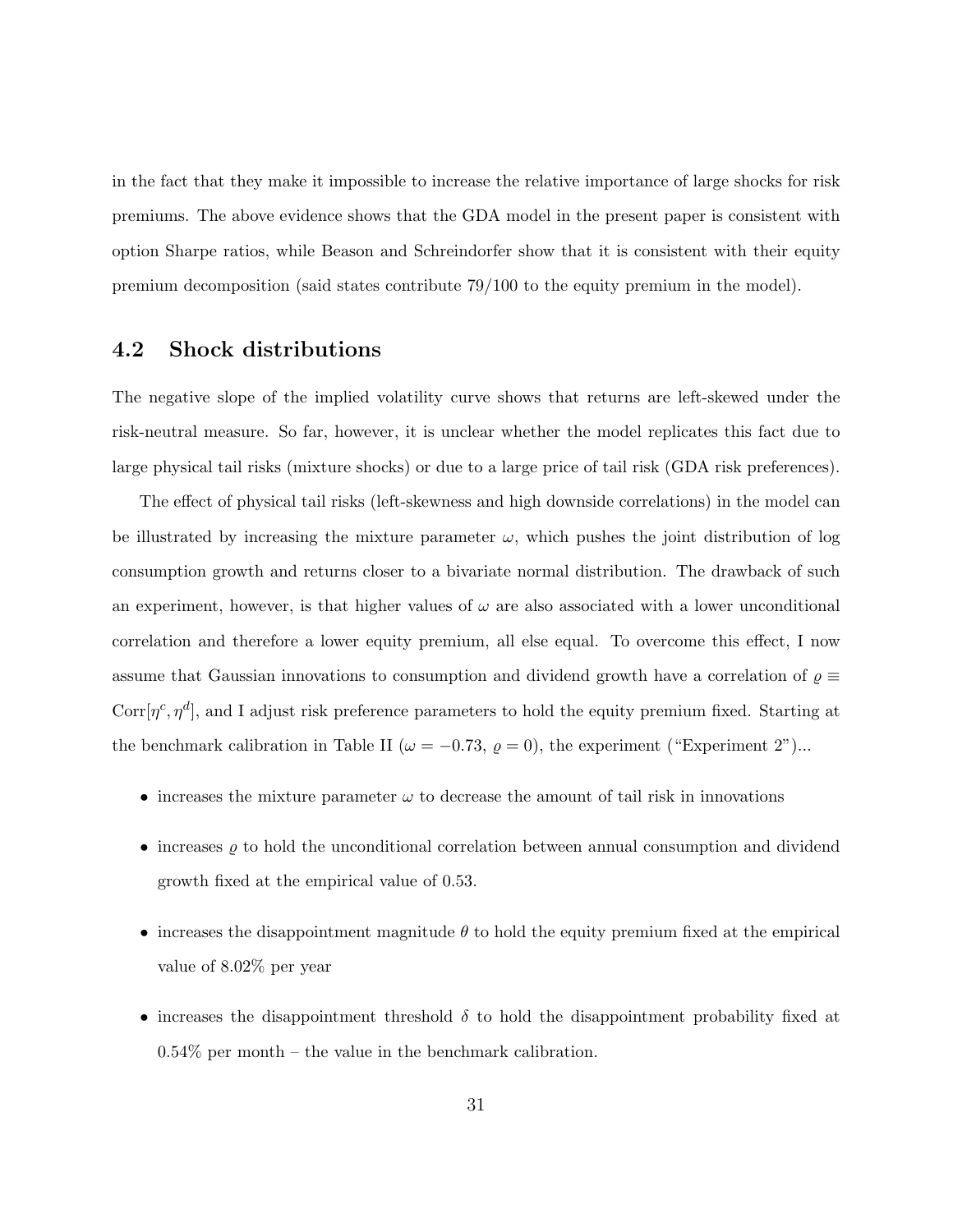

Figure VI: Shock distributions and the implied volatility skew

The difference between implied volatilities at moneyness 0.9 and moneyness 1 is plotted for different shock calibrations. I start with the calibration in Table II, increase  $\omega$ , and simultaneously (a) increase  $\rho$  to hold the correlation between consumption and dividend growth fixed, (b) increase  $\theta$  to hold the equity premium fixed, and (c) increase  $\delta$  to hold the disappointment probability fixed. Normal shocks (the benchmark mixture-shock calibration) correspond to the rightmost (leftmost) point on the horizontal axis.

The remaining four parameters in Table II are left unchanged. Note that, if risk preference parameters were not adjusted in the experiment, calibrations with higher values of  $\omega$  would also imply lower risk premiums despite identical unconditional correlations because (a) less skewness makes disappointment events rarer and (b) lower downside correlations make disappointments less likely to coincide with large drops in the market. In contrast, the adjustment of  $(\theta, \delta)$  ensures that all considered calibrations have similar implications for the equity premium, the risk-free rate, and the first two moments of quantity growth rates.

The red line in Figure VI shows the implied volatility skew—measured by the difference in IVs at moneyness 0.9 and moneyness 1—as a function of  $\omega$ .<sup>13</sup> The benchmark calibration (the

<sup>&</sup>lt;sup>13</sup>Note that the calibrations differ in terms of  $\rho$ ,  $\theta$ ,  $\delta$ , and  $\omega$ . The Online Appendix shows the values of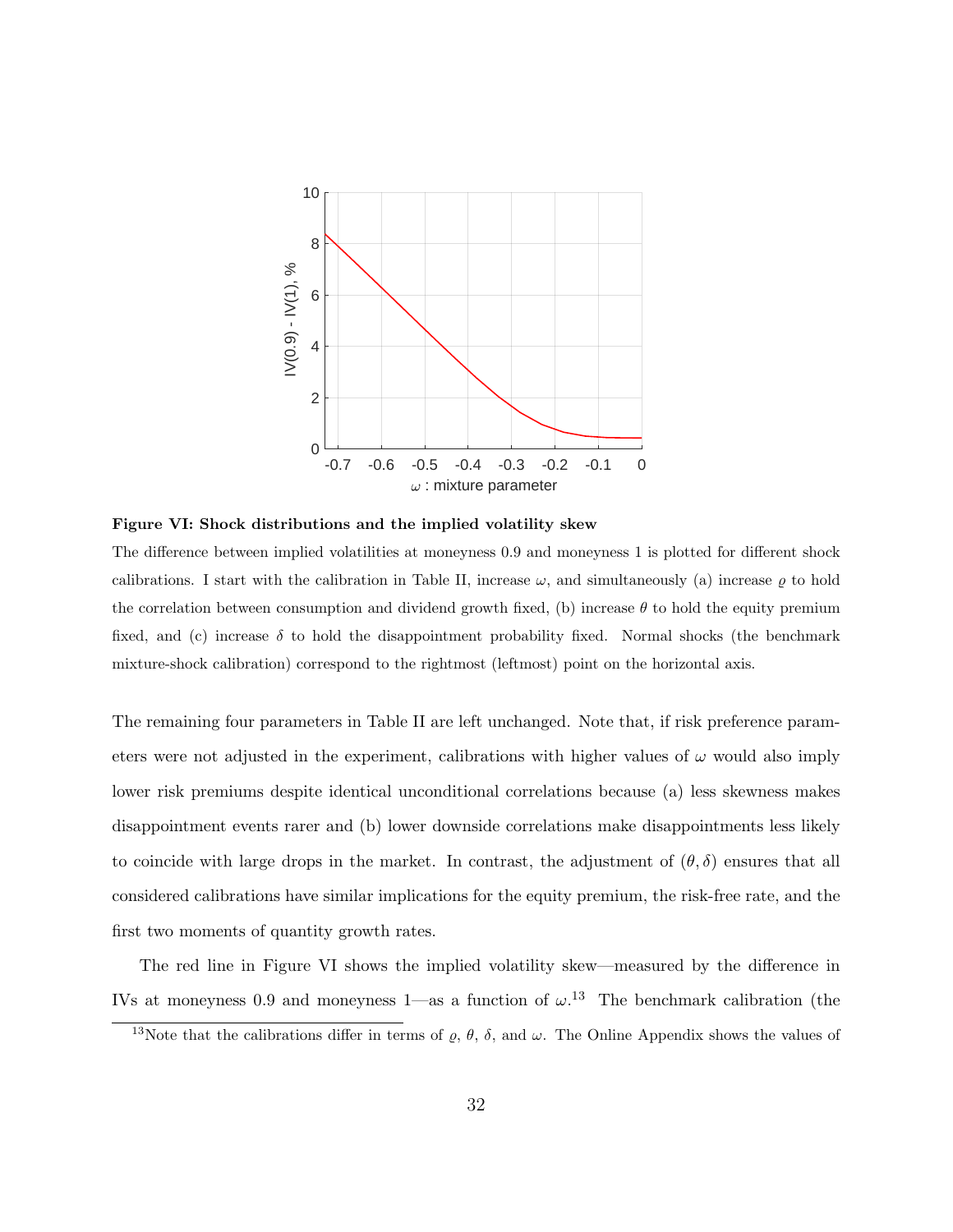leftmost point on the horizontal axis) results in an IV skew of 8.4%, while an increase in  $\omega$  results in a monotonic decrease in the skew. For bivariate normal shocks (the rightmost point on the horizontal axis), the skew is barely positive at  $0.4\%$ , despite GDA preferences. Relative to the well-known case with normal shocks and EU risk preferences, which implies a perfectly horizontal IV curve (a skew of zero), adding GDA preferences therefore has a negligible effect on the skew. The intuitive reason for this result is that the probability of left tail returns quickly approaches zero under normality, so that deep OTM put options have very small expected cash flows. The high price of risk associated with low market returns under GDA does not suffice to offset this small probability. Clearly, the model requires nonnormal shocks to match option prices, while Section 4.1 showed that it requires GDA risk preferences to match option Sharpe ratios.

### 4.3 Risk aversion

Routledge and Zin (2010) show that effective risk aversion can be time-varying under GDA, but the previous literature has not compared the level of risk aversion under GDA to that of more common utility functions. This section provides such a comparison and shows that (a) GDA requires less risk aversion than EU risk preferences to match the equity premium and (b) the benchmark GDA calibration implies the same level of risk aversion as an EU calibration with a relative risk aversion coefficient of about ten.

It is important to note that dynamic settings do not allow us to quantify risk aversion for an individual utility function, but rather only to make relative comparisons of risk aversion across different utility functions. Specifically, while the Arrow-Pratt measures of risk aversion allow for a separation between risk and risk aversion in static settings, the same is not true for dynamic environments. The reason lies in how utility is measured. In static settings, utility is quantified by an atemporal utility function  $u(C)$  over consumption that reflects preferences only, and relative risk aversion (RRA) can be approximated by the local curvature  $-C\frac{u_{cc}}{u}$  $\frac{u_{cc}}{u_c}$ . In dynamic settings,

 $\varrho,$   $\theta,$  and  $\delta$  that correspond to each value of  $\omega$  in Figure VI.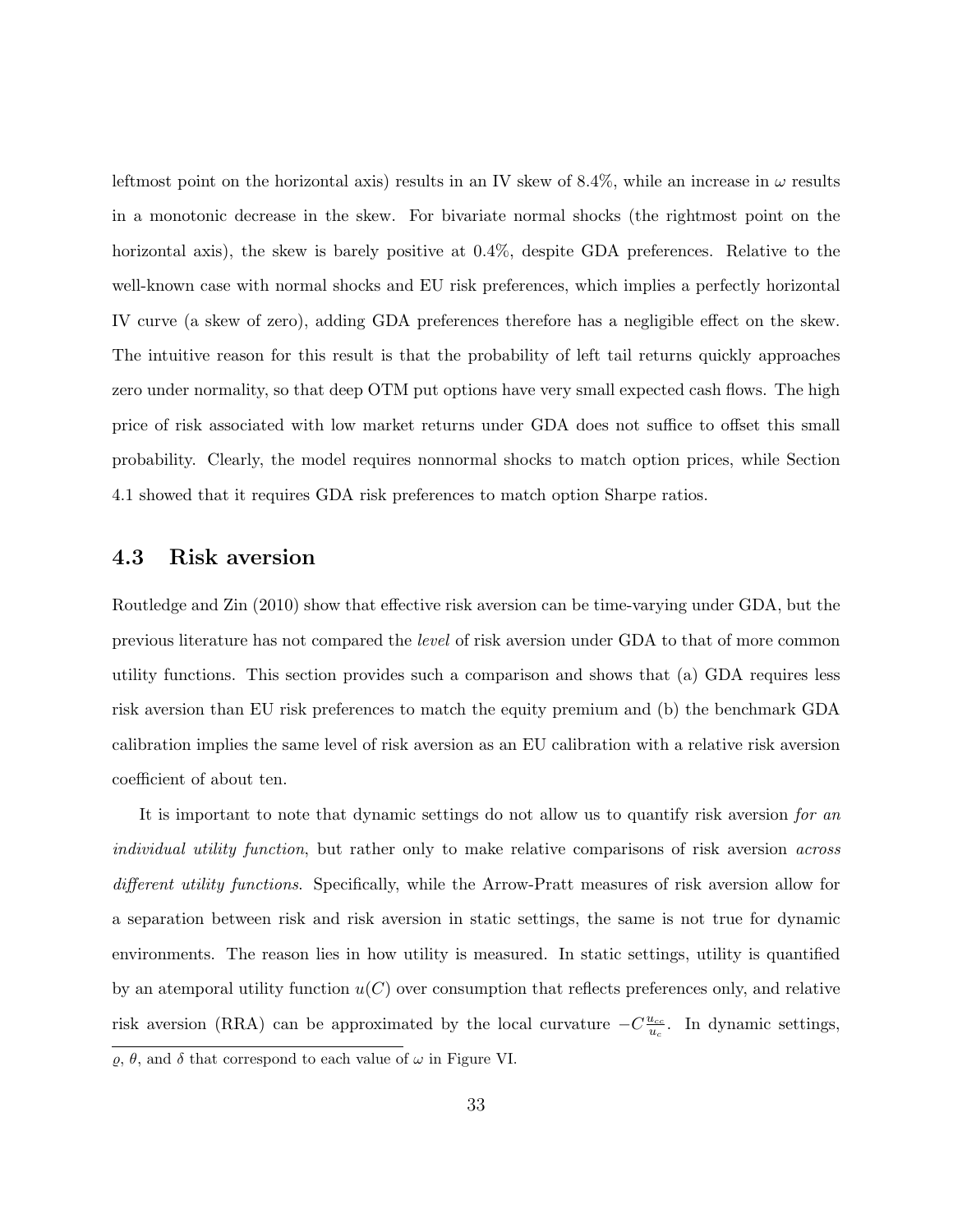utility is quantified by an intertemporal value function  $V(W)$  over wealth that reflects preferences, technology, and market structures, and the local curvature of the value function,  $-W\frac{V_{ww}}{V_w}$ , does not isolate risk aversion (see, e.g., the discussion in Campbell and Cochrane, 1999).

My comparison of risk aversion across utility functions is based on the welfare costs of risk, which I define as the fraction of consumption that the agent would give up (today and at every future date and state) in order to exchange her endowment for an alternative endowment with the same mean consumption growth rate but no risk: $^{14}$ 

$$
w = 1 - \frac{v}{v^{no-risk}}.\tag{14}
$$

 $v^{no-risk}$  is the value-to-consumption ratio for the risk-free endowment.<sup>15</sup> To isolate risk aversion, I consider calibrations that assume identical time preference and endowment parameters and have risk preferences that match the equity premium. Specifically, starting with the benchmark calibration in Table II, I lower the disappointment magnitude  $(\theta)$  and adjusting the curvature parameter  $(\alpha)$ to keep the equity premium fixed (like in Experiment 1 in Section 4.1).

The left panel of Figure VII shows the welfare costs in (14) as a function of the disappointment magnitude. The benchmark GDA calibration ( $\alpha = 1, \theta = 9.76$ ), which corresponds to the rightmost point on the horizontal axis, implies that the agent would give up 29.68% of her endowment to eliminate its riskiness. Lowering  $\theta$  leads to a monotonic increase in welfare costs, which reach 68.07% for the nested case with EU risk preferences  $(\alpha = -33.25, \theta = 0)^{16}$  Because the amount of

<sup>15</sup>v<sup>no−risk</sup> can be computed analytically: iterating on (4) yields  $v^{no-risk} = \left(\frac{1-\beta}{1-\beta \mathbb{E}[e^{\Delta c}]\rho}\right)^{1/\rho}$ . Using Lemma 2.B.i in the appendix, expected consumption growth equals  $\mathbb{E}[e^{\Delta c}] = \frac{\exp\{g - \sigma\omega + 0.5\sigma^2(1-\omega^2)\}}{1-\sigma\omega}$  $\frac{1-\sigma\omega(1-\omega)}{1-\sigma\omega}$ .

<sup>16</sup>While these welfare costs are orders of magnitude larger than the welfare costs of business cycles in Lucas's study, they are similar to those in other endowment asset pricing models. In particular, Epstein et al. (2014) compute welfare costs of 57% for the model of (Bansal and Yaron 2004, case II), 29% for Barro (2009), and 65% for Wachter (2013). The reason lies in the fact that asset pricing studies assume higher risk aversion (and/or more endowment risk) than Lucas in order to match the equity premium.

 $14$ Here, welfare costs measure the same object as "risk premiums" in Epstein et al. (2014). Lucas (1987) uses  $\frac{w}{1-w}$  to measure the benefits of eliminating risk rather than w to measure its cost.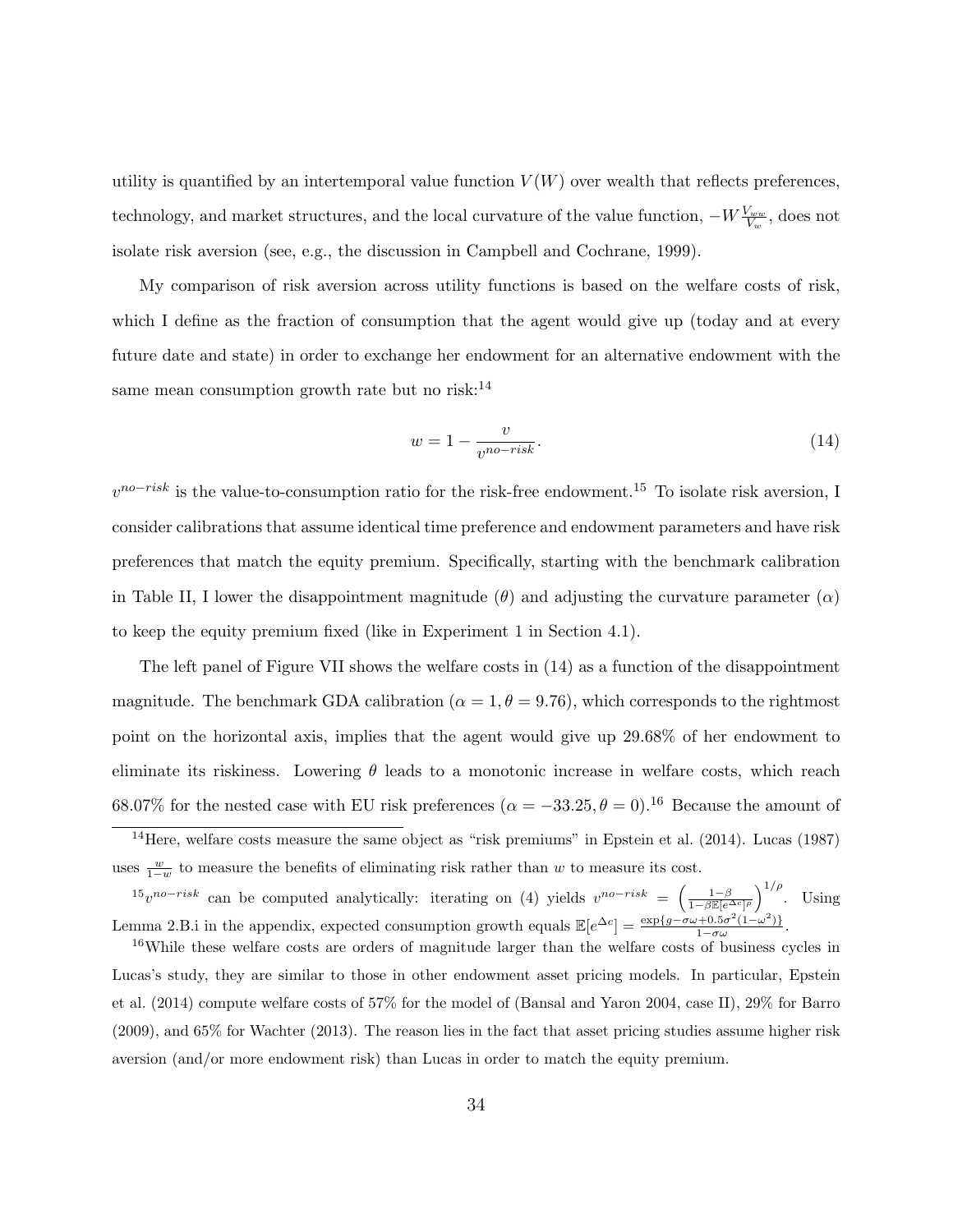

Figure VII: Measures of risk aversion

Left panel: starting with the calibration in Table II, I lower  $\theta$  and adjust  $\alpha$  to keep the equity premium fixed. The plot shows the welfare costs in (14) for each resulting calibration as a function of  $\theta$ . Right panel: starting with the welfare costs implied by a GDA calibration in the left panel, I solve for the value of  $\alpha$  that results in the same welfare costs under EU. The plot shows the implied level of RRA  $(1 - \alpha)$  as a function of  $\theta$ . Both panels: EU risk preferences (the benchmark GDA calibration) correspond to the leftmost (rightmost) point on the horizontal axis.

endowment risk is identical for all considered calibrations, the comparison shows that risk aversion is monotonically decreasing in  $\theta$ .

To understand the intuition behind this result, note that welfare costs are a function of consumption risk, while the equity premium depends on the covariation between *dividend risk* and the pricing kernel. Under imperfect correlation, shocks that result in elevated values for the GDA pricing kernel (infrequent, large, negative consumption shocks) are also very likely to coincide with adverse outcomes for dividends, especially for mixture shocks. It therefore requires relatively little risk aversion to produce a sizable equity premium. For EU, many shocks that result in elevated values for the pricing kernel (frequent, small, negative consumption shocks) have a sizable chance of coinciding with positive dividend growth, so it requires more risk aversion to match the equity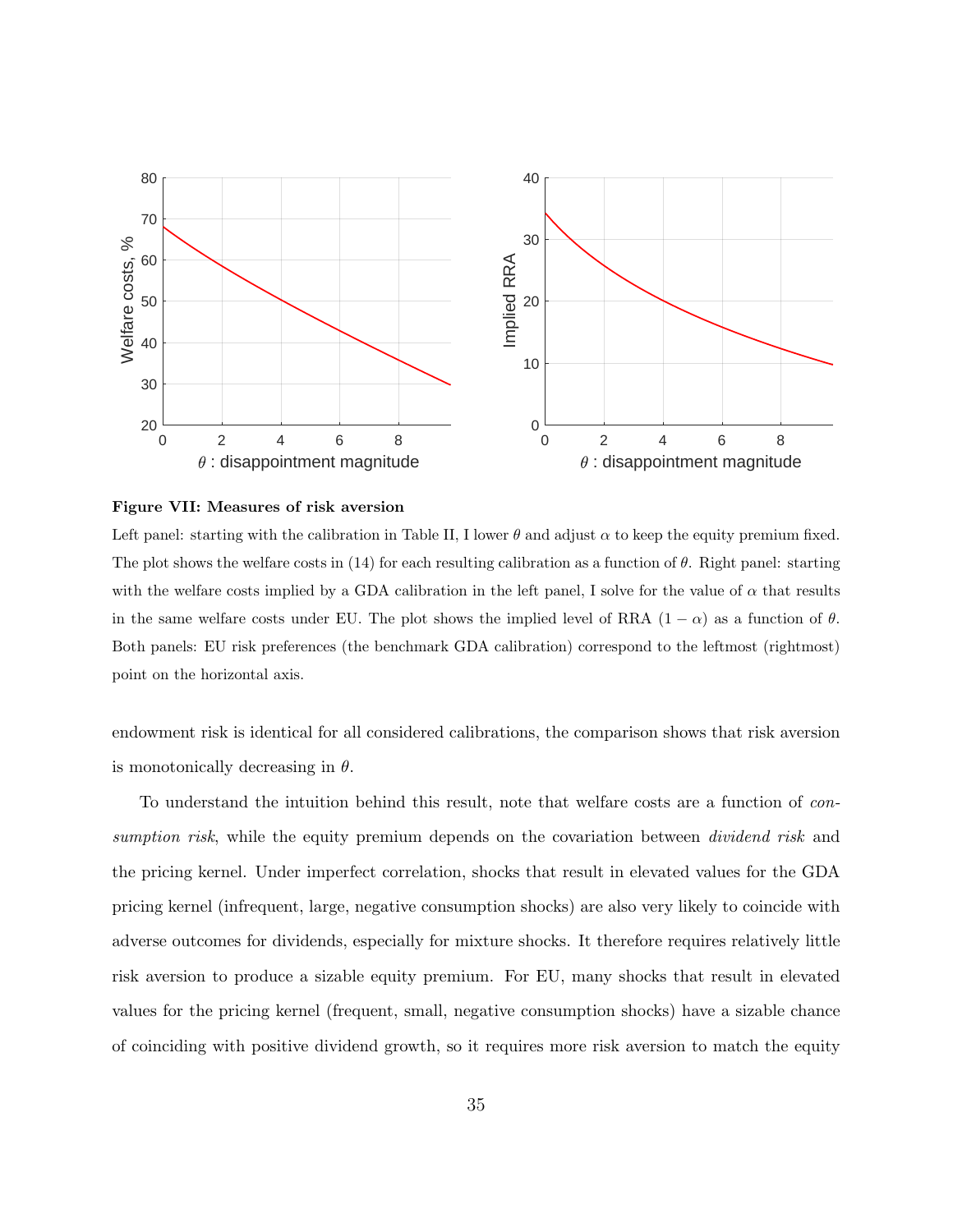premium.

Because risk aversion under EU has been extensively discussed in existing work, it is useful to compare the level of effective risk aversion under GDA to a level of RRA  $(1 - \alpha)$  under EU. To do so, I start with the welfare costs implied by one of the GDA calibrations considered above, for example  $w(\alpha = 1, \theta = 9.76) = 29.68\%$  in the benchmark calibration. Holding time preference and endowment parameters fixed, I then solve for the value of  $\alpha$  that results in identical welfare costs under EU, for example,  $w(\alpha = -8.72, \theta = 0) = 29.68\%$ . Because the GDA and EU calibrations are based on an identical amount of endowment risk and result in identical welfare costs, they also imply the same degree of risk aversion. The GDA agent in the benchmark calibration therefore has the same degree of risk aversion as an EU agent with a RRA of  $1-(-8.72) = 9.72$ . The right panel of Figure VII shows the implied coefficient of RRA for each GDA calibration in the left panel. In line with the intuition that welfare costs in the experiment only change as a result of differences in risk aversion, implied RRA decreases monotonically with  $\theta$ .

To evaluate how sensitive these findings are to the assumed endowment process, I repeat the analysis for an endowment with normal shocks in consumption and dividends and the same unconditional correlation. I find that, when GDA preferences are calibrated to match the equity premium and the disappointment probability of the calibration in Table II (as in Experiment 2 in Section 4.2), they imply welfare costs of 30.65% and the same risk aversion as EU risk preferences with  $1 - \alpha = 10.29$ . The measurement of implied risk aversion under GDA is therefore not significantly affected by the assumed shock structure.

## 5 Dynamic Model

The combination of GDA risk preferences and mixture shocks allows for an explanation of the market risk premium that is consistent with options data. Because the IID model implies constant valuation ratios, however, it generates neither excess volatility nor return predictability. In this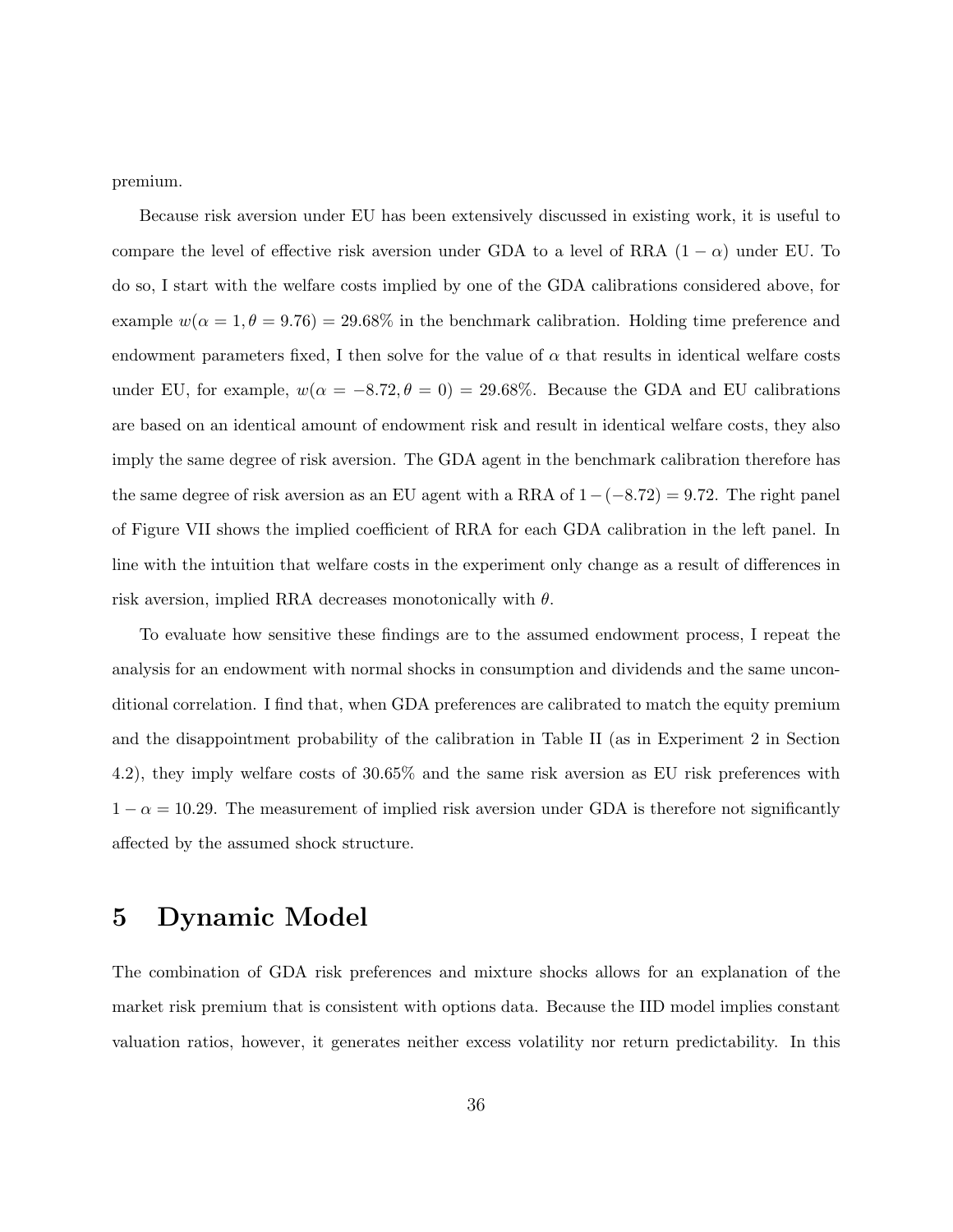section, I show that a simple dynamic extension of the model can quantitatively replicate these data features, while remaining consistent with the prices and returns of the market and of equity index options.

## 5.1 Model and calibration

I augment the model with time-variation in macroeconomic risk by assuming that log consumption and dividend growth follow

$$
\Delta c_{t+1} = g + x_t + \sigma_t \varepsilon_{t+1}^c
$$
  
\n
$$
\Delta d_{t+1} = g + \phi x_t + \varphi \sigma_t \varepsilon_{t+1}^d,
$$
\n(15)

where  $\eta^c$  and  $\eta^d$  are IID over time and given by the mixture distribution (2). As in Bansal and Yaron (2004),  $x_t$  and  $\sigma_t$  capture persistent variation in the conditional mean and volatility of growth rates, respectively, and  $\phi$  represents a source of leverage. An increase in  $\phi$  makes dividend growth more volatile, more persistent, and more correlated with consumption growth. To keep the model solution tractable, I follow Bhamra et al. (2010) in assuming that time-variation in  $x_t$  and  $\sigma_t$  is driven by a two-state Markov chain,

$$
x_t \in \begin{bmatrix} \chi \\ -\chi \end{bmatrix} \qquad \sigma_t \in \begin{bmatrix} -\xi \\ \xi \end{bmatrix} + \sigma \qquad P = \begin{bmatrix} \pi & 1 - \pi \\ 1 - \pi & \pi \end{bmatrix} . \tag{16}
$$

The parameters  $\chi \geq 0$  and  $\xi \geq 0$  govern the amount of time-variation in conditional moments, whereas  $\pi$  governs their persistence. The "good" state (state 1) is characterized high expected growth and low uncertainty and the "bad" state (state 2) is characterized by low expected growth and high uncertainty. In this setting, the value-to-consumption ratio  $v_t$  can take on two (statedependent) values, which follow from the solution of two nonlinear equations (the analogues of (A.10) for both states). Asset prices continue to be available analytically. In particular, expectations in all asset pricing formulae can be evaluated by first conditioning on the current and future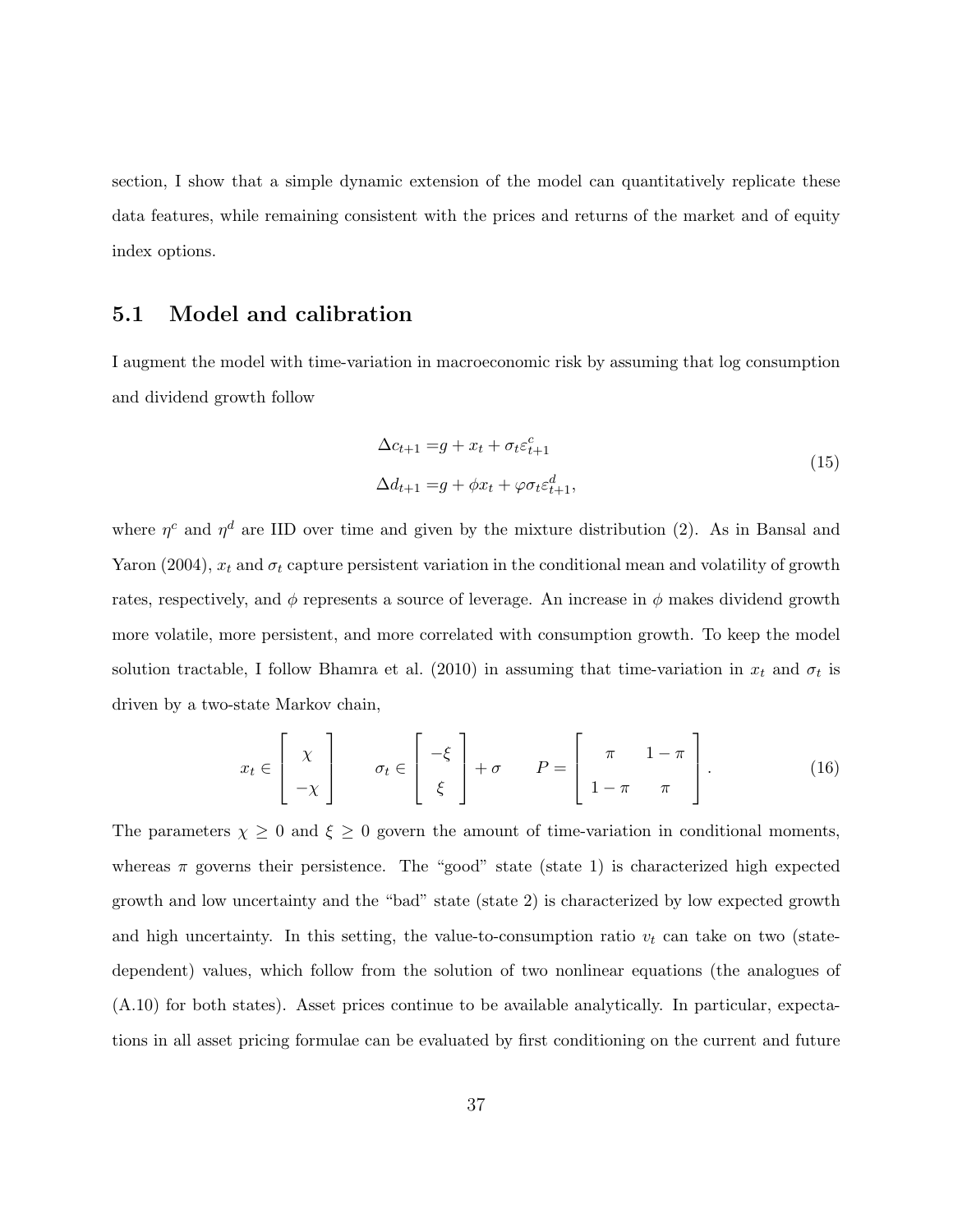|               | Fundamentals                            |           |          |              | Preferences         |          |          |
|---------------|-----------------------------------------|-----------|----------|--------------|---------------------|----------|----------|
| $g \times 12$ | $\sigma \times \sqrt{12}$               | $\varphi$ | $\omega$ | $\beta^{12}$ | $\mathcal{D}$       | $\theta$ | $\theta$ |
| 0.0182        | 0.0214                                  | 5.9       | $-0.72$  |              | $0.985 \t1 - 1/1.5$ | 3.3      | 0.985    |
|               | $\chi \times 12$ $\xi \times \sqrt{12}$ | $\phi$    | $\pi$    |              |                     |          |          |
| 0.013         | 0.0071                                  | 2.2       | 0.999    |              |                     |          |          |

Table IV: Calibration of the dynamic model

The table shows parameter values for the model's monthly calibration. The period utility function is  $u(x) = x$ ; that is, the calibration assumes  $\alpha = 1$  in Equation (6).

state, using results from the IID model to integrate over  $(\varepsilon_c, \varepsilon_d)$ , and then evaluating the remaining expectation over future states as a matrix product.

Table IV shows the model's monthly calibration. As in the IID case,  $(g, \sigma, \varphi, \omega)$  are chosen to match average consumption growth, the volatility of consumption and dividend growth, and the correlation between both series. Because  $x_t$  (together with  $\phi$ ) affects the correlation between consumption and dividends as well as their volatilities, however, parameter values differ slightly different from those in the IID model: I set  $g = 0.0182/12$ ,  $\sigma = 0.00214/$ √ 12,  $\varphi = 5.9$ , and  $\omega = -0.72$ . Time preferences are kept unchanged relative to the IID case ( $\beta = 0.985^{1/12}$  and  $\rho = 1 - 1/1.5$ , while risk preferences are chosen to match the equity premium and to match the average returns of put options with different strikes as well as possible ( $\delta = 0.985$  and  $\theta = 3.3$ ). The persistence of the Markov chain is set to replicate the first-order autocorrelation of the log pricedividend ratio ( $\pi = 0.999$ ) and the parameters controlling the values of  $x_t$  and  $\sigma_t$  are chosen to match the volatilities of the log price-dividend ratio and excess returns  $(\chi = 0.013/12, \xi = 0.0071/$ √ 12,  $\phi = 2.2$ ). The calibration implies a conditional disappointment probability of 0.3% in state 1 (one event every 27.6 years) and 4.5% in state 2 (one event every 1.9 years).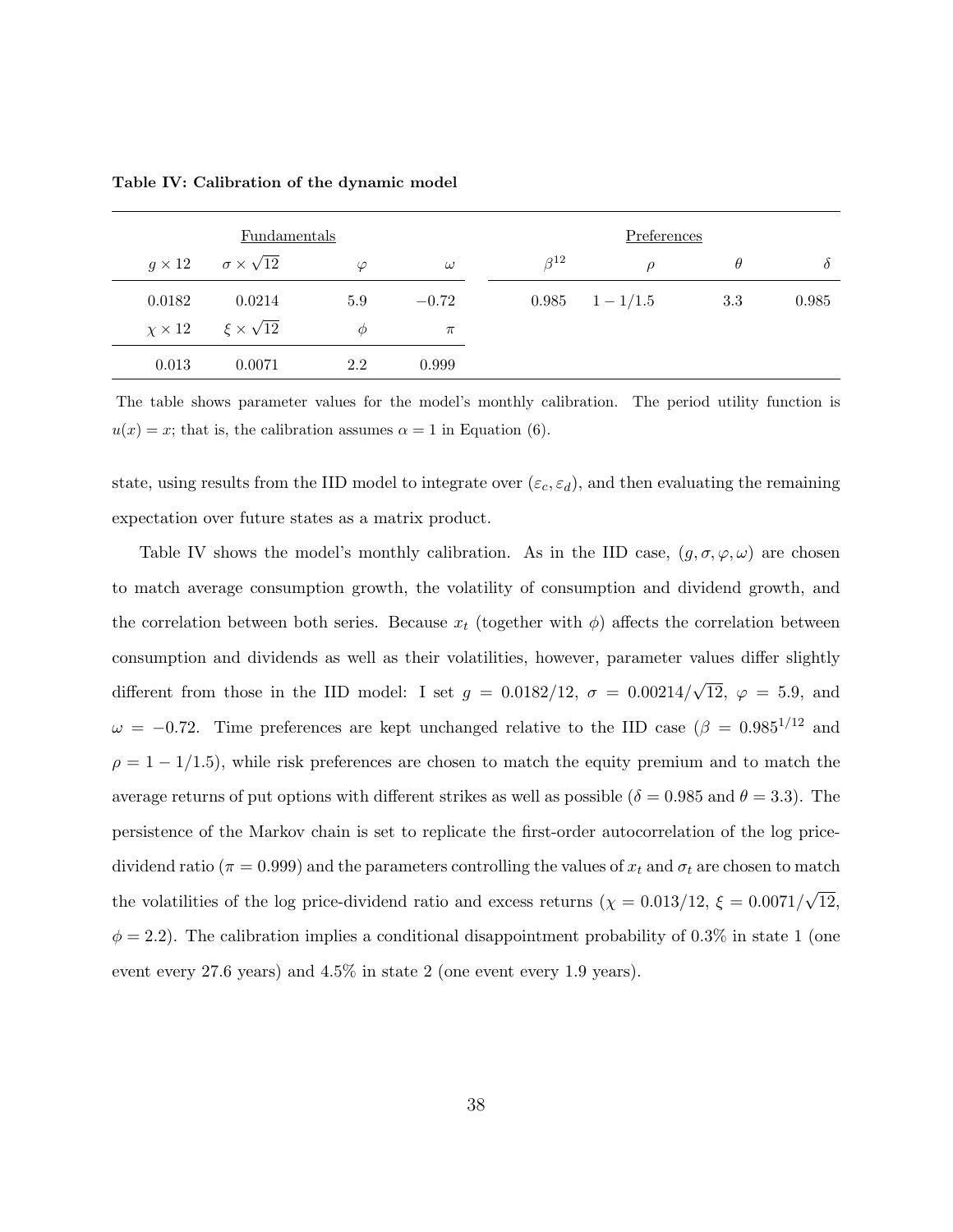## 5.2 Results

Panel A of Table V shows the model's implications for annual growth rates. As before, all model moments represent small sample medians. By construction, the calibration provides a good match for the first two moments of consumption and dividend growth, including their correlation. The addition of  $x_t$  makes time-aggregated growth rates more persistent than in the IID case, but less so than in typical calibrations of the long-run risks model due to a lower volatility of  $x_t$ . The firstorder autocorrelation of annual log dividend growth equals 0.25 and that of consumption equals 0.34.

Panel B shows annual asset pricing moments. Like in the IID setting, the model provides a good match for the means of the risk-free rate, the equity premium, and the log price-dividend ratio. Additionally, the dynamic model replicates the low volatility of the risk-free rate, the high volatility and persistence of the log price-dividend ratio, and the "excess volatility" of stock returns. The volatility equals 1.53% for the risk-free rate (vs. 2.81% in the data), 0.48 for the log price-dividend ratio (vs. 0.46 in the data), and 19.88% for excess returns (vs. 19.75% in the data), while the autocorrelation of the log price-dividend ratio equals 0.88 (vs. 0.89 in the data). A large part of the excess return volatility results from time variation in effective risk aversion, which is low in state 1 because disappointments (high marginal utility events) are relatively unlikely, and high in state 2 because disappointments are relatively likely. Time-varying risk aversion maps into time-varying risk premiums, which makes the price dividend ratio (and hence returns) more volatile than in models with EU risk preferences, such as Bansal and Yaron (2004). This channel is discussed in detail in Routledge and Zin (2010).

Panel C evaluates the model's ability to capture the predictability of long-horizon returns. I regress log excess returns for horizons between 1 and 10 years on the log price-dividend ratio. In the model, slope coefficients decrease from -0.08 (vs. -0.07 in the data) at the 1-year horizon to -0.60 (vs. -0.58 in the data) at the 10-year horizon. A near-perfect match. Regression  $R^2$ 's increase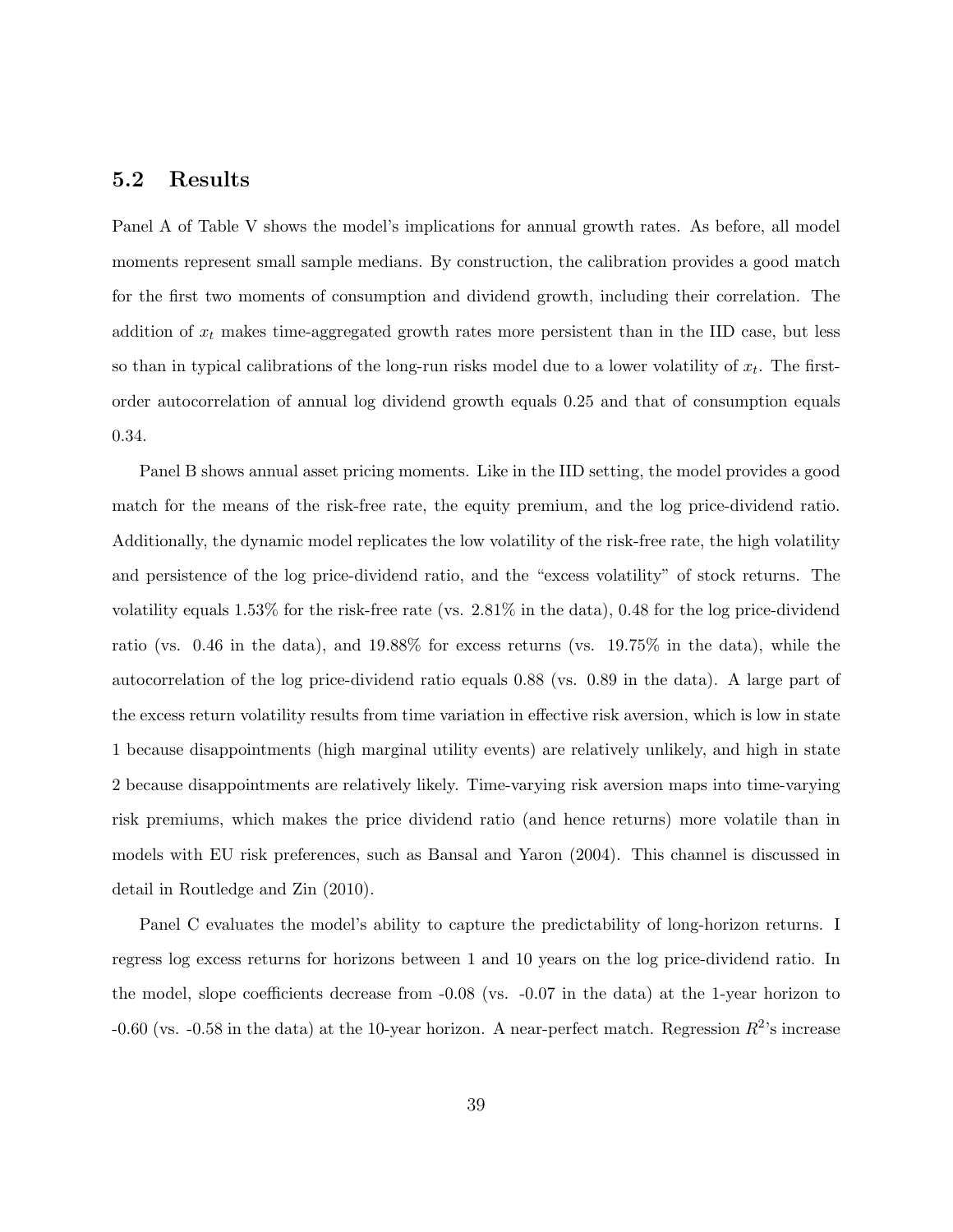|                  | $\mathbb{E}[\Delta c]$ | $\sigma[\Delta c]$ | $ac1[\Delta c]$     | $\mathbb{E}[\Delta d]$         | $\sigma[\Delta d]$ | $ac1[\Delta d]$ | $corr[\Delta c, \Delta d]$ |
|------------------|------------------------|--------------------|---------------------|--------------------------------|--------------------|-----------------|----------------------------|
| Data             | 1.82                   | $2.11\,$           | $0.50\,$            | 1.71                           | 11.02              | $0.19\,$        | 0.53                       |
| Model            | 1.84                   | $2.13\,$           | 0.34                | $2.04\,$                       | 11.03              | $0.25\,$        | $0.53\,$                   |
|                  |                        |                    |                     |                                |                    |                 |                            |
|                  |                        |                    |                     | Panel B: Annual asset prices   |                    |                 |                            |
|                  | $\mathbb{E}[R^f]$      | $\sigma[R^f]$      | $\mathbb{E}[R-R^f]$ | $\sigma[R-R^f]$                | $\mathbb{E}[pd]$   | $\sigma[pd]$    | ac1[pd]                    |
| Data             | $0.46\,$               | $2.81\,$           | $8.02\,$            | 19.75                          | 3.42               | 0.46            | $0.89\,$                   |
| Model            | $1.32\,$               | 1.53               | 8.17                | 19.88                          | 3.25               | 0.48            | $0.88\,$                   |
|                  |                        |                    |                     | Panel C: Return predictability |                    |                 |                            |
| Horizon in years |                        | $\mathbf{1}$       | $\overline{2}$      | $\overline{4}$                 | $\boldsymbol{6}$   | $8\,$           | 10                         |
| $\hat{\beta}$    | Data                   | $-0.07$            | $-0.16$             | $-0.27$                        | $-0.38$            | $-0.50$         | $-0.58$                    |
|                  | Model                  | $-0.08$            | $-0.15$             | $-0.28$                        | $-0.39$            | $-0.50$         | $-0.60$                    |
| $R^2$            | Data                   | $0.03\,$           | 0.08                | $0.16\,$                       | 0.23               | $0.30\,$        | $0.31\,$                   |
|                  | Model                  | $0.02\,$           | 0.04                | $0.08\,$                       | 0.11               | 0.14            | $0.15\,$                   |

#### Table V: Moments in the dynamic model

Panel A: Annual Growth Rates

Moments of annual log consumption and dividend growth expressed as a percentage (panel A). Moments of annual returns expressed as a percentage, and the annual log price-dividend ratio (panel B). Statistics from regressing multiperiod excess log returns on the lagged log price-dividend ratio,  $\sum_{h=1}^{H} (r_{t+h} - r_{t+h}^f)$  $\alpha + \beta \times pd_t + \varepsilon_{t+h}$  (panel C). The data frequency is annual, and results for  $H > 1$  are based on overlapping samples. All panels: The data span 1930–2017. Model moments are small sample medians.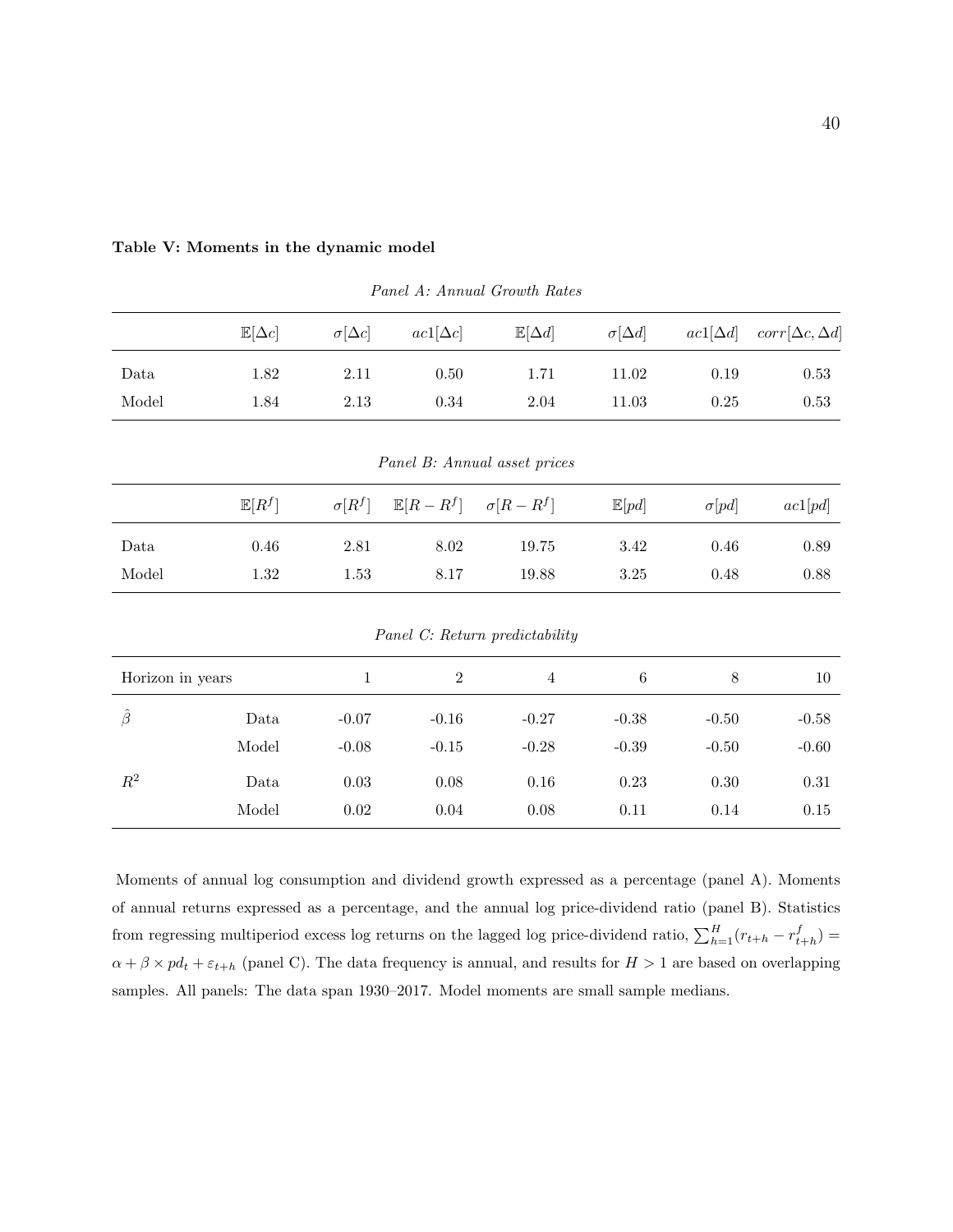

Figure VIII: Equity index options in the dynamic model

Average implied volatilities (left; annualized percentage), average returns (middle; percentage), and Sharpe ratios (right; annualized) for 1-month put options are plotted against moneyness. Put returns are given by  $\max\{0, K - S_{t+1}\}/P_t(K) - 1$  and moneyness by  $K/S_t$ . Model moments represent small sample medians based on 1 million samples of equivalent length as the 1990–2017 option sample.

in the return horizon, but somewhat less so than in the data. The  $R^2$  equals  $2\%$  (vs.  $3\%$  in the data) at the 1-year horizon and 15% (vs. 31% in the data) at the 10-year horizon.

Figure VIII evaluates option moments in the dynamic model. The model provides a good match for the shape of the average IV curve. The difference in implied volatilities of an OTM put with moneyness 0.9 and an ATM put with moneyness 1 equals 9.5 percentage points (vs. 8.6 percentage points in the data). One shortcoming of the model is that it results in a slight "smile" in IVs for moneyness levels above one, a pattern that is not present in the data. The middle and right panels show that the mean returns and Sharpe ratios of put options with different strikes are replicated almost perfectly. As in the IID model, large negative market returns therefore tend to coincide with much higher values of marginal utility than small negative returns. More broadly, the good match for average option returns suggests that the model is able to reproduce the degree of covariation between the pricing kernel and market returns in the data.

Overall, the results in this section show that the addition of time-varying macroeconomic risks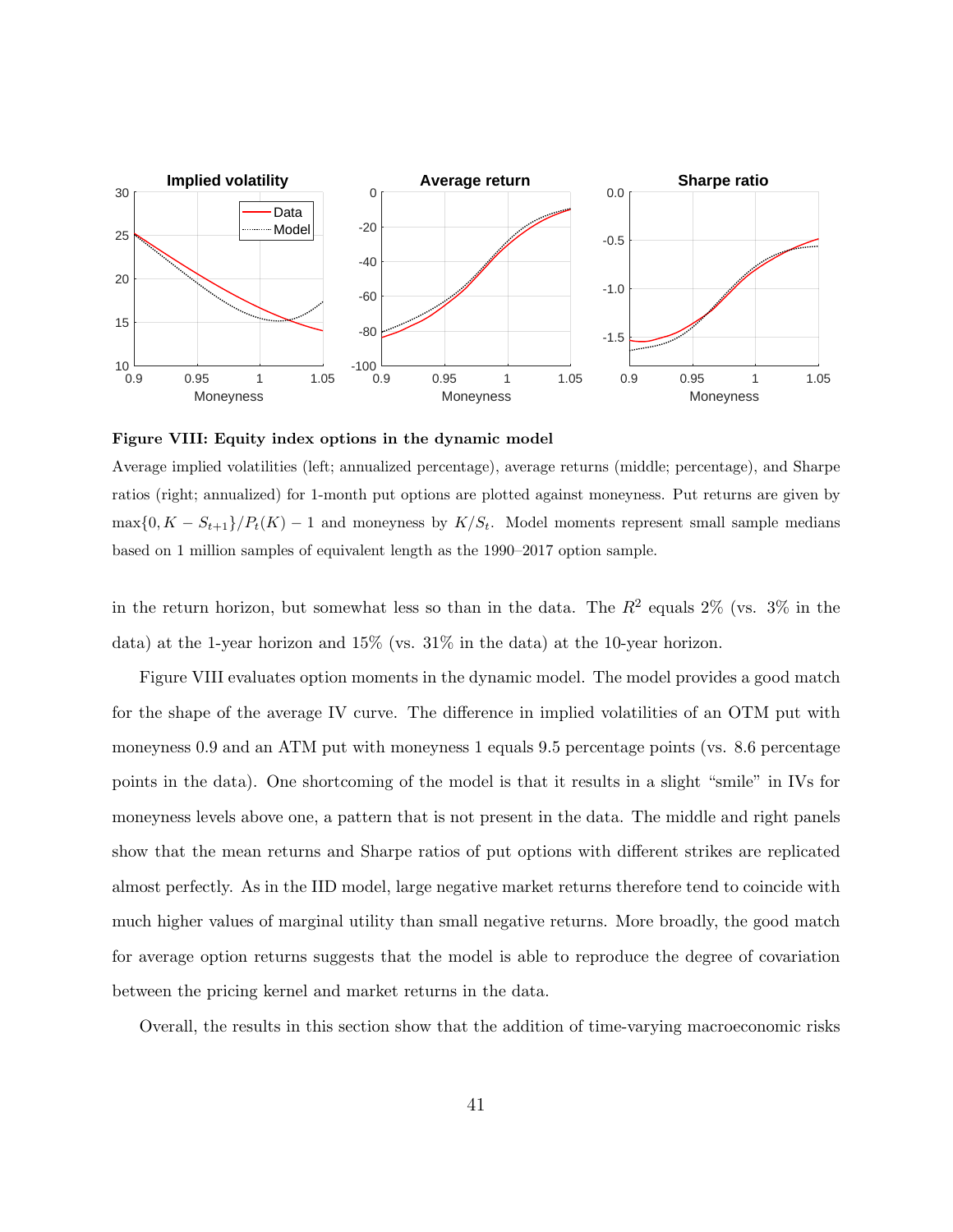to the GDA-mixture model results in realistic amounts of excess volatility and return predictability, without affecting the model's consistency with options market data.

## 6 Conclusion

This paper presents a new consumption-based explanation for risk premiums in stock markets. In contrast to the Gaussian random walk model, but as in reality, I assume that consumption and dividend growth rates are highly correlated in bad states of the world. In contrast to the EU model of risk preferences, but as in reality, investors have asymmetric preferences over gains and losses. Together, the two assumptions result in a large equity premium because they imply that states of high marginal utility are very likely to coincide with bad news for equity holders.

The proposed mechanism differs from existing explanations of the equity premium along two key dimensions. First, it is consistent with a multitude of moments from index option markets, including the high Sharpe ratios of "crash insurance." In line with the empirical evidence of Bollerslev and Todorov (2011) and Beason and Schreindorfer (2019), a large part of the equity premium is therefore associated with states of low (but nondisastrous) market returns. Second, the model illustrates that it is possible to rationalize the equity premium without large consumption risks or high risk aversion. As such, it is the first representative agent model that respects both aspects of the Mehra and Prescott (1985) puzzle.

Many avenues suggest themselves for future work. Empirically, it is interesting to ask whether high downside correlations in fundamentals can explain the high downside correlations between equity returns documented by Ang and Chen (2002) and Longin and Solnik (2001). Theoretically, it is important to find a microfoundation for the tail dependence of fundamentals. In this spirit, Acemoglu et al. (2017) argue that the nonnormality of GDP growth is an important property of business cycles and show that it can be explained by the interplay of idiosyncratic shocks and sectoral heterogeneity in a general equilibrium model. Because their model abstracts from investment,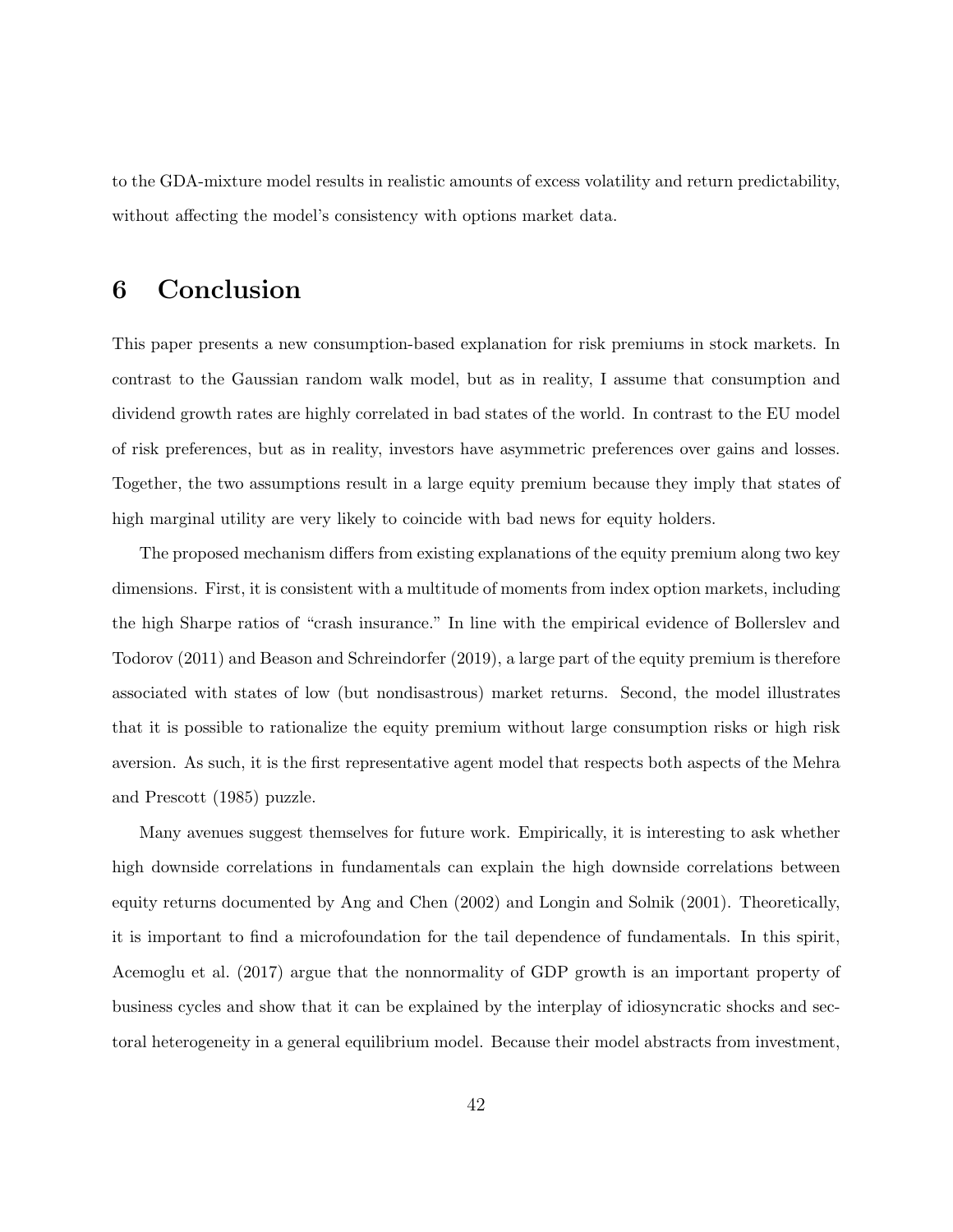however, it cannot speak to consumption tail risk or the cotail risk between different macroeconomic series. A model that captures the joint tail behavior of different macro series could generate new insights about the origin of recessions.

## Appendix. Solution details

A.1 Notation. Throughout the appendix, I denote the cumulative density function (cdf) of a univariate standard normal random variable by  $\Phi(\cdot)$ , and the corresponding probability density function (pdf) by  $\Phi'(\cdot)$ . The cdf of a bivariate standard normal vector with correlation r is denoted by  $\Phi_r(\cdot,\cdot)$ . Let  $\mathbf{1}\{\cdot\}$ , sgn( $\cdot$ ), and  $\overline{sgn}(\cdot)$  denote the indicator, sign (signum), and modified sign functions respectively:

$$
\mathbf{1}\{x \le a\} = \begin{cases} 1 & \text{if } x \le a \\ 0 & \text{if } x > a \end{cases}
$$

$$
sgn(x) = \begin{cases} -1 & \text{if } x < 0 \\ 0 & \text{if } x = 0 \\ +1 & \text{if } x > 0 \end{cases} \qquad \overline{sgn}(x) = \begin{cases} -1 & \text{if } x \le 0 \\ +1 & \text{if } x > 0 \end{cases}
$$

For notational convenience, define

$$
\kappa \equiv \frac{\omega}{\sqrt{1 - \omega^2}}\tag{A.1}
$$

$$
\tilde{\sigma} \equiv \sigma \sqrt{1 - \omega^2} \tag{A.2}
$$

$$
\beta_v \equiv \beta \frac{(v/m)^{\alpha - \rho}}{1 + \theta \delta^{\alpha} \mathbb{E}[\mathbb{D}_{t+1}]} \tag{A.3}
$$

$$
x_v \equiv \ln\left(\frac{\delta m}{v}\right) = \ln(\delta) + \frac{1}{\rho} \left[\beta^{-1} + v^{-\rho}(1 - \beta^{-1})\right]
$$
 (A.4)

$$
z_v \equiv \frac{x_v - g}{\tilde{\sigma}} + \kappa \tag{A.5}
$$

$$
w_v \equiv sgn(\kappa) \exp\left\{\frac{1}{2\kappa^2} - \frac{z_v}{\kappa}\right\} \Phi\left(sgn(\kappa)z_v - \frac{1}{|\kappa|}\right) \tag{A.6}
$$

A.2 Two Helpful Lemmas. Derivations heavily rely on the following lemmas, the proof of which can be found in the Online Appendix.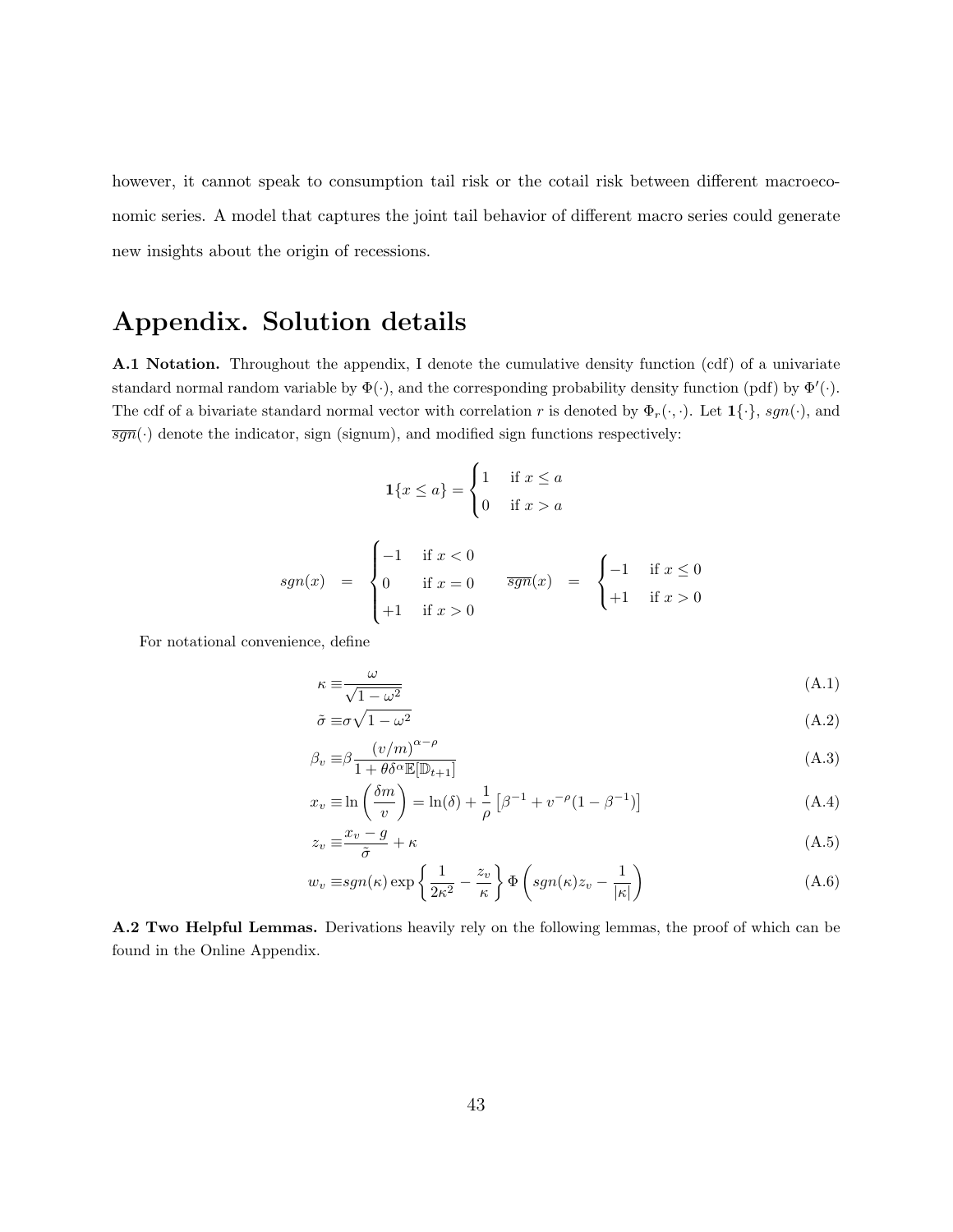#### LEMMA 1 – TRUNCATED NORMALS.

Let  $x, y$  be standard normal with correlation  $\rho$ , and let  $a, b, c, d, r, s$  be constants. Then

(A) 
$$
\mathbb{E}\left[e^{rx+sy}\mathbf{1}\{a \le x \le b\}\mathbf{1}\{c \le y \le d\}\right]
$$
  
\n
$$
= e^{\frac{1}{2}(r^2+2\rho rs+s^2)}\left[\Phi_{\rho}(b^*,d^*) + \Phi_{\rho}(a^*,c^*) - \Phi_{\rho}(a^*,d^*) - \Phi_{\rho}(c^*,b^*)\right],
$$
\nwhere  $a^* = a - r - \rho s$ ,  $b^* = b - r - \rho s$ ,  $c^* = c - \rho r - s$ , and  $d^* = d - \rho r - s$ .  
\n(B)  $\mathbb{E}\left[e^{rx}y^2\mathbf{1}\{x \le a\}\right] = e^{\frac{r^2}{2}}(1+r^2\rho^2)\Phi(a-r) - e^{\frac{2ra-a^2}{2}}\frac{(r+a)\rho^2}{\sqrt{2\pi}}$   
\n(C)  $\mathbb{E}\left[e^{rx}y\mathbf{1}\{x \le a\}\right] = \rho e^{\frac{r^2}{2}}\left(r\Phi(a-r) - \frac{1}{\sqrt{2\pi}}e^{-\frac{(a-r)^2}{2}}\right)$   
\n(D)  $\mathbb{E}\left[x\mathbf{1}\{x \le a\}\right] = -\Phi'(a)$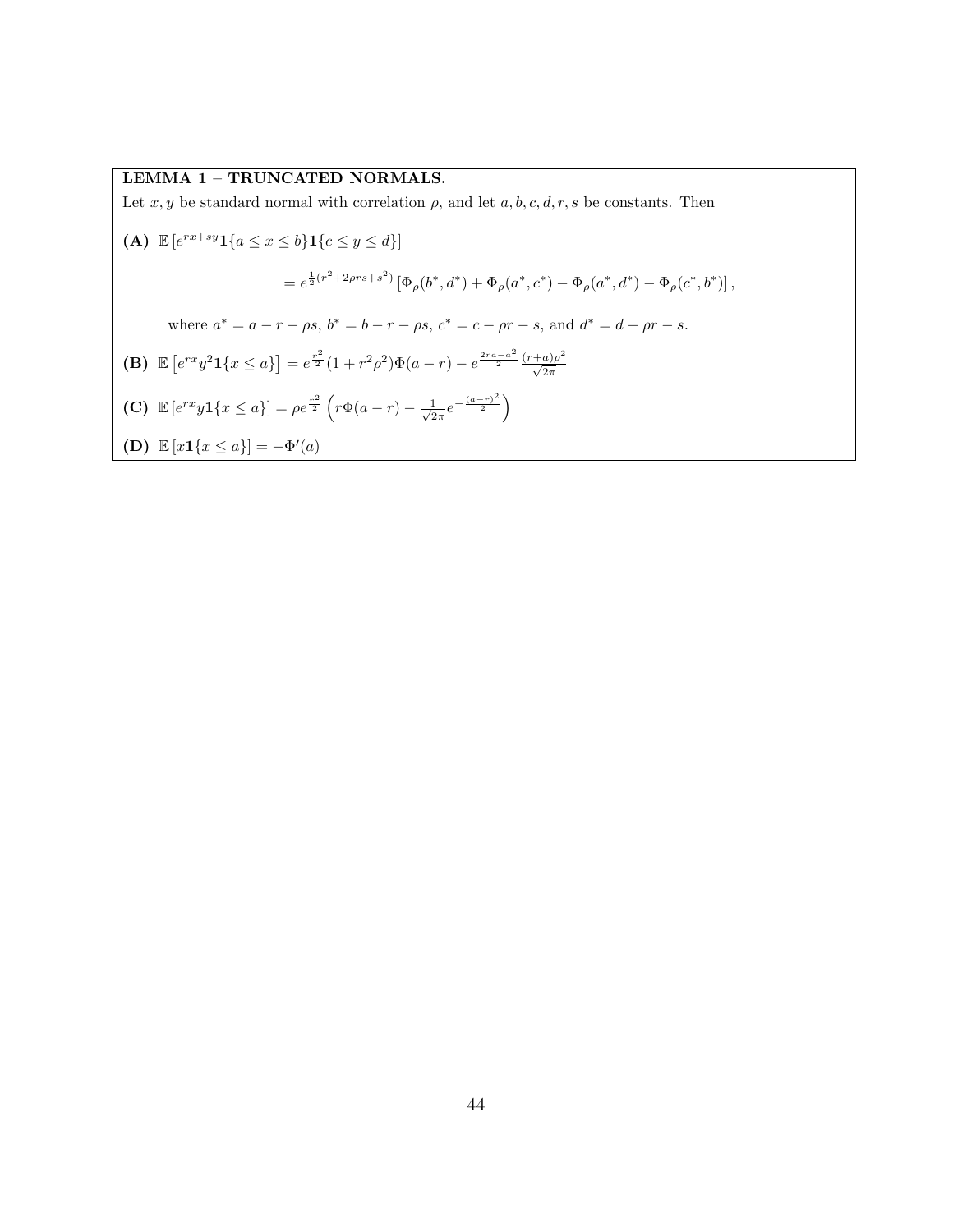LEMMA 2 – EXPONENTIAL RANDOM VARIABLES WITHIN A NORMAL DENSITY. Let z be exponentially distributed with rate parameter 1, let a, b, c, d, f be constants with  $a < 1$ , and define  $\lambda \equiv \frac{a-1-bc}{|c|}$  and  $\lambda_f \equiv \frac{a-1-df}{|f|}$ . Then (A)  $\mathbb{E}[e^{az}z\Phi(b+cz)]$ =  $\sqrt{ }$  $\int$  $\mathcal{L}$  $\frac{1}{(1-a)^2} \left( \Phi(b) + \frac{1-a}{c} \Phi'(b) + \left(\text{sgn}(c) + \frac{\lambda(1-a)}{c}\right) \exp\left\{\frac{\lambda^2}{2} - \frac{b^2}{2}\right\}$  $\left\{ \frac{\partial^2}{\partial z} \right\} \Phi(\lambda)$ ,  $c \neq 0$  $\Phi(b)$  $\frac{\Psi(b)}{(1-a)^2}$ ,  $c = 0$ (B)  $\mathbb{E}[e^{az}\Phi(b+cz)] =$  $\sqrt{ }$  $\int$  $\mathcal{L}$  $\frac{1}{1-a}\left(\Phi(b)+\text{sgn}(c)\exp\left\{\frac{\lambda^2}{2}-\frac{b^2}{2}\right\}\right)$  $\left\{ \frac{\phi^2}{2} \right\} \Phi(\lambda)$ ,  $c \neq 0$  $\Phi(b)$  $\frac{\Phi(b)}{1-a}$ ,  $c=0$ (C)  $\mathbb{E}[\Phi'(b+cz)] = \frac{1}{|c|} \exp\left\{\frac{b}{c} + \frac{1}{2c^2}\right\} \Phi\left(-\text{sgn}(c)b - \frac{1}{|c|}\right), c \neq 0$ (D)  $\mathbb{E}[e^{-az^2+bz}] = e^{\frac{(b-1)^2}{4a}} \sqrt{\frac{\pi}{a}} \Phi\left(\frac{b-1}{\sqrt{2a}}\right)$  $\frac{-1}{2a}$ (E)  $\mathbb{E}[e^{az}\Phi(b+cz,d+ fz)] \equiv \Omega(a,b,c,d,f)$  $=\frac{1}{1}$  $1 - a$  $\Big[\Phi_{\rho}(b,d)$  $+ sgn(c) \exp \left\{\frac{\lambda^2}{2}\right\}$  $\frac{\lambda^2}{2} - \frac{b^2}{2}$ 2  $\left\{ (1\{\rho c > f\} \Phi(\beta_1) - \overline{sgn}(\rho c - f) \Phi_{r_1}(\gamma_1, \beta_1)) \right\}$  $+ sgn(f) \exp \left\{\frac{\lambda_f^2}{2}\right\}$  $\frac{\lambda_{f}^{2}}{2} - \frac{d^{2}}{2}$ 2 )  $(1\{\rho f > c\}\Phi(\beta_2) - \overline{sgn}(\rho f - c)\Phi_{r_2}(\gamma_2, \beta_2))\right]$ where  $r_1 = \frac{|\rho - \frac{f}{c}|}{\sqrt{1-\frac{f}{c^2}}}$  $\frac{|\rho-\frac{f}{c}|}{\sqrt{(\rho-\frac{c}{c})^2+(1-\rho^2)}}$   $r_2 = \frac{|\rho-\frac{c}{f}|}{\sqrt{(\rho-\frac{c}{f})^2+(1-\rho^2)}}$  $\sqrt{(\rho - \frac{c}{f})^2 + (1 - \rho^2)}$ 

$$
\beta_1 = \frac{\frac{(1-a)(\rho - \frac{f}{c}) + cd - bf}{c\sqrt{(\rho - \frac{f}{c})^2 + (1 - \rho^2)}}}{\sqrt{(\rho - \frac{f}{c})^2 + (1 - \rho^2)}} \qquad \beta_2 = \frac{\frac{(1-a)(\rho - \frac{c}{f}) + fb - dc}{c\sqrt{(\rho - \frac{c}{f})^2 + (1 - \rho^2)}}}{f\sqrt{(\rho - \frac{c}{f})^2 + (1 - \rho^2)}}
$$
\n
$$
\gamma_1 = \frac{\overline{sgn}(\rho c - f) \frac{bc + 1 - a}{|c|}}{\sqrt{(\rho - \frac{c}{f})^2 + (1 - \rho^2)}}
$$

Special cases that will prove useful below are:

$$
(1.A.i) \quad \mathbb{E}[e^{rx+sy}1\{x \le a\}] = e^{\frac{1}{2}(r^2+2\rho rs+s^2)}\Phi(a-r-\rho s)
$$

$$
(1. A. ii) \mathbb{E}[e^{rx+sy}1\{a \le x\}] = e^{\frac{1}{2}(r^2+2\rho rs+s^2)}[1-\Phi(a-r-\rho s)]
$$

- (1.A.iii)  $\mathbb{E}[e^{rx+sy}1\{x \le a\}1\{y \le b\}] = e^{\frac{1}{2}(r^2+2\rho rs+s^2)}\Phi(a-r-\rho s, b-\rho r-s)$
- $(1.C.i)$   $\mathbb{E}[e^{rx}y] = \rho r e^{\frac{r^2}{2}}$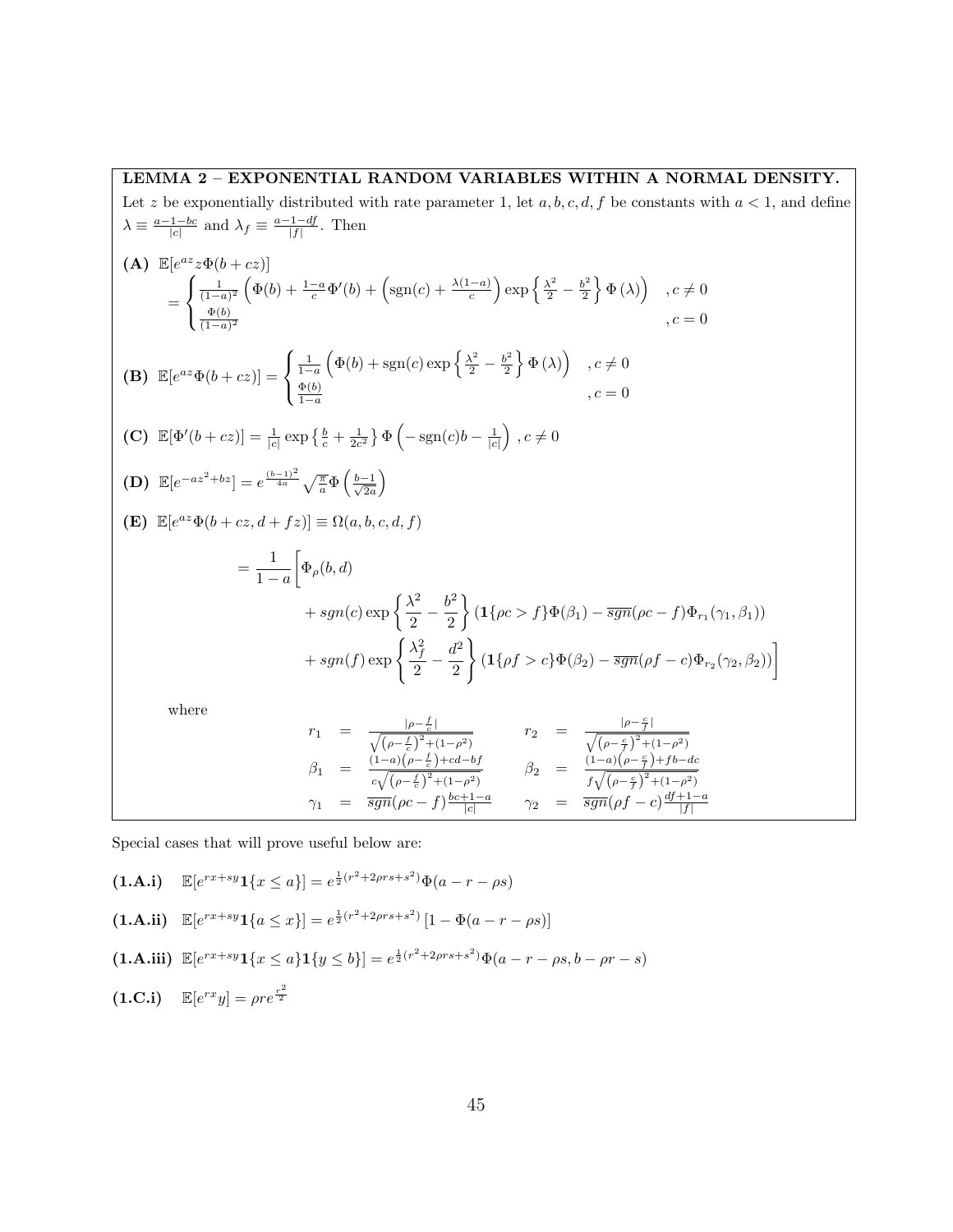A.3 Value Function. The disappointment event can be written as

$$
V_{t+1} \leq \delta \mu_t \Leftrightarrow \Delta c_{t+1} \leq x_v \Leftrightarrow \eta_{t+1}^c \leq z_v - \kappa \eta_{t+1}^e. \tag{A.7}
$$

Using first the definition of the standard normal cumulative distribution function and then Lemma 2.B, the disappointment probability is given by

$$
\mathbb{E}[\mathbb{D}_{t+1}] = \mathbb{E} \left[ \mathbf{1} \left\{ \eta_{t+1}^c \le z_v - \kappa \eta_{t+1}^e \right\} \right]
$$
  
\n
$$
= \mathbb{E} \left[ \Phi \left( z_v - \kappa \eta_{t+1}^e \right) \right]
$$
  
\n
$$
= \Phi \left( z_v \right) - \text{sgn}(\kappa) \exp \left\{ \frac{1}{2\kappa^2} - \frac{z_v}{\kappa} \right\} \Phi \left( \text{sgn}(\kappa) z_v - \frac{1}{|\kappa|} \right)
$$
  
\n
$$
= \Phi \left( z_v \right) - w_v,
$$
\n(A.8)

where  $w_v$  is defined in (A.6). Integrating over the shocks in the numerator of (8) using first Lemma 1.A.i and next Lemma 2.B,

$$
\mathbb{E}[v^{\alpha}e^{\alpha\Delta c_{t+1}}(1+\theta\mathbb{D}_{t+1})]
$$
\n
$$
=e^{\alpha(g-\omega\sigma)+\frac{1}{2}\alpha^{2}\tilde{\sigma}^{2}}v^{\alpha}\mathbb{E}\left[e^{\alpha\omega\sigma\eta_{t+1}^{e}}(1+\theta\Phi(z_{v}-\kappa\eta_{t+1}^{e}-\alpha\tilde{\sigma}))\right]
$$
\n
$$
=e^{\alpha(g-\omega\sigma)+\frac{1}{2}\alpha^{2}\tilde{\sigma}^{2}}v^{\alpha}\frac{1+\theta\Phi(z_{v}-\alpha\tilde{\sigma})-\theta\exp\left\{z_{v}\alpha\tilde{\sigma}-\frac{1}{2}\alpha^{2}\tilde{\sigma}^{2}\right\}w_{v}}{1-\alpha\omega\sigma}
$$
\n(A.9)

Finally, substituting  $(A.8)$  and  $(A.9)$  into  $(8)$ , and then substituting out m from  $(7)$  yields a nonlinear equation in  $v$ ,

$$
1 = v^{\alpha} \frac{e^{\alpha(g - \omega\sigma) + \frac{1}{2}\alpha^2 \tilde{\sigma}^2} \left[1 + \theta \Phi(z_v - \alpha \tilde{\sigma}) - \theta \exp\left\{z_v \alpha \tilde{\sigma} - \frac{1}{2}\alpha^2 \tilde{\sigma}^2\right\} w_v\right]}{\left[\beta^{-1}(v^{\rho} - 1) + 1\right]^{\frac{\alpha}{\rho}} \left(1 - \alpha\omega\sigma\right) \left(1 + \theta \delta^{\alpha}\Phi(z_v) - \theta \delta^{\alpha}w_v\right)}.
$$
(A.10)

The equation can be solved with a standard nonlinear equation solver. Once  $v$  has been found, m follows from (7), which allows for the computation of the constants  $x_v$  and  $z_v$  that appear in the disappointment probability and the analytical asset pricing formulae that follow.

The limiting case  $\alpha \to 0$ . For  $\alpha = 0$ , the period utility function equals  $u(x) = \ln(x)$ , and similar to Equation (8), the scaled certainty equivalent is

$$
\ln m = \frac{\mathbb{E}\left[\left(\ln v + \Delta c_{t+1}\right)\left(1 + \theta \mathbb{D}_{t+1}\right)\right] - \theta \ln \delta \mathbb{E}[\mathbb{D}_{t+1}]}{1 + \theta \mathbb{E}\left[\mathbb{D}_{t+1}\right]}.
$$
\n(A.11)

To integrate over the cash flow shocks in the numerator of this expression, I begin by computing some intermediate objects. Using the definition of the normal cumulative distribution function and Lemma 1.D to integrate over  $\eta_{t+1}^c$ ,

$$
\mathbb{E}[\Delta c_{t+1} \mathbb{D}_{t+1}] = (g - \sigma \omega) \mathbb{E} [\mathbb{D}_{t+1}] + \tilde{\sigma} \mathbb{E} [\eta_{t+1}^c \mathbb{D}_{t+1}] + \sigma \omega \mathbb{E} [\eta_{t+1}^e \mathbb{D}_{t+1}]
$$
  
=  $(g - \sigma \omega) \mathbb{E} [\mathbb{D}_{t+1}] - \tilde{\sigma} \mathbb{E} [\Phi'(z_v - \kappa \eta_{t+1}^e)] + \sigma \omega \mathbb{E} [\eta_{t+1}^e \Phi(z_v - \kappa \eta_{t+1}^e)]$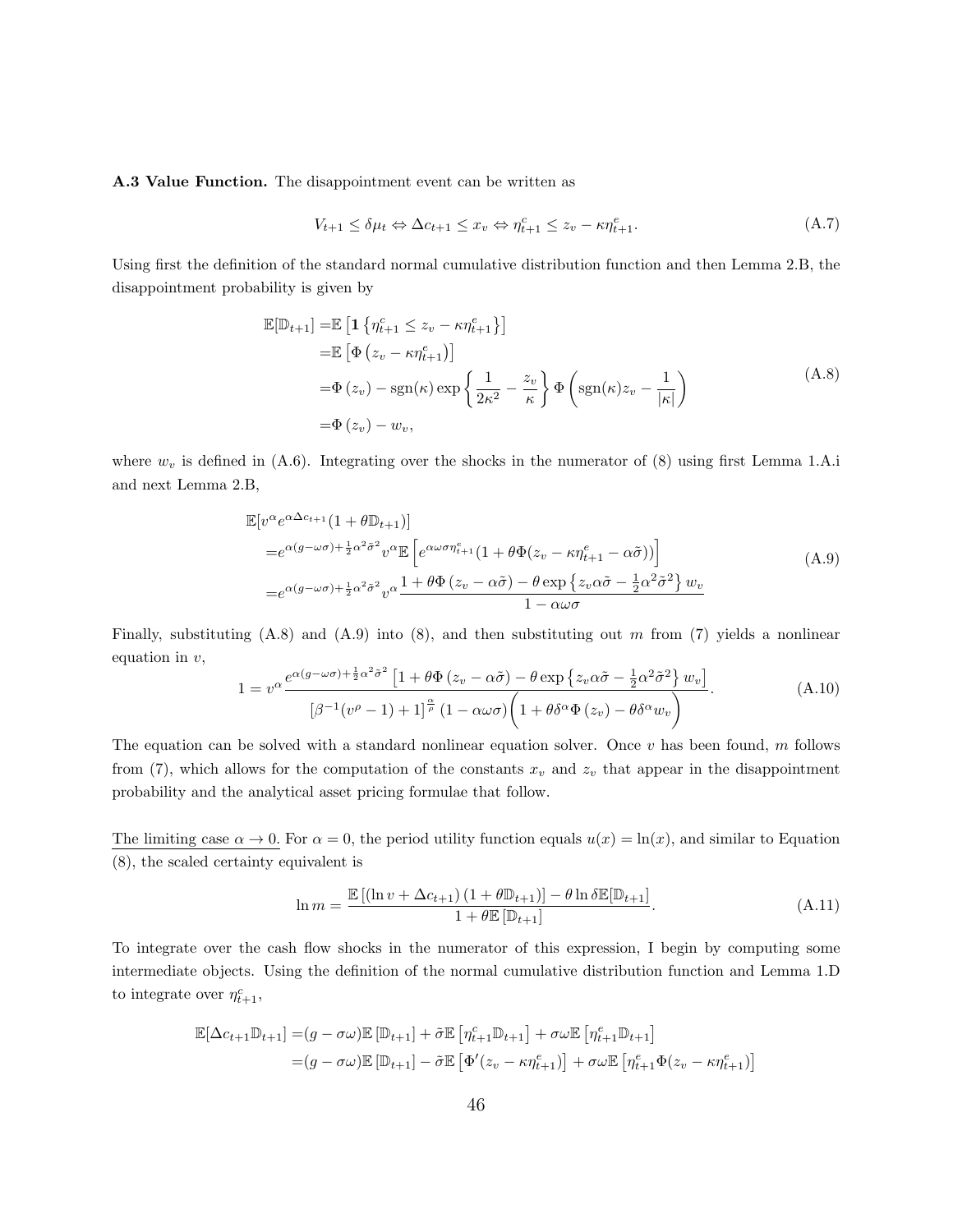Next, using Lemmas 2.A and 2.C to integrate over  $\eta_{t+1}^e$  and then re-arranging terms, taking into account (A.8),

$$
\mathbb{E}[\Delta c_{t+1} \mathbb{D}_{t+1}]
$$
\n
$$
= (g - \sigma \omega) \mathbb{E} [\mathbb{D}_{t+1}] - \frac{\tilde{\sigma}}{|\kappa|} e^{\frac{1}{2\kappa^2} - \frac{z_v}{\kappa}} \Phi\left(\text{sgn}(\kappa) z_v - \frac{1}{|\kappa|}\right)
$$
\n
$$
+ \sigma \omega \left(\Phi(z_v) - \frac{1}{\kappa} \Phi'(z_v) - \text{sgn}(\kappa) \left(1 + \frac{z_v}{\kappa} - \frac{1}{\kappa^2}\right) e^{\frac{1}{2\kappa^2} - \frac{z_v}{\kappa}} \Phi\left(\text{sgn}(\kappa) z_v - \frac{1}{|\kappa|}\right)\right)
$$
\n
$$
= g\Phi(z_v) - \tilde{\sigma}\Phi'(z_v) + (\sigma\omega + x_v) e^{\frac{1}{2\kappa^2} - \frac{z_v}{\kappa}} \Phi\left(\text{sgn}(\kappa) z_v - \frac{1}{|\kappa|}\right)
$$
\n(A.12)

From (A.12) and the expression for the conditional disappointment probability in (A.8), it follows that

$$
\mathbb{E}[(\ln v + \Delta c_{t+1})\mathbb{D}_{t+1}]
$$
  
=  $(g + \ln v)\Phi(z_v) - \tilde{\sigma}\Phi'(z_v) - (\sigma\omega + \ln(\delta m))w_v,$  (A.13)

so that the numerator of  $(A.11)$  can be written as

$$
\mathbb{E}[(\ln v + \Delta c_{t+1})(1 + \theta \mathbb{D}_{t+1})] - \theta \ln \delta \mathbb{E}[\mathbb{D}_{t+1}]
$$
  
=  $g + \ln v + \theta(g + \ln v - \ln \delta) \Phi(z_v) - \theta \tilde{\sigma} \Phi'(z_v)$   
 $- \theta(\sigma \omega + \ln m) w_v$  (A.14)

Substituting  $(A.8)$  and  $(A.14)$  into  $(A.11)$  and substituting out m yields the nonlinear equation

$$
1 = \frac{g + \ln v + \theta \left(g + \ln \left(\frac{v}{\delta}\right)\right) \Phi(z_v) - \theta \tilde{\sigma} \Phi'(z_v) - \theta \left(\sigma \omega + \frac{1}{\rho} \ln \left(\frac{v^{\rho} - 1}{\beta} + 1\right)\right) w_v}{\frac{1}{\rho} \ln \left(\frac{v^{\rho} - 1}{\beta} + 1\right) \left(1 + \theta \Phi(z_v) - \theta w_v\right)}.
$$
(A.15)

The remaining steps mimic those for the  $\alpha \neq 0$  case.

A.4 Bonds. The Euler equation for a certain payoff of one unit of the consumption good implies that the 1-period bond price equals

$$
\mathcal{B} \equiv \mathbb{E}[M_{t+1}].\tag{A.16}
$$

Substituting for  $M_{t+1}$  from (10) and using Lemma 1.A.i to integrate over  $\eta_{t+1}^c$  yields

$$
\mathcal{B} = \mathbb{E}\left[\beta_v e^{(\alpha-1)\Delta c_{t+1}} \left(1 + \theta \mathbf{1}\{\eta_{t+1}^c \le z_v - \kappa \eta_{t+1}^e\}\right)\right]
$$
\n
$$
= \mathbb{E}\left[\beta_v e^{(\alpha-1)(g-\omega\sigma) + \frac{1}{2}(\alpha-1)^2 \tilde{\sigma}^2 + (\alpha-1)\omega\sigma \eta_{t+1}^e} \left(1 + \theta \Phi(z_v - (\alpha-1)\tilde{\sigma} - \kappa \eta_{t+1}^e)\right)\right].
$$
\n(A.17)

Integrating over  $\eta_{t+1}^e$  via Lemma 2.B results in

$$
\mathcal{B} = \beta_v e^{(\alpha - 1)(g - \omega \sigma) + \frac{1}{2}(\alpha - 1)^2 \tilde{\sigma}^2} \frac{1 + \theta \Phi(z_v - (\alpha - 1)\tilde{\sigma}) - \theta \operatorname{sgn}(\kappa) \exp\left\{\frac{\lambda_b}{2} - \frac{b_b}{2}\right\} \Phi(\lambda_b)}{1 - (\alpha - 1)\omega \sigma}.
$$
 (A.18)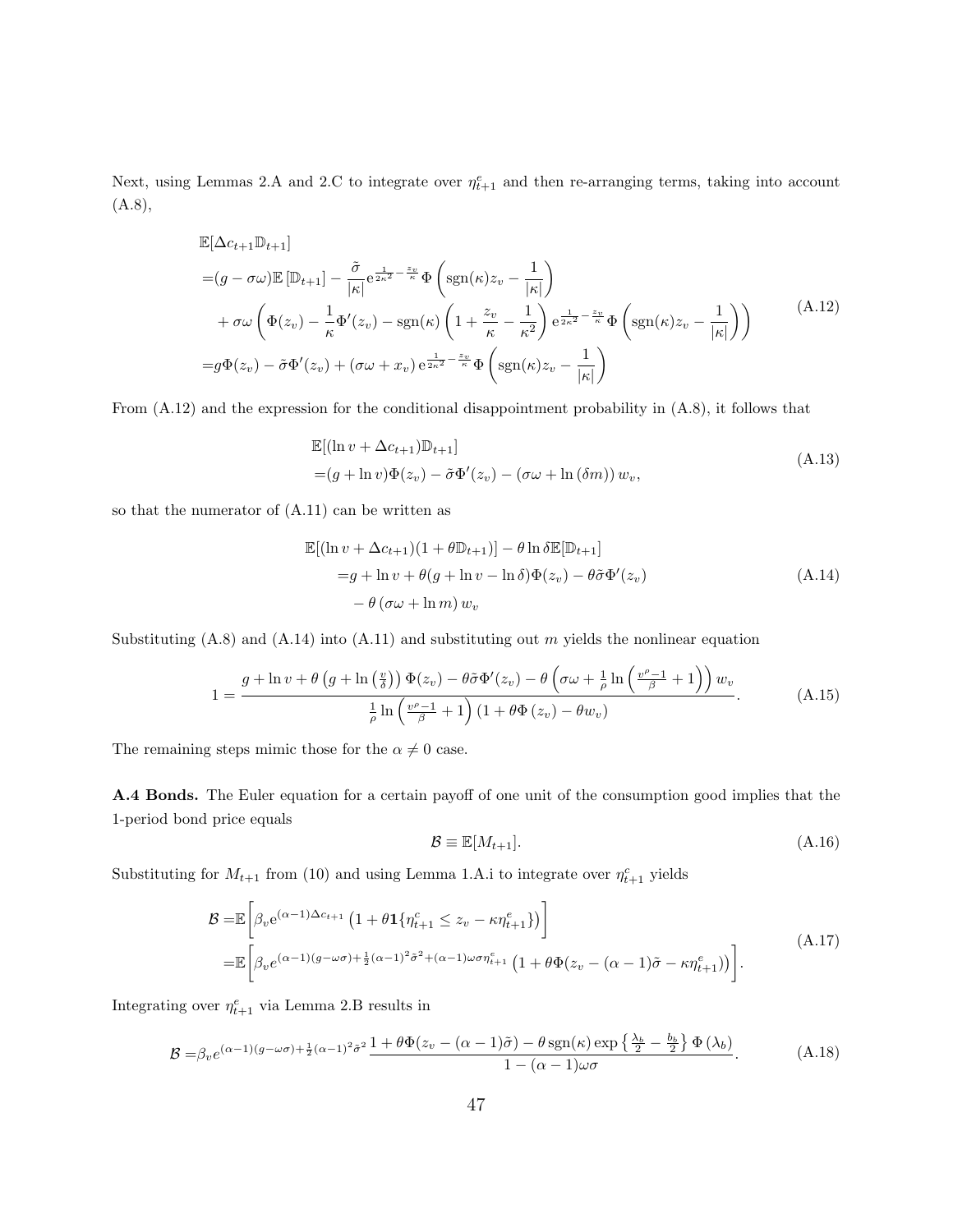where  $b_b = z_v - (\alpha - 1)\tilde{\sigma}$  and  $\lambda_b = \text{sgn}(\kappa)z_v - \frac{1}{|\kappa|}$ . The price of a  $\tau$ -period bond equals  $\mathbb{E}[M_{t:t+\tau}]$ , where  $M_{t:t+\tau} = \prod_{h=1}^{\tau} M_{t+h}$  is the  $\tau$ -period pricing kernel. Because the environment is IID,  $\mathbb{E}[M_{t:t+\tau}] =$  $\prod_{h=1}^{\tau} \mathbb{E}[M_{t:t+h}] = \mathcal{B}^{\tau}$ . The yield of a  $\tau$ -period bond is equal to minus the log bond price, divided by the number of periods  $\tau$ ,

$$
-\frac{1}{\tau}\ln \mathbb{E}[M_{t:t+\tau}] = -\ln \mathcal{B}.
$$

The bond yield is constant across maturities; that is, the term structure is flat as a consequence of the IID assumption.

**A.5 Dividend Strips.** A 1-period strip is a claim to the aggregate dividend at  $t + 1$ , so its price is  $\mathbb{E}[M_{t+1}D_{t+1}]$  and its price-dividend ratio is

$$
\Psi \equiv \mathbb{E}[M_{t+1}e^{\Delta d_{t+1}}].\tag{A.19}
$$

Substituting for  $M_{t+1}$  from (10) and using Lemma 1.A.i to integrate over  $\eta_{t+1}^c$  and  $\eta_{t+1}^d$  yields

$$
\Psi = \mathbb{E}\left[\beta_v \left(1 + \theta \mathbf{1}\{\eta_{t+1}^c \le z_v - \kappa \eta_{t+1}^e\}\right) e^{(\alpha - 1)\Delta c_{t+1} + \Delta d_{t+1}}\right] \n= \mathbb{E}\left[\beta_v \exp\left\{\alpha g - (\alpha - 1 + \varphi)\omega\sigma + \frac{1}{2}\left((\alpha - 1)^2 + \varphi^2 + 2(\alpha - 1)\varphi\varrho\right)\tilde{\sigma}^2\right\} \right] \n\times \exp\left\{(\alpha - 1 + \varphi)\omega\sigma \eta_{t+1}^e\right\} \left(1 + \theta \Phi(z_v - (\alpha - 1 + \varrho\varphi)\tilde{\sigma} - \kappa \eta_{t+1}^e)\right)\right].
$$
\n(A.20)

Integrating over  $\eta_{t+1}^e$  via Lemma 2.B results in

$$
\Psi = \beta_v \exp\left\{\alpha g - (\alpha - 1 + \varphi)\omega\sigma + \frac{1}{2}\left((\alpha - 1)^2 + \varphi^2 + 2(\alpha - 1)\varphi\varrho\right)\tilde{\sigma}^2\right\}
$$
\n
$$
\times \frac{1 + \theta\Phi(b_d) - \theta\operatorname{sgn}(\kappa)\exp\left\{\frac{\lambda_d^2}{2} - \frac{b_d^2}{2}\right\}\Phi(\lambda_d)}{1 - (\alpha - 1 + \varphi)\omega\sigma},
$$
\n(A.21)

where  $b_d = z_v - (\alpha - 1 + \varrho \varphi) \tilde{\sigma}$  and  $\lambda_d = \text{sgn}(\kappa) [\varphi(1 - \varrho) \tilde{\sigma} + z_v] - \frac{1}{|\kappa|}$ . A 1-period strip has a price of  $\Psi \times D_t$ at time t and a payoff of  $D_{t+1}$  at time  $t+1$ , so that its return is

$$
R_{t+1}^{(1\text{-period div strip})} = \frac{e^{\Delta d_{t+1}}}{\Psi}.
$$

A  $\tau$ -period dividend strip is a claim to the aggregate dividend at  $t + \tau$ , and it has a price-dividend ratio of  $\Psi = \frac{1}{D_t} \mathbb{E}[M_{t:t+\tau}D_{t+\tau}]$ . Due to the IID environment,  $\Psi = \prod_{h=1}^{\tau} \mathbb{E}[M_{t+h}e^{\Delta d_{t+h}}] = \mathbb{E}[M_{t+1}e^{\Delta d_{t+1}}]^{\tau} = \Psi^{\tau}$ . A τ-period strip has a price of  $\Psi^{\tau} \times D_t$  at time t and a price of  $\Psi^{\tau-1} \times D_{t+1}$  at time  $t+1$ , so that its holding period return is

$$
R_{t+1}^{(\tau\text{-period div strip})} = \frac{e^{\Delta d_{t+1}}}{\Psi}.
$$

Because the holding period return is independent of the strip's maturity, the term structure of the equity premium is flat.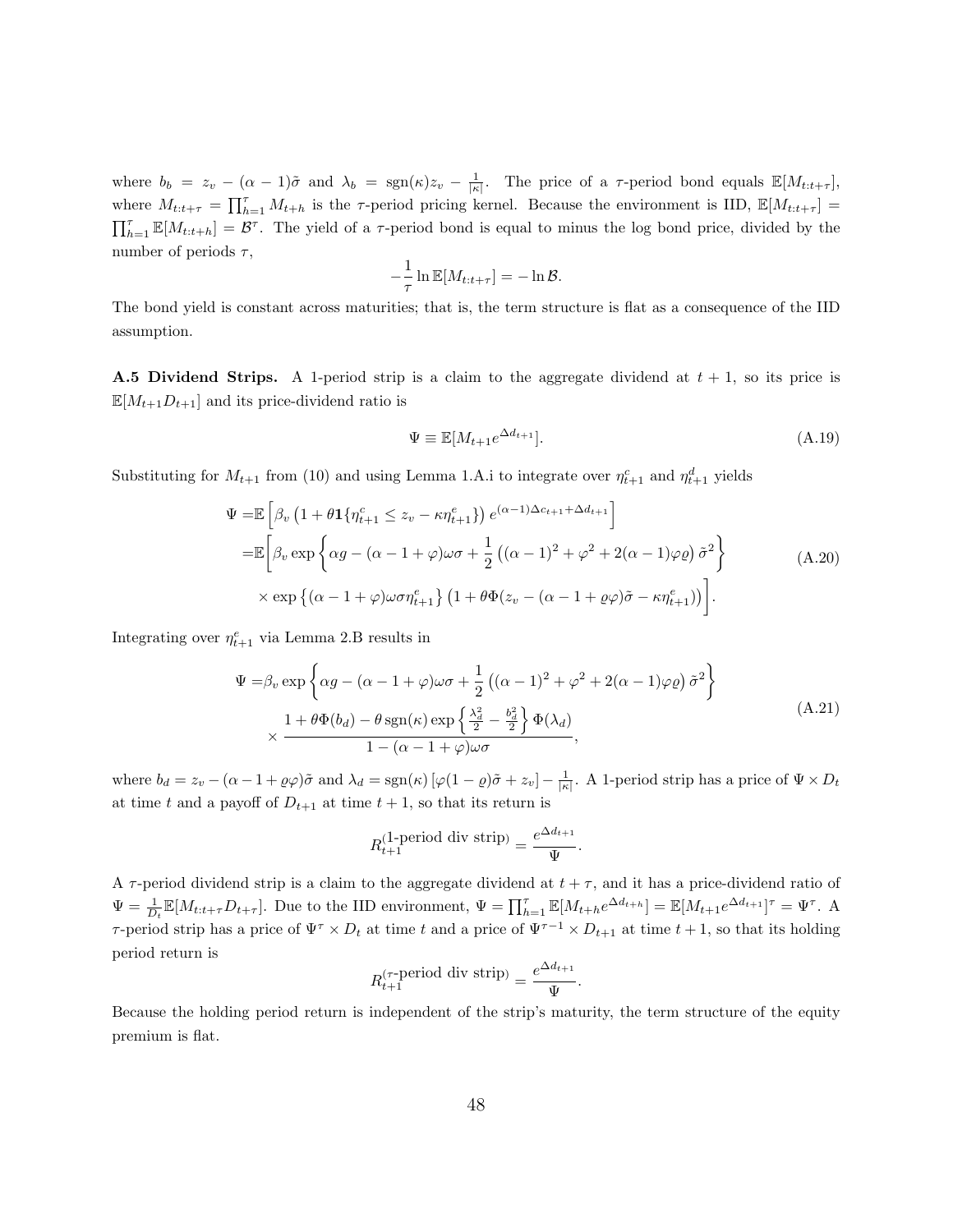**A.6 Equity.** Denote the price-dividend ratio of the market by  $D$ , which is constant due to the IID setting. The cum-dividend return can be written as  $R_{t+1} = e^{\Delta d_{t+1}} \frac{\mathcal{D}+1}{\mathcal{D}}$ . The Euler equation for the market is given by

$$
\mathcal{D} = \mathbb{E}_t \left[ M_{t+1} e^{\Delta d_{t+1}} (1+\mathcal{D}) \right]. \tag{A.22}
$$

Using the definition of the price-dividend ratio of a 1-period dividend strip in (A.19), the price-dividend ratio can be expressed as

$$
\mathcal{D} = \frac{\Psi}{1 - \Psi},\tag{A.23}
$$

so that the cum-dividend return equals  $R_{t+1} = e^{\Delta d_{t+1}} \frac{\Psi}{\frac{\Psi}{1-\Psi}} = \frac{e^{\Delta d_{t+1}}}{\Psi}$  $\frac{u_{t+1}}{\Psi}$ . Note that the cum-dividend return of the market equals the holding period return of dividend strips.

**A.7 Forwards.** The price of a 1-period forward on the dividend claim is  $F_t \equiv \mathbb{E}^*[S_{t+1}]$ , so the forward-tospot ratio  $F_t/S_t$  is

$$
\mathcal{F} \equiv \mathbb{E}^* \left[ \frac{S_{t+1}}{S_t} \right] = \mathbb{E}^* [e^{\Delta d_{t+1}}] = \frac{1}{\mathcal{B}} \mathbb{E}[M_{t+1} e^{\Delta d_{t+1}}] = \frac{\Psi}{\mathcal{B}}
$$
(A.24)

A.8 Options. The price of a 1-period European put option with a strike price of K equals

$$
P(K) = \mathbb{E}[M_{t+1} \max\{0, K - S_{t+1}\}],
$$

and it can be computed as  $P(K) = \mathcal{P}(X) \times S_t$ , where

$$
\mathcal{P}(X) \equiv \mathbb{E}\left[M_{t+1} \max\{0, X - e^{\Delta d_{t+1}}\}\right]
$$

is the put-to-spot ratio and  $X \equiv K/S_t$  denotes moneyness. In what follows, I omit time-subscripts on the shocks  $\eta^c, \eta^d, \eta^e$  for more compact notation. Define the indicator

$$
\mathbb{O}(X) \equiv 1 \left\{ \eta^d \le z_d - \kappa \eta^e \right\},\,
$$

where  $z_d \equiv \frac{\ln(X)-g}{\varphi \tilde{\sigma}} + \kappa$ . I suppress  $z_d$ 's dependence on X for notational convenience. The SDF and option payoff can be written as

$$
M_{t+1} = \beta_v e^{(\alpha - 1)(g - \sigma \omega)} e^{(\alpha - 1)\tilde{\sigma}\eta^c} e^{(\alpha - 1)\sigma\omega\eta^e} (1 + \theta \mathbb{D})
$$

$$
\max\{0, X - e^{\Delta d_{t+1}}\} = \left(X - e^{g - \varphi\sigma\omega} e^{\varphi\tilde{\sigma}\eta^d} e^{\varphi\sigma\omega\eta^e}\right) \mathbb{O}(X)
$$

Thus,

$$
\mathcal{P}(X) = \beta_v e^{(\alpha - 1)(g - \sigma \omega) + \frac{1}{2}(\alpha - 1)^2 \tilde{\sigma}^2} \left[ X \left\{ I_1(X) + \theta I_3(X) \right\} - e^{g - \varphi \sigma \omega} \left\{ I_2(X) + \theta I_4(X) \right\} \right]
$$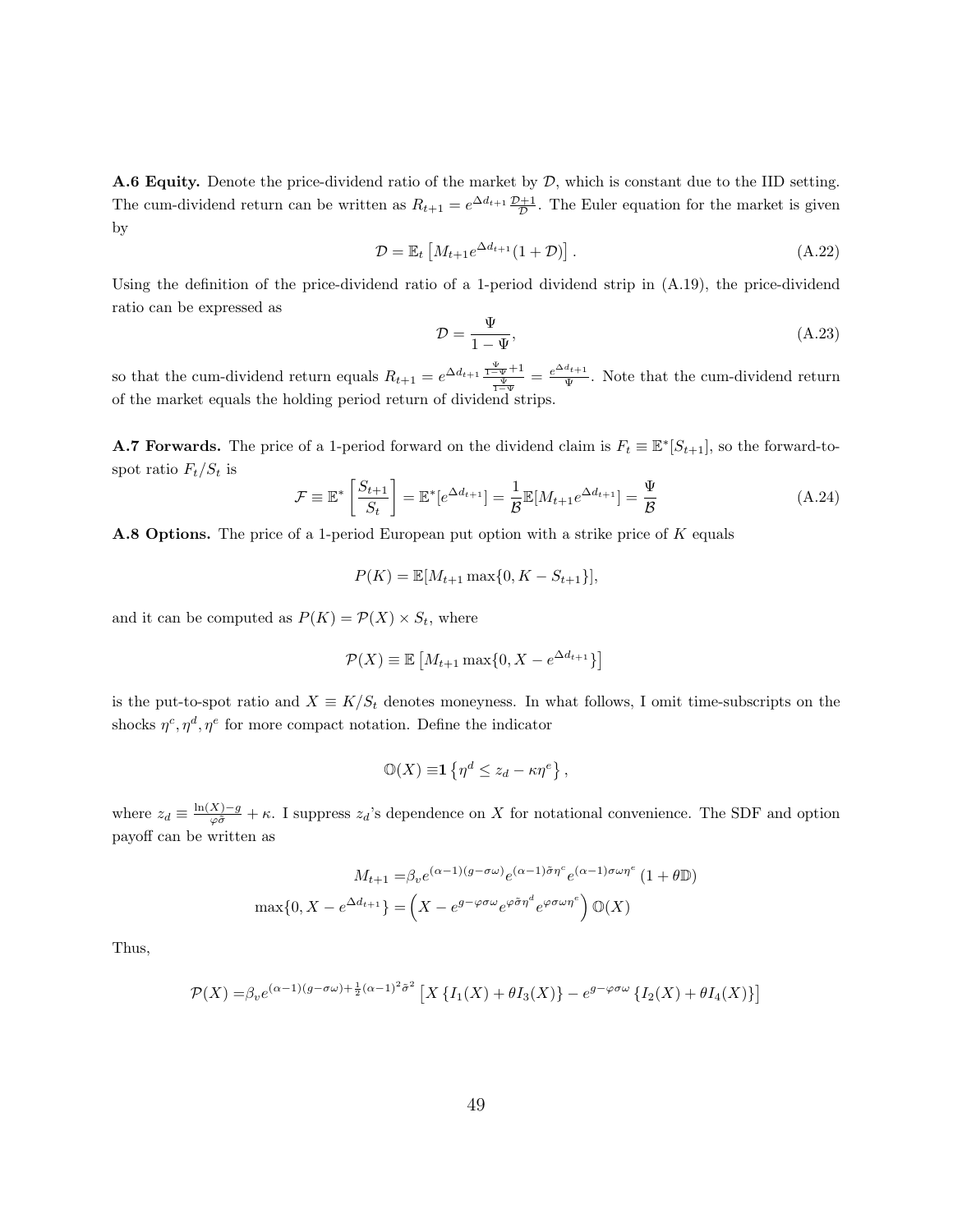where

$$
I_1(X) \equiv e^{-\frac{1}{2}(\alpha - 1)^2 \tilde{\sigma}^2} \mathbb{E} \left[ e^{(\alpha - 1)\sigma^* \eta^c} e^{(\alpha - 1)\sigma \omega \eta^e} \mathbb{O}(X) \right]
$$
  
\n
$$
I_2(X) \equiv e^{-\frac{1}{2}(\alpha - 1)^2 \tilde{\sigma}^2} \mathbb{E} \left[ e^{(\alpha - 1)\sigma^* \eta^c + \varphi \sigma^* \eta^d} e^{(\alpha - 1 + \varphi)\sigma \omega \eta^e} \mathbb{O}(X) \right]
$$
  
\n
$$
I_3(X) \equiv e^{-\frac{1}{2}(\alpha - 1)^2 \tilde{\sigma}^2} \mathbb{E} \left[ e^{(\alpha - 1)\sigma^* \eta^c} e^{(\alpha - 1)\sigma \omega \eta^e} \mathbb{O}(X) \mathbb{D} \right]
$$
  
\n
$$
I_4(X) \equiv e^{-\frac{1}{2}(\alpha - 1)^2 \tilde{\sigma}^2} \mathbb{E} \left[ e^{(\alpha - 1)\tilde{\sigma} \eta^c + \varphi \tilde{\sigma} \eta^d} e^{(\alpha - 1 + \varphi)\sigma \omega \eta^e} \mathbb{O}(X) \mathbb{D} \right]
$$

Note that the term  $e^{\frac{1}{2}(\alpha-1)^2\tilde{\sigma}^2}$  was included in  $\mathcal{P}(X)$  and its inverse in each of the four *I*-terms, which leads to a simplification of these terms below. Using first Lemma 1.A and then Lemma 2.B,

$$
I_1(X) = e^{-\frac{1}{2}(\alpha - 1)^2 \tilde{\sigma}^2} \mathbb{E} \left[ e^{(\alpha - 1)\tilde{\sigma}\eta^c} e^{(\alpha - 1)\sigma\omega\eta^e} \mathbb{O}(X) \right]
$$
  
\n
$$
= \mathbb{E} \left[ e^{a_1 \eta^e} \Phi(b_1 - \kappa \eta^e) \right]
$$
  
\n
$$
= \frac{1}{1 - a_1} \left( \Phi(b_1) - \text{sgn}(\kappa) \exp \left\{ \frac{\lambda_1^2}{2} - \frac{b_1^2}{2} \right\} \Phi(\lambda_1) \right)
$$
\n(A.25)

where  $a_1 \equiv (\alpha - 1)\sigma\omega$ ,  $b_1 \equiv z_d - \varrho(\alpha - 1)\tilde{\sigma}$ , and  $\lambda_1 \equiv \frac{a_1 - 1 + b_1\kappa}{|\kappa|}$ . Using again first Lemma 1.A and then Lemma 2.B,

$$
I_2(X) = e^{-\frac{1}{2}(\alpha - 1)^2 \tilde{\sigma}^2} \mathbb{E} \left[ e^{(\alpha - 1)\tilde{\sigma}\eta^c + \varphi \tilde{\sigma}\eta^d} e^{(\alpha - 1 + \varphi)\sigma\omega\eta^e} \mathbb{O}(X) \right]
$$
  
\n
$$
= e^{\frac{1}{2} \left[ \varphi^2 + 2\varrho(\alpha - 1)\varphi \right] \tilde{\sigma}^2} \mathbb{E} \left[ e^{a_2 \eta^e} \Phi(b_2 - \kappa \eta^e) \right]
$$
  
\n
$$
= \frac{\exp\left\{ \frac{1}{2} \left[ \varphi^2 + 2\varrho(\alpha - 1)\varphi \right] \tilde{\sigma}^2 \right\}}{1 - a_2} \left( \Phi(b_2) - \text{sgn}(\kappa) \exp\left\{ \frac{\lambda_2^2}{2} - \frac{b_2^2}{2} \right\} \Phi(\lambda_2) \right)
$$
  
\n(A.26)

where  $a_2 \equiv (\alpha - 1 + \varphi)\sigma\omega$ ,  $b_2 \equiv z_d - \varphi\tilde{\sigma} - \varrho(\alpha - 1)\tilde{\sigma}$ , and  $\lambda_2 \equiv \frac{a_2 - 1 + b_2\kappa}{|\kappa|}$ . Using first Lemma 1.A and then Lemma 2.E,

$$
I_3(X) = e^{-\frac{1}{2}(\alpha - 1)^2 \tilde{\sigma}^2} \mathbb{E}\left[e^{(\alpha - 1)\tilde{\sigma}\eta^c} e^{(\alpha - 1)\sigma\omega\eta^e} \mathbb{O}(X)\mathbb{D}\right]
$$
  
\n
$$
= \mathbb{E}\left[e^{a_3\eta^e} \Phi\left(b_3 - \kappa\eta^e, d_3 - \kappa\eta^e\right)\right]
$$
  
\n
$$
= \Omega(a_3, b_3, -\kappa, d_3, -\kappa)
$$
\n(A.27)

where  $a_3 \equiv (\alpha - 1)\sigma\omega$ ,  $b_3 \equiv z_d - \varrho(\alpha - 1)\tilde{\sigma}$ , and  $d_3 \equiv \frac{x_v - g}{\tilde{\sigma}} + \kappa - (\alpha - 1)\tilde{\sigma}$  and where the function  $\Omega$  is defined in Lemma 2.E. Using again first Lemma 1.A and then Lemma 2.E,

$$
I_4(X) = e^{-\frac{1}{2}(\alpha - 1)^2 \tilde{\sigma}^2} \mathbb{E} \left[ e^{(\alpha - 1)\tilde{\sigma}\eta^c + \varphi \tilde{\sigma}\eta^d} e^{(\alpha - 1 + \varphi)\sigma\omega\eta^e} \mathbb{O}(X) \mathbb{D} \right]
$$
  
\n
$$
= e^{\frac{1}{2} \left[ \varphi^2 + 2\varrho(\alpha - 1)\varphi \right] \tilde{\sigma}^2} \mathbb{E} \left[ e^{a_4 \eta^e} \Phi \left( b_4 - \kappa \eta^e, d_4 - \kappa \eta^e \right) \right]
$$
  
\n
$$
= e^{\frac{1}{2} \left[ \varphi^2 + 2\varrho(\alpha - 1)\varphi \right] \tilde{\sigma}^2} \Omega(a_4, b_4, -\kappa, d_4, -\kappa)
$$
 (A.28)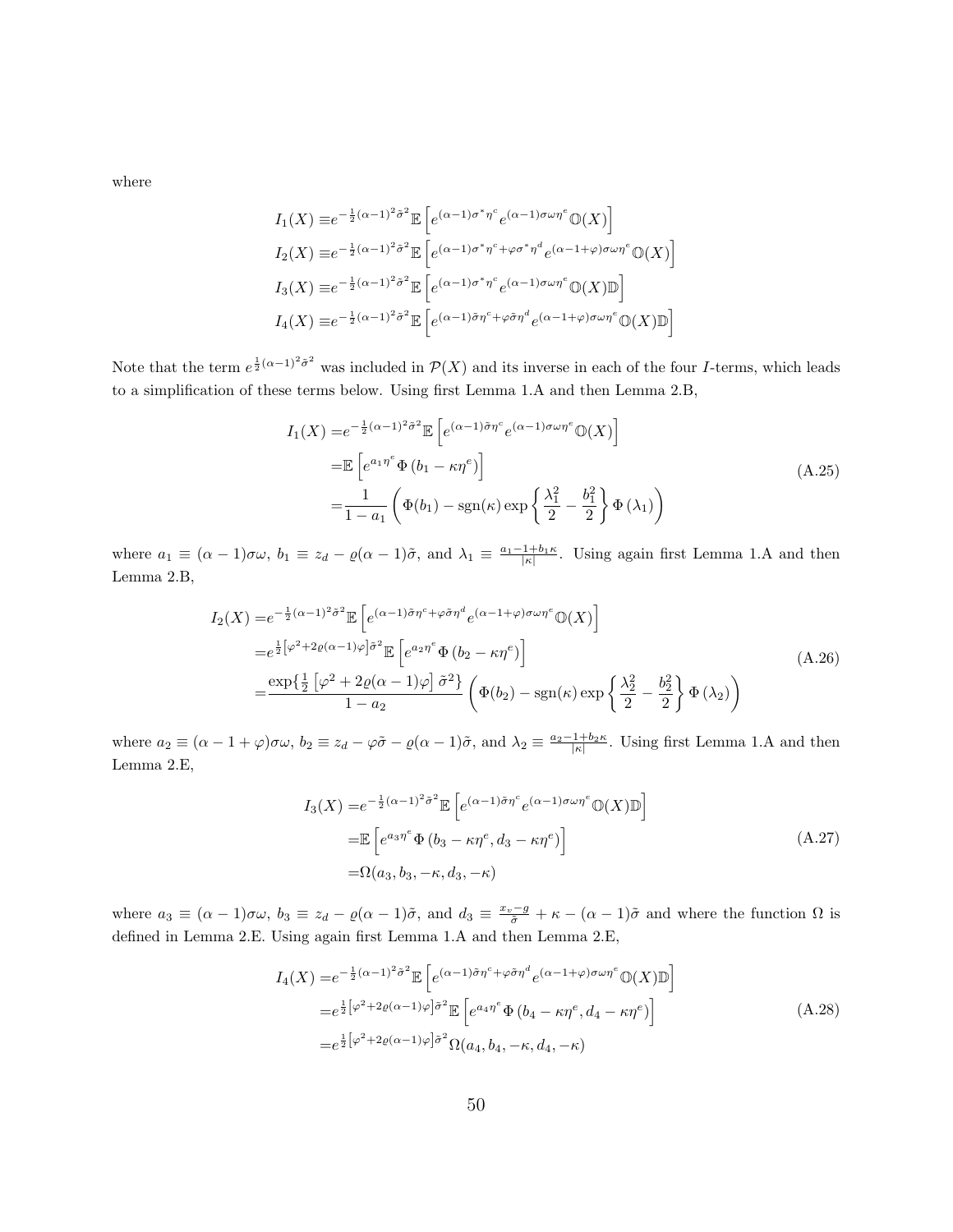where  $a_4 \equiv (\alpha - 1 + \varphi)\sigma\omega$ ,  $b_4 \equiv z_d - \varrho(\alpha - 1)\tilde{\sigma} - \varphi\tilde{\sigma}$ , and  $d_4 \equiv z_v - \varrho\varphi\tilde{\sigma} - (\alpha - 1)\tilde{\sigma}$  and where the function  $\Omega$  is defined in Lemma 2.E. The call-to-spot ratio  $\mathcal{C}(X)$  follows from the normalized put-call parity,

$$
\mathcal{C}(X) = \mathcal{P}(X) + \mathcal{B}(\mathcal{F} - X),\tag{A.29}
$$

making it unnecessary to price calls separately. A.9 VIX. The squared VIX index is defined as

$$
VIX_t^2 \equiv 2R_{t+1}^f \left( \int_0^{F_t} \frac{P_t(K)}{K^2} dK + \int_{F_t}^{\infty} \frac{C_t(K)}{K^2} dK \right). \tag{A.30}
$$

The official VIX index, computed by the Chicago Board Options Exchange (CBOE), is based on a discretized version of this equation that replaces the integrals by sums. In the model, the VIX can be computed without finding option prices by first re-writing it as the risk-neutral entropy of returns. To do so, let  $S_t$  denote the ex-dividend price of the market. Starting from the identity<sup>17</sup>

$$
\int_0^s \frac{\max\{X - S_{t+1}, 0\}}{X^2} dX + \int_s^\infty \frac{\max\{S_{t+1} - X, 0\}}{X^2} dX = \left(\frac{S_{t+1}}{s} - 1\right) - \ln\left(\frac{S_{t+1}}{s}\right),\tag{A.31}
$$

set s equal to the forward price  $\mathbb{E}_t^*[S_{t+1}]$  and take the risk-neutral expectation, which yields

$$
2R_{t+1}^f \left( \int_0^{F_t} \frac{P_t(X)}{X^2} dX + \int_{F_t}^{\infty} \frac{C_t(X)}{X^2} dX \right) = \ln \mathbb{E}_t^*[S_{t+1}] - \mathbb{E}_t^* [\ln S_{t+1}], \tag{A.32}
$$

where I have used that  $P_t(X) = \frac{\mathbb{E}^* \left[ \max\{0, X - S_{t+1}\} \right]}{p_t}$  $\frac{[0, X - S_{t+1}]}{R_{t+1}^f}$  and  $C_t(X) = \frac{\mathbb{E}^*[\max\{0, S_{t+1} - X\}]}{R_{t+1}^f}$  $\frac{\{0, S_{t+1}-X\}}{R_{t+1}^f}$ . Finally, adding and subtracting  $\ln S_t$  on the RHS and multiplying by 2 yields

$$
VIX_t^2 = 2\left(\ln \mathbb{E}_t^* \left[\frac{S_{t+1}}{S_t}\right] - \mathbb{E}_t^* \left[\ln \left(\frac{S_{t+1}}{S_t}\right)\right]\right),\tag{A.33}
$$

that is, the squared VIX index equals 2 times the risk-neutral conditional entropy of the ex-dividend market return. In the IID setting considered here, there is no state dependence and the ex-dividend return equals  $S_{t+1}$  $\frac{d_{t+1}}{S_t} = e^{\Delta d_{t+1}}$ , so that the squared VIX is

$$
VIX_t^2 = 2\left(\ln \mathbb{E}^* \left[e^{\Delta d_{t+1}}\right] - \mathbb{E}^* \left[\Delta d_{t+1}\right]\right). \tag{A.34}
$$

The first term in (A.34) is given by  $\mathbb{E}^* \left[ e^{\Delta d_{t+1}} \right] = \mathcal{F}$ . To find the second term, note that  $\mathbb{E}^* \left[ \Delta d_{t+1} \right] =$  $\frac{1}{\mathcal{B}}\mathbb{E}[M_{t+1}\Delta d_{t+1}]$  and define  $\Gamma \equiv \mathbb{E}[M_{t+1}\Delta d_{t+1}]$ . Substituting for  $M_{t+1}$  from (10) and using Lemmas 1.A.1 and 1.C to integrate over  $\eta_{t+1}^c$  yields

<sup>&</sup>lt;sup>17</sup>The easiest way to see that (A.31) is an identity is to evaluate it separately for  $S_{t+1} \leq s$  and  $S_{t+\tau} \geq s$ .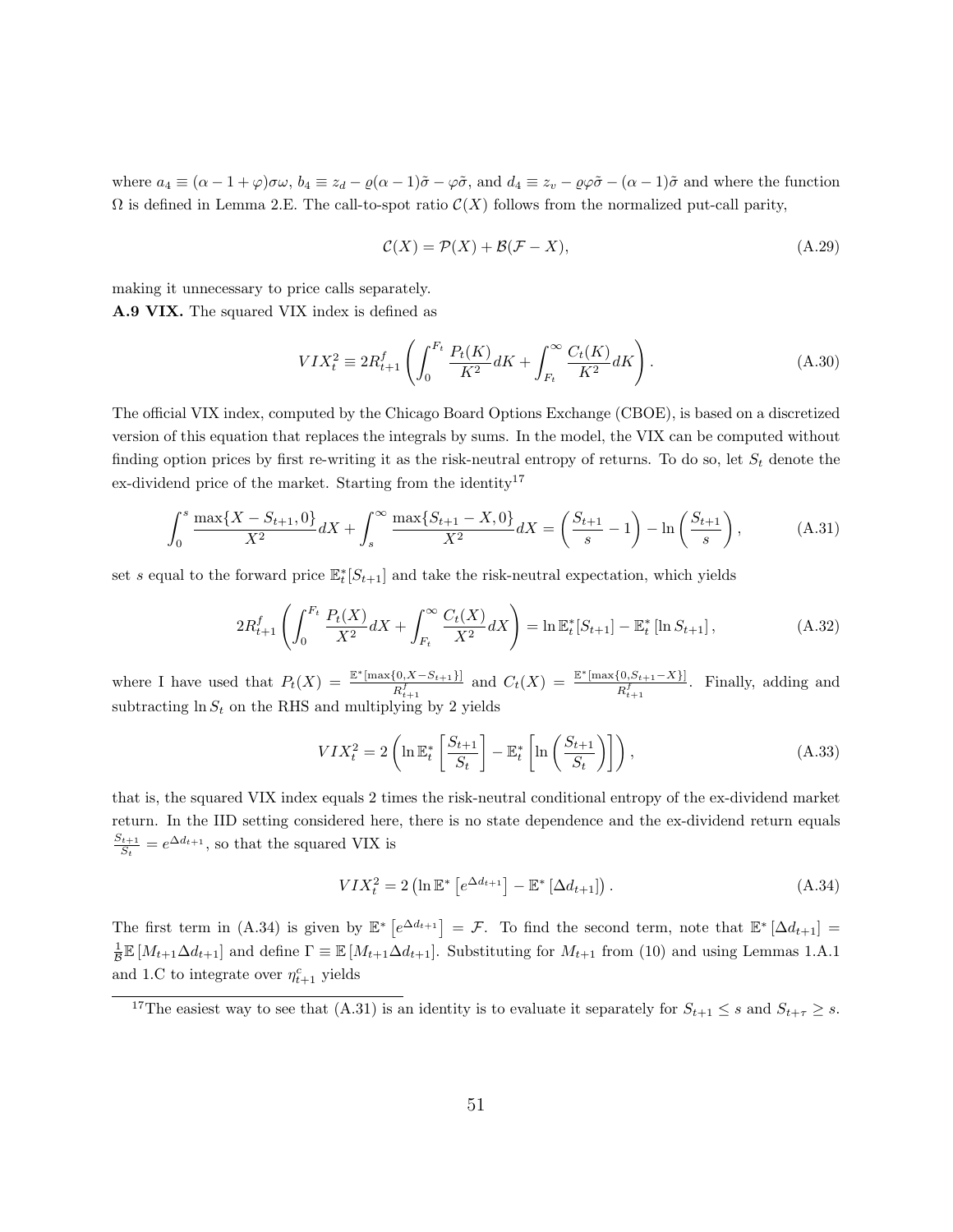$$
\Gamma = \mathbb{E}\left[\beta_{v}e^{(\alpha-1)\Delta c_{t+1}}\left(1+\theta\mathbf{1}\{\eta_{t+1}^{c}\leq z_{v}-\kappa\eta_{t+1}^{e}\}\right)\Delta d_{t+1}\right] \n= \beta_{v}e^{(\alpha-1)(g-\sigma\omega)}\mathbb{E}\left[e^{(\alpha-1)(\tilde{\sigma}\eta_{t+1}^{c}+\sigma\omega\eta_{t+1}^{c})}\left(1+\theta\mathbf{1}\{\eta_{t+1}^{c}\leq z_{v}-\kappa\eta_{t+1}^{e}\}\right)\right) \n\times \left(g-\varphi\sigma\omega+\varphi\tilde{\sigma}\eta_{t+1}^{d}+\varphi\sigma\omega\eta_{t+1}^{e}\right)\right] \n= \beta_{v}e^{(\alpha-1)(g-\sigma\omega)}\left\{\mathbb{E}\left[e^{(\alpha-1)(\tilde{\sigma}\eta_{t+1}^{c}+\sigma\omega\eta_{t+1}^{c})}\left(g-\varphi\sigma\omega+\varphi\tilde{\sigma}\eta_{t+1}^{d}+\varphi\sigma\omega\eta_{t+1}^{e}\right)\right]\right\} \n+ \theta\mathbb{E}\left[e^{(\alpha-1)(\tilde{\sigma}\eta_{t+1}^{c}+\sigma\omega\eta_{t+1}^{c})}\mathbf{1}\{\eta_{t+1}^{c}\leq z_{v}-\kappa\eta_{t+1}^{e}\}\left(g-\varphi\sigma\omega+\varphi\sigma\omega\eta_{t+1}^{e}\right)\right]\right\} \n+ \theta\varphi\tilde{\sigma}\mathbb{E}\left[e^{(\alpha-1)(\tilde{\sigma}\eta_{t+1}^{c}+\sigma\omega\eta_{t+1}^{c})}\mathbf{1}\{\eta_{t+1}^{c}\leq z_{v}-\kappa\eta_{t+1}^{e}\}\eta_{t+1}^{d}\right]\right\} \n= \beta_{v}e^{(\alpha-1)(g-\sigma\omega)+\frac{1}{2}(\alpha-1)^{2}\tilde{\sigma}^{2}}\left\{\mathbb{E}\left[e^{(\alpha-1)\sigma\omega\eta_{t+1}^{c}}\left(g-\varphi\sigma\omega+\varrho(\alpha-1)\varphi\tilde{\sigma}^{2}+\varphi\sigma\omega\eta_{t+1}^{e}\right)\right] \n+ \theta\mathbb{E}\left[e^{(\alpha-1)\sigma\omega\eta_{t+1}^{c}}\Phi(b
$$

where the last step introduced the simplifying notation

- $a_x \equiv (\alpha 1)\omega\sigma$
- $b_x \equiv z_v (\alpha 1)\tilde{\sigma}$
- $d_x \equiv g \varphi \omega \sigma + (\alpha 1) \varrho \varphi \tilde{\sigma}^2$

Additionally defining  $\lambda_x \equiv \text{sgn}(\kappa)z_v - \frac{1}{|\kappa|}$  and using Lemmas 2.A, 2.B, and 2.D to Integrate over  $\eta^e$  yields

$$
\Gamma = \beta_v e^{(\alpha - 1)(g - \sigma \omega) + \frac{1}{2}(\alpha - 1)^2 \tilde{\sigma}^2}
$$
\n
$$
\times \left\{ \frac{d_x + \varphi \sigma \omega / (1 - a_x)}{1 - a_x} \left( 1 + \theta \Phi(b_x) - \theta \operatorname{sgn}(\kappa) e^{\frac{\lambda_x^2}{2} - \frac{b_x^2}{2}} \Phi(\lambda_x) \right) - \frac{\theta \varphi \tilde{\sigma}}{1 - a_x} \left( \Phi'(b_x) + \lambda e^{\frac{\lambda_x^2}{2} - \frac{b_x^2}{2}} \Phi(\lambda_x) \right) - \frac{\theta \varphi \tilde{\sigma}}{|\kappa|} e^{\frac{1}{2} z_v^2 - \frac{z_v}{\kappa} + \frac{1}{2\kappa^2}} \Phi(\lambda_x) \right\}
$$
\n(A.36)

Substituting back into (A.34) shows that the squared VIX is given by

$$
VIX^{2} = 2\left(\ln \mathcal{F} - \Gamma/\mathcal{B}\right). \tag{A.37}
$$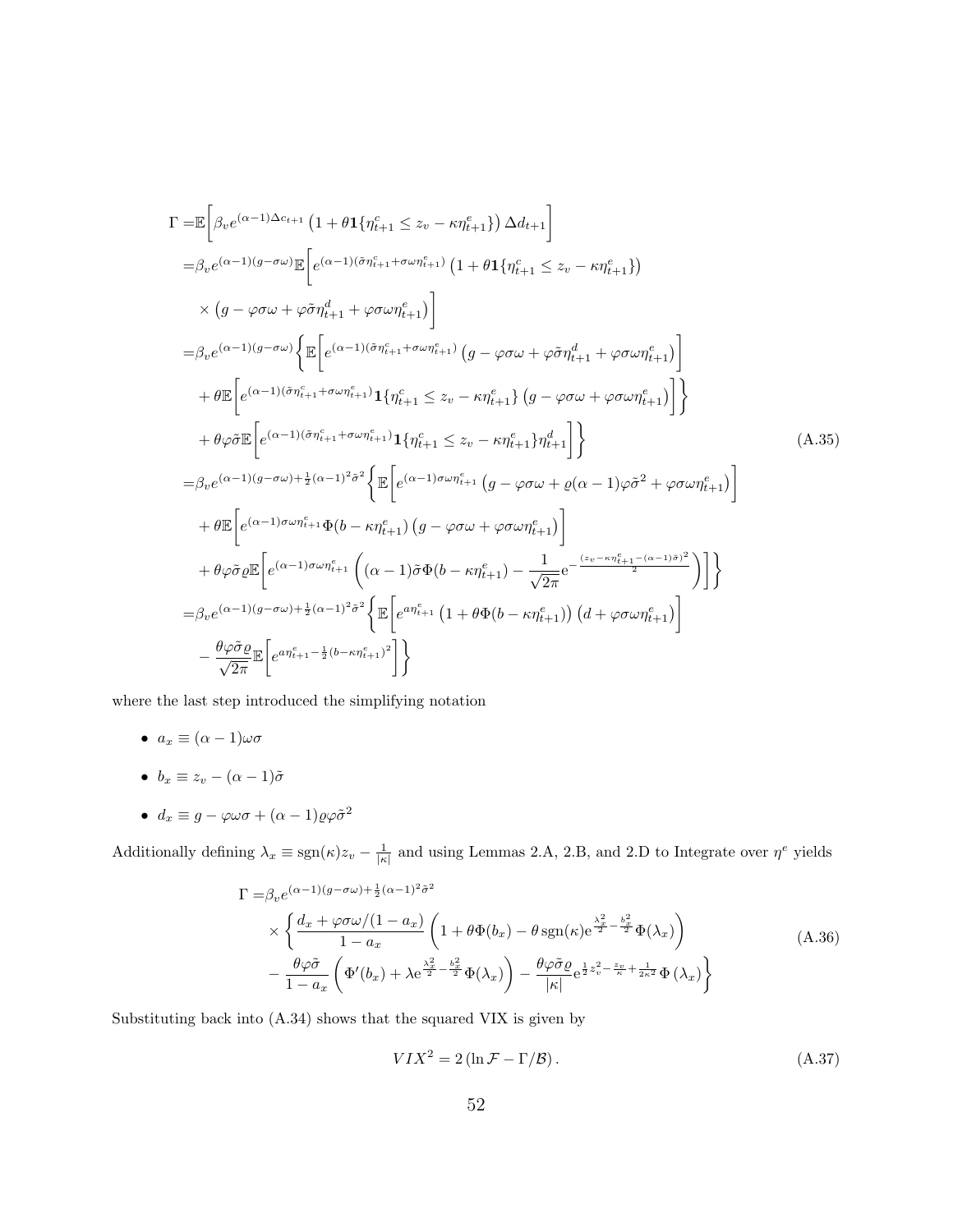A.10 SVIX. Following Martin (2017), the squared simple VIX (SVIX) is defined as

$$
SVIX_t^2 \equiv \frac{2}{R_{t+1}^f} \left[ \int_0^{F_t} \frac{P_t(K)}{S_t^2} dK + \int_{F_t}^{\infty} \frac{C_t(K)}{S_t^2} dK \right].
$$
 (A.38)

Whereas  $VIX^2$  in (A.30) weights option prices by the inverse of their squared strike price,  $SVIX^2$  represents an equally weighted average. Martin (2017) shows that, if the underlying does not pay a dividend,  $SVIX^2$ measures  $\frac{1}{(R_{t+1}^f)^2}$  times the risk-neutral variance of the underlying's simple return (see pp. 379–82 of Martin's study). The steps of the proof also remain valid, however, when the underlying does pay a dividend. In that case,  $SVIX^2$  measures  $\frac{1}{(R_{t+1}^f)^2}$  times the risk-neutral variance of the underlying's simple ex-dividend return. Equation 13 in Martin (2017), expressed in the notation used here and simplified to the IID setting is

$$
SVIX^{2} = \mathcal{B}^{2} \mathbb{E}^{*} [e^{2\Delta d_{t+1}}] - \Psi^{2}
$$
\n(A.39)

To find the remaining term, note that  $\mathbb{E}^*[e^{2\Delta d_{t+1}}] = \frac{1}{\mathcal{B}} \mathbb{E}[M_{t+1}e^{2\Delta d_{t+1}}]$  and define  $\Lambda \equiv \mathbb{E}[M_{t+1}e^{2\Delta d_{t+1}}]$ . Substituting for  $M_{t+1}$  from (10) and using Lemma 1.A.1 to integrate over  $\eta^c$  yields

$$
\Lambda = \mathbb{E}\left[\beta_v e^{(\alpha-1)\Delta c_{t+1} + 2\Delta d_{t+1}} \left(1 + \theta \mathbf{1}\{\eta_{t+1}^c \le z_v - \kappa \eta_{t+1}^e\}\right)\right]
$$
\n
$$
= \mathbb{E}\left[\beta_v \exp\left((\alpha+1)g - (\alpha-1+2\varphi)\omega\sigma + 2\tilde{\sigma}^2 \left(\frac{1}{4}(\alpha-1)^2 + \varphi^2 + (\alpha-1)\varrho\varphi\right)\right) \times e^{(\alpha-1+2\varphi)\omega\sigma \eta_{t+1}^e} \left(1 + \theta \Phi(z_v - (\alpha-1+2\varrho\varphi)\tilde{\sigma} - \kappa \eta_{t+1}^e)\right)\right]
$$
\n(A.40)

Integrating over  $\eta_{t+1}^e$  via Lemma 2.B results in

$$
\Lambda = \beta_v \exp\left((\alpha + 1)g - (\alpha - 1 + 2\varphi)\omega\sigma + 2\tilde{\sigma}^2 \left(\frac{1}{4}(\alpha - 1)^2 + \varphi^2 + (\alpha - 1)\varrho\varphi\right)\right)
$$
\n
$$
\times \frac{1 + \theta\Phi(b_s) - \operatorname{sgn}(\kappa)\theta\exp\left(\frac{\lambda_s^2}{2} - \frac{b_s^2}{2}\right)\Phi(\lambda_s)}{1 - (\alpha - 1 + 2\varphi)\omega\sigma}
$$
\n(A.41)

where  $b_s = z_v - (\alpha - 1 + 2\varrho\varphi)\tilde{\sigma}$  and  $\lambda_s = \text{sgn}(\kappa)z_v - \frac{1}{|\kappa|} + 2\tilde{\sigma}\varphi(1-\varrho)$ . Substituting back into (A.39) shows that the squared SVIX is given by

$$
SVIX^2 = \mathcal{B}\Lambda - \Psi^2. \tag{A.42}
$$

## References

- ABEL, A. B. (1999): "Risk premia and term premia in general equilibrium," Journal of Monetary Economics, 43, 3–33.
- Acemoglu, D., A. Ozdaglar, and A. Tahbaz-Salehi (2017): "Microeconomic Origins of Macroeconomic Tail Risks," American Economic Review, 107, 54–108.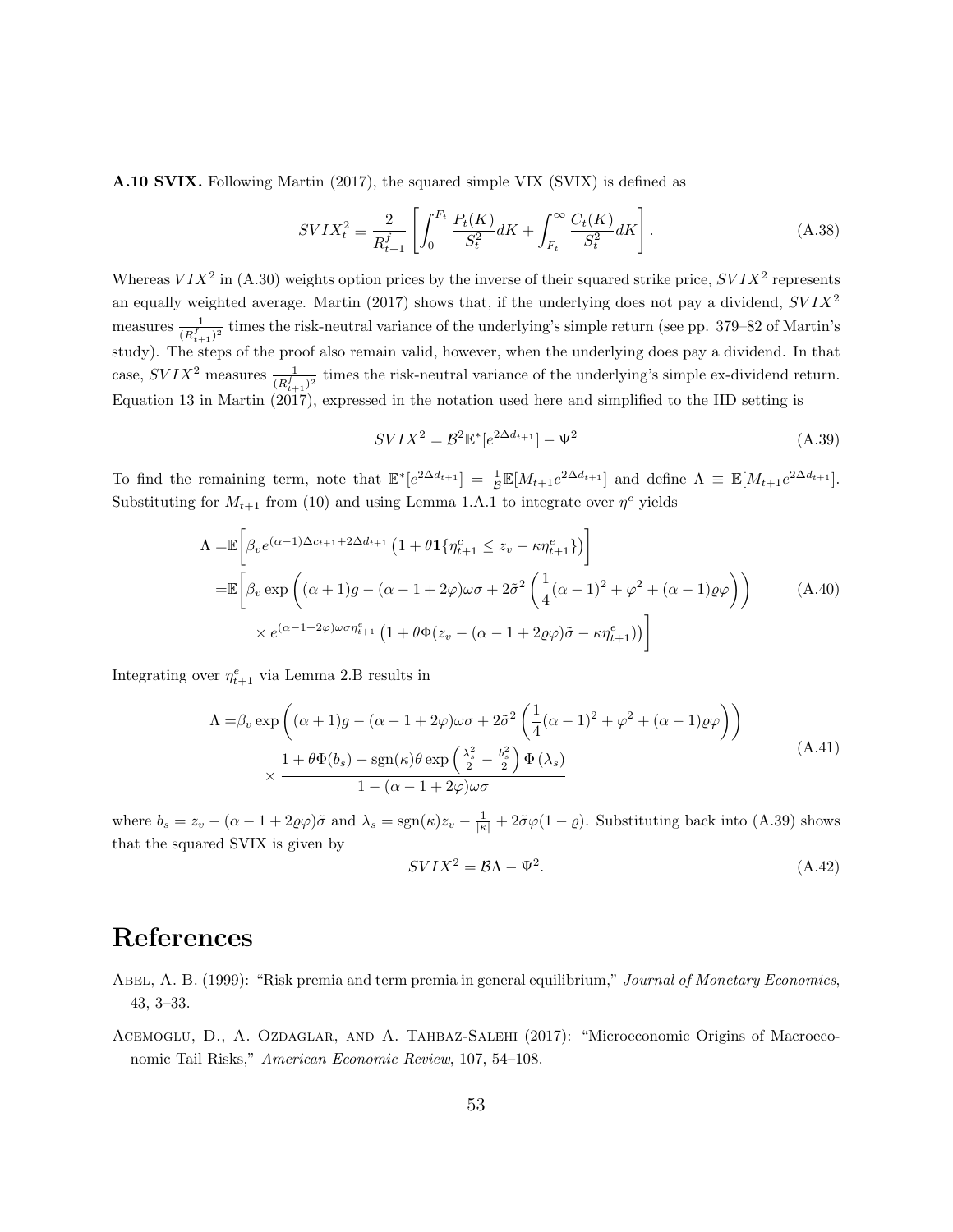- Ait-Sahalia, Y. and A. W. Lo (2000): "Nonparametric risk management and implied risk aversion," Journal of Econometrics, 94, 9–51.
- Allais, M. (1979): "The foundations of a positive theory of choice involving risk and a criticism of the postulates and axioms of the American school," in Expected Utility Hypothesis and the Paradox, ed. by M. Allais and O. Hagon, Dordrecht, Holland: D. Reidel Publishing Co.
- ANDRIES, M. AND V. HADDAD (2019): "Information Aversion," Working Paper.
- ANG, A. AND J. CHEN (2002): "Asymmetric correlations of equity portfolios," Journal of Financial Economics, 63, 443–494.
- Ang, A., J. Chen, and Y. Xing (2006): "Downside Risk," Review of Financial Studies, 19, 11911239.
- BACKUS, D., M. CHERNOV, AND I. MARTIN (2011): "Disasters Implied by Equity Index Options," Journal of Finance, 66, 1969–2012.
- BACKUS, D. K., B. R. ROUTLEDGE, AND S. E. ZIN (2010): "The cyclical component of US asset returns," Working Paper.
- BANSAL, R., R. F. DITTMAR, AND C. T. LUNDBLAD (2005): "Consumption, Dividends, and the Cross Section of Equity Returns," Journal of Finance, 60, 1639–1672.
- Bansal, R., D. Kiku, and A. Yaron (2012): "An Empirical Evaluation of the Long-Run Risks Model for Asset Prices," Critical Finance Review, 1, 183–221.
- Bansal, R. and A. Yaron (2004): "Risks for the Long Run: A Potential Resolution of Asset Pricing Puzzles," Journal of Finance, 57, 1481–1509.
- BARRO, R. J. (2006): "Rare disasters and asset markets in the twentieth century," Quarterly Journal of Economics, 121, 823–866.
- ——— (2009): "Rare Disasters, Asset Prices, and Welfare Costs," American Economic Review, 99, 243–264.
- BATES, D. S. (2008): "The market for crash risk," Journal of Economic Dynamics and Control, 32, 2291– 2321.
- BEASON, T. AND D. SCHREINDORFER (2019): "On Sources of Risk Premia in Representative Agent Models," Working Paper.
- BEELER, J. AND J. Y. CAMPBELL (2012): "The Long-Run Risks Model and Aggregate Asset Prices: An Empirical Assessment," Critical Finance Review, 1, 141–182.
- BEKAERT, G. AND E. ENGSTROM (2017): "Asset Return Dynamics under Habits and Bad Environment-Good Environment Fundamentals," Journal of Political Economy, 60, 713–760.
- Berger, D., I. Dew-Becker, and S. Giglio (2019): "Uncertainty shocks as second-moment news shocks," Review of Economic Studies, forthcoming.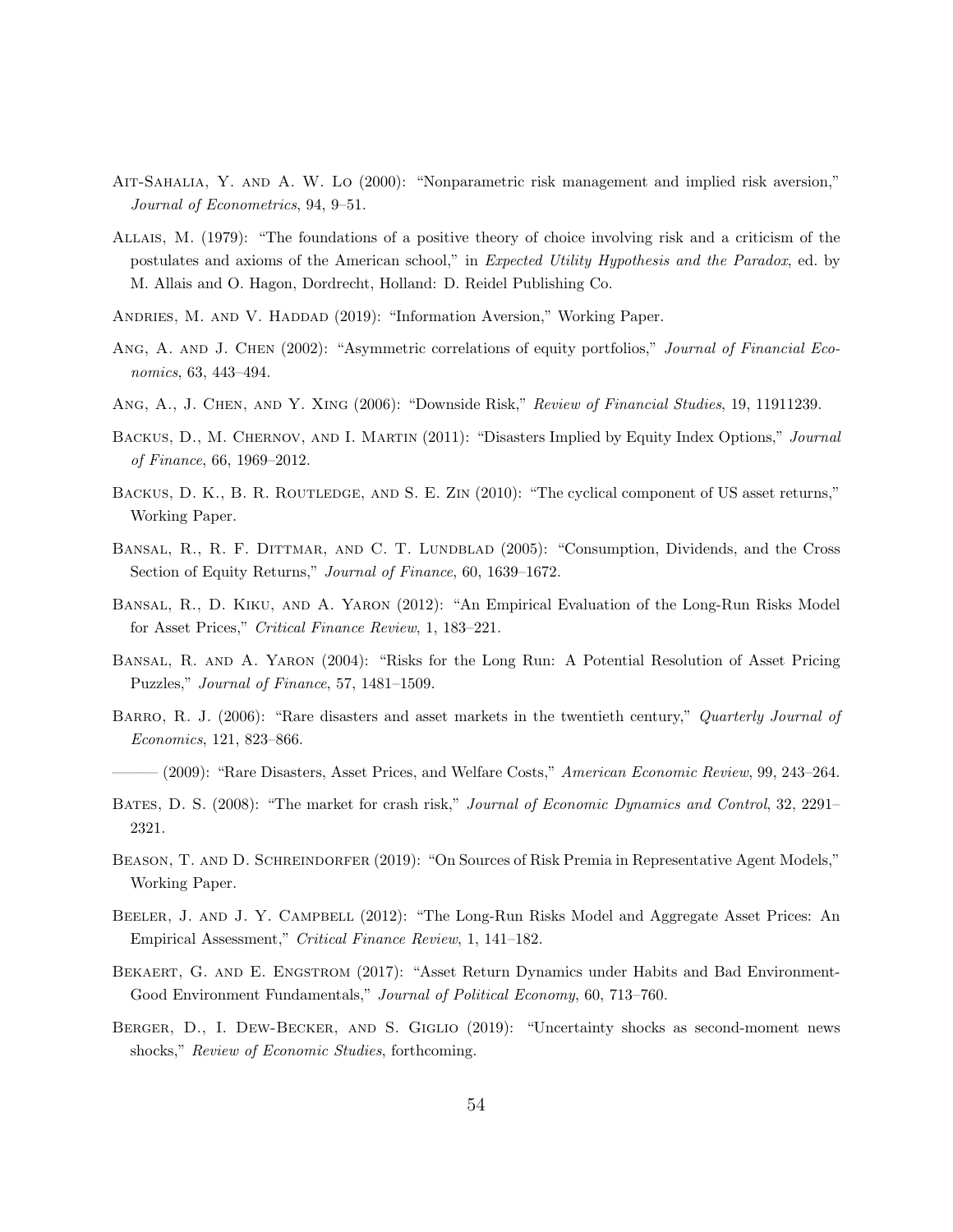- BHAMRA, H. S., L.-A. KUEHN, AND I. A. STREBULAEV (2010): "The Levered Equity Risk Premium and Credit Spreads: A Unified Framework," Review of Financial Studies, 23, 645703.
- BLACK, F. AND M. SCHOLES (1973): "The Pricing of Options and Corporate Liabilities," Journal of Political Economy, 637–654.
- Bollerslev, T., G. Tauchen, and H. Zhou (2009): "Expected Stock Returns and Variance Risk Premia," Review of Financial Studies, 4464–4492.
- BOLLERSLEV, T. AND V. TODOROV (2011): "Tails, fears, and risk premia," Journal of Finance, 66, 2165– 2211.
- BONOMO, M., R. GARCIA, N. MEDDAHI, AND R. TEDONGAP (2011): "Generalized Disappointment Aversion, Long-run Volatility Risk, and Asset Prices," Review of Financial Studies, 24, 82–122.
- BREEDEN, D. AND R. H. LITZENBERGER (1978): "State Contingent Prices Implicit in option Prices," Journal of Business, 51, 3–24.
- BROADIE, M., M. CHERNOV, AND M. JOHANNES (2009): "Understanding Index Option Returns," Review of Financial Studies, 22, 4493–4529.
- Campanale, C., R. Castro, and G. L. Clementi (2010): "Asset Pricing in a Production Economy with Chew-Dekel Preferences," Review of Economic Dynamics, 13, 379–402.
- Campbell, J. Y. and J. H. Cochrane (1999): "By Force of Habit: A Consumption-Based Explanation of Aggregate Stock Market Behavior," Journal of Political Economy, 107, 205–251.
- Chen, L. (2009): "On the reversal of return and dividend growth predictability: A tale of two periods," Journal of Financial Economics, 92, 128–151.
- Coval, J. A. and T. Shumway (2001): "Expected Option Returns," Journal of Finance, 54, 983–1009.
- DAHLQUIST, M., A. FARAGO, AND R. TEDONGAP (2016): "Asymmetriies and Portfolio Choice," Review of Financial Studies, 30, 667–702.
- Delikouras, S. (2017): "Wheres the Kink? Disappointment Events in Consumption Growth and Equilibrium Asset Prices," Review of Financial Studies, 30, 28512889.
- Delikouras, S. and A. Kostakis (2019): "A Single-Factor Consumption-Based Asset Pricing Model," Journal of Financial and Quantitative Analysis, 54, 789–827.
- DEW-BECKER, I., S. GIGLIO, A. LE, AND M. RODRIQUEZ (2017): "The price of variance risk," Journal of Financial Economics, 123, 225–250.
- Drechsler, I. (2013): "Uncertainty, Time-Varying Fear, and Asset Prices," Journal of Finance, 68.
- DRECHSLER, I. AND A. YARON (2010): "Whats Vol Got to Do with It," Review of Financial Studies, 24.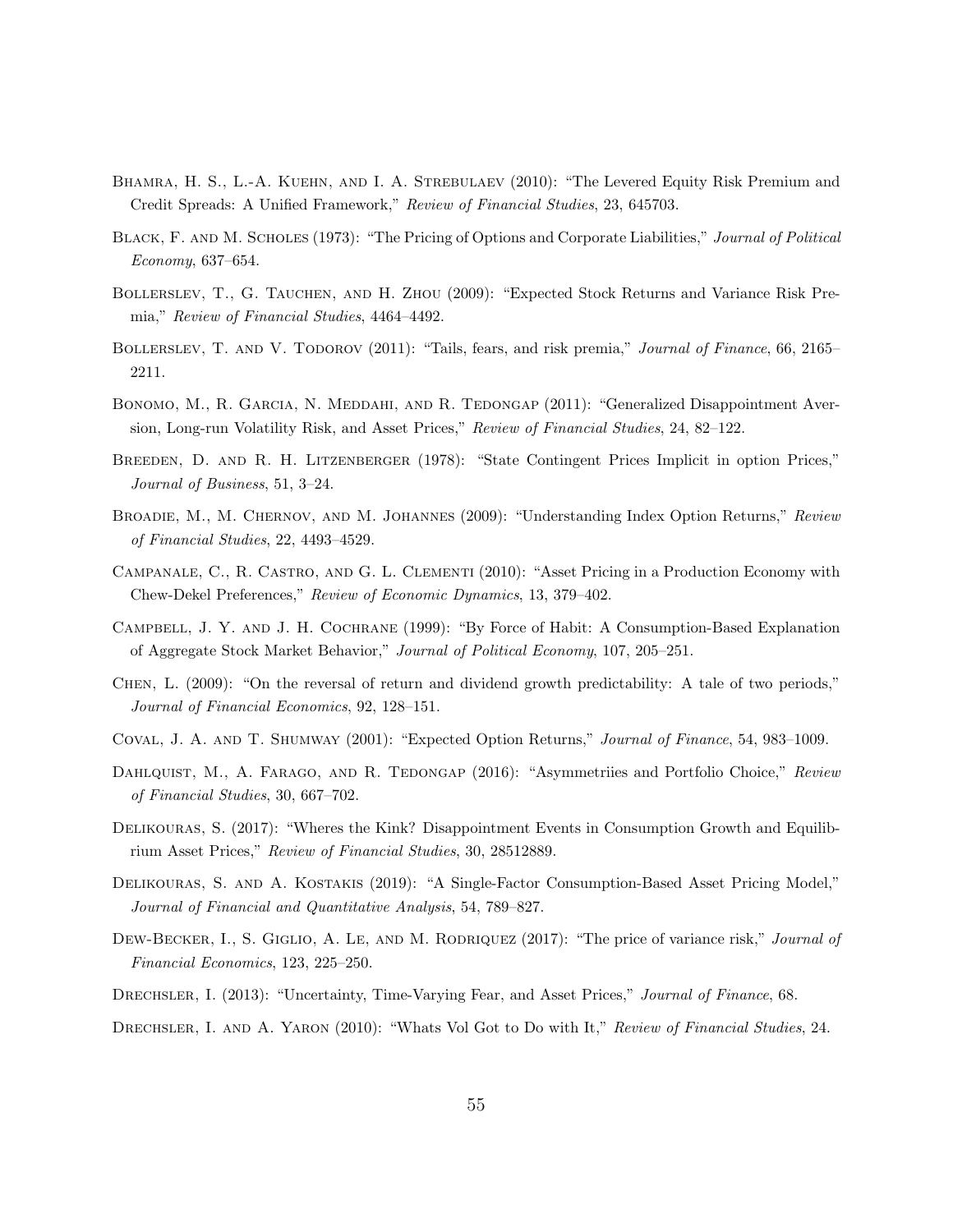- Duffee, G. R. (2005): "Time Variation in the Covariance between Stock Returns and Consumption Growth," Journal of Finance, 60, 1673–1712.
- Epstein, L. G., E. Farhi, and T. Strzalecki (2014): "How much would you pay to resolve long-run risk," American Economic Review, 104, 2680–2697.
- Epstein, L. G. and S. E. Zin (1989): "Substitution, Risk Aversion, and the Temporal Behavior of Consumption and Asset Returns: A Theoretical Framework," Econometrica, 57, 937–969.
- ——— (1991): "Substitution, Risk Aversion, and the Temporal Behavior of Consumption and Asset Returns: An Empirical Analysis," Journal of Political Economy, 99, 263–286.
- (2001): "The Independence Axiom and Asset Returns," *Journal of Empirical Finance*, 8, 537–572.
- FARAGO, A. AND R. TEDONGAP (2018): "Downside risks and the cross-section of asset returns," Journal of Financial Economics, 129, 69–86.
- Gabaix, X. (2012): "Variable Rare Disasters: An Exactly Solved Framework for ten Puzzles in Macrofinance," Quarterly Journal of Economics, 127, 645–700.
- Gul, F. (1991): "A Theory of Disappointment Aversion," Econometrica, 59, 667–686.
- Kroencke, T. A. (2017): "Asset Pricing without Garbage," Journal of Finance, 70, 47–98.
- LETTAU, M., M. MAGGIORO, AND M. WEBER (2014): "Conditional risk premia in currency markets and other asset classes," Journal of Financial Economics, 114, 197–225.
- LIU, H. AND J. MIAO (2015): "Growth uncertainty generalized disappointment aversion and productionbased asset pricing," Journal of Monetary Economics, 69, 70–89.
- LONGIN, F. AND B. SOLNIK (2001): "Extreme Correlation of International Equity Markets," Journal of Finance, 56, 649–676.
- Lucas, R. E. J. (1987): Models of Business Cycles, Basil Blackwell, New York.
- MARTIN, I. (2017): "What is the expected return on the market," Quarterly Journal of Economics, 132, 367–433.
- MEHRA, R. AND E. C. PRESCOTT (1985): "The equity premium: A puzzle," Journal of Monetary Economics, 15, 145–161.
- Rietz, T. A. (1988): "The equity risk premium: a solution," Journal of Monetary Economics, 22, 117–131.
- ROSENBERG, J. V. AND R. F. ENGLE (2002): "Empirical pricing kernels," Journal of Financial Economics, 64, 341–372.
- Routledge, B. R. and S. E. Zin (2010): "Generalized Disappointment Aversion and Asset Prices," Journal of Finance, 65, 1303–1332.